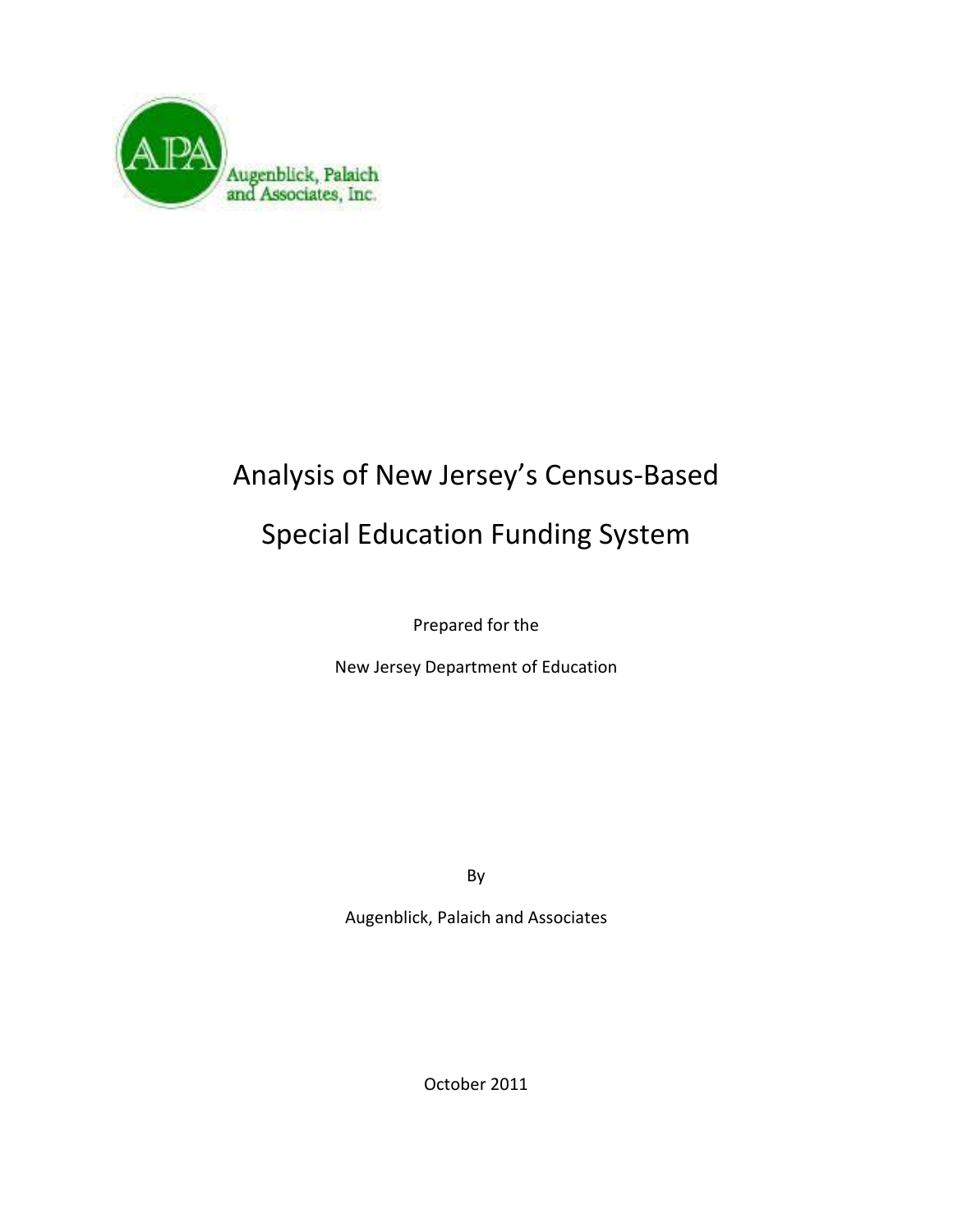## **Contents**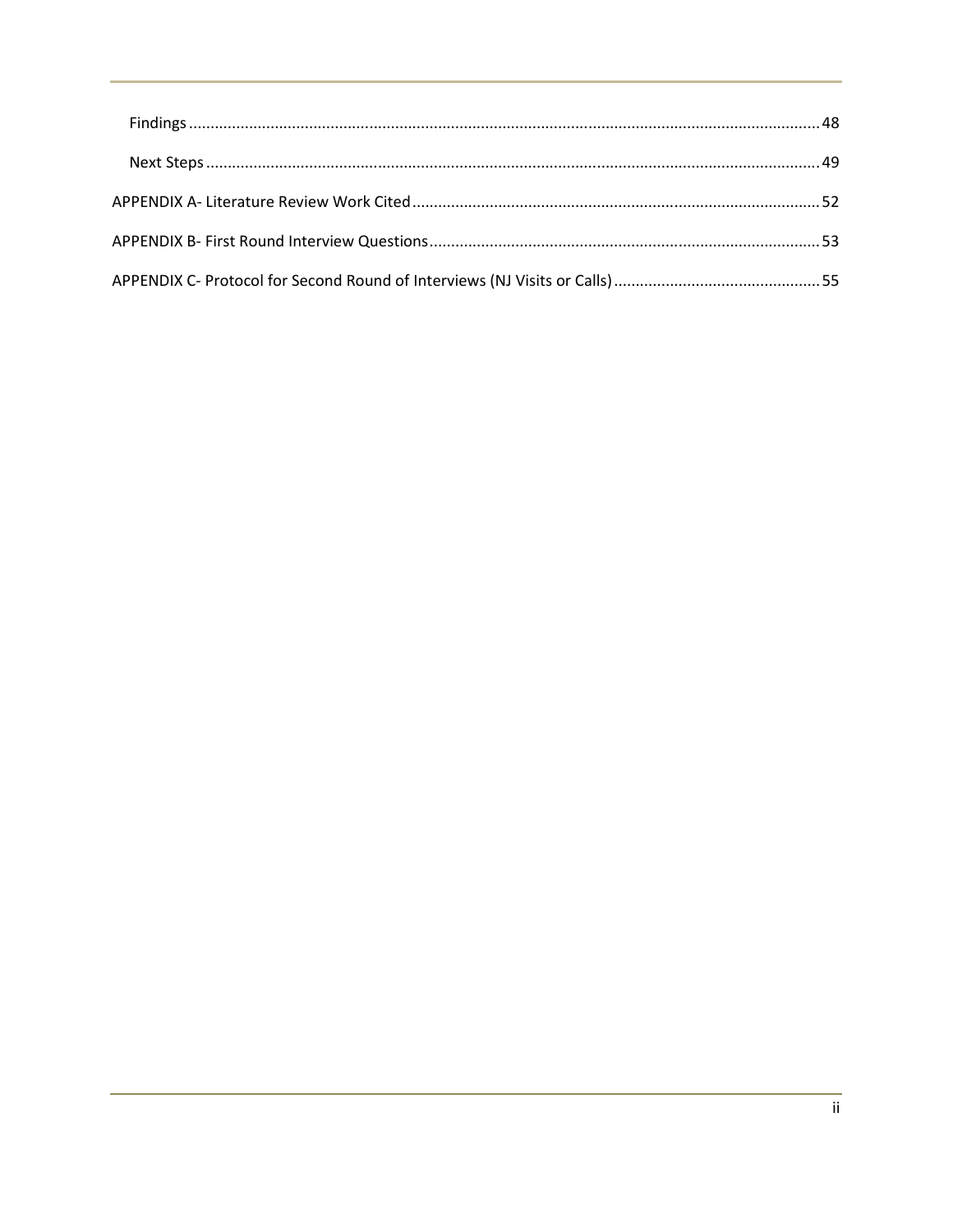## **I. Introduction**

This report summarizes the work done by Augenblick, Palaich and Associates (APA) for the New Jersey Department of Education (DOE) in undertaking a study analyzing New Jersey's census-based special education funding system.

As part of the School Funding Reform Act of 2008, New Jersey changed how special education was funded. Prior to 2008, special education students in New Jersey were funded based on their level of need. Each student was placed into one of four need tiers, with higher per pupil funding associated with the higher need tiers. A study done in 2003 by Center for Special Education Finance (CSEF) showed that New Jersey had higher per pupil spending for special education than the national average.  $^1$  The study suggested switching to a census-based special education funding model might help New Jersey control its spending. In 2008, the state made the switch to a census-based model.

Under a census-based funding model all districts are funded for the same percentage of special education students. For the 2008-09 through 2010-11 school years the funding percentage was 14.69%. (This percentage does not include students receiving only speech services, who are funded separately.) Each district's special education funding, excluding extraordinary aid<sup>2</sup>, is calculated by multiplying the district's resident student population by 14.69% to determine the number of special education students to fund. This funded count is then multiplied by the special education per pupil funding amount to determine the total special education funding allotted to the district. The new system then wealth equalizes two thirds of this amount, splitting it up into a state and local share, and then funds the remaining third entirely from the state. Wealth equalization is a process commonly used in school funding formulas that determines what percentage of funding the state pays based inversely on the relative wealth of each individual district (the wealthier the district, the lower percentage the state pays). It is important to note that districts also receive extraordinary aid for special education students who are extremely expensive to serve. This aid is beyond the basic special education funding.

When this funding structure change was put into law a review of its impact was mandated. In the spring of 2010 the DOE released a Request for Qualifications (RFQ) to undertake the study of the impacts of the change with the specific mandate to the commissioner for "an independent study of the special education census funding methodology to determine if adjustments in the special education funding formulas were needed in future years to address the variations in incidence of students with severe disabilities requiring high cost programs and to make recommendations for any such adjustments."<sup>3</sup> It is important to keep in mind that the study was not meant to look at the appropriateness of the total level of special education funding in the state. APA replied to the RFQ and was awarded the contract in September of 2010 to undertake the study.

 $\overline{\phantom{0}}$ 

 $1$  Page 2 of the "Special Education Funding" RFQ

 $^2$  The state reimburses districts for a portion of the costs of a child with extraordinary needs. This is defined as a student whose education costs exceed \$40,000.

<sup>3</sup> Page 3 of the "Special Education Funding" RFQ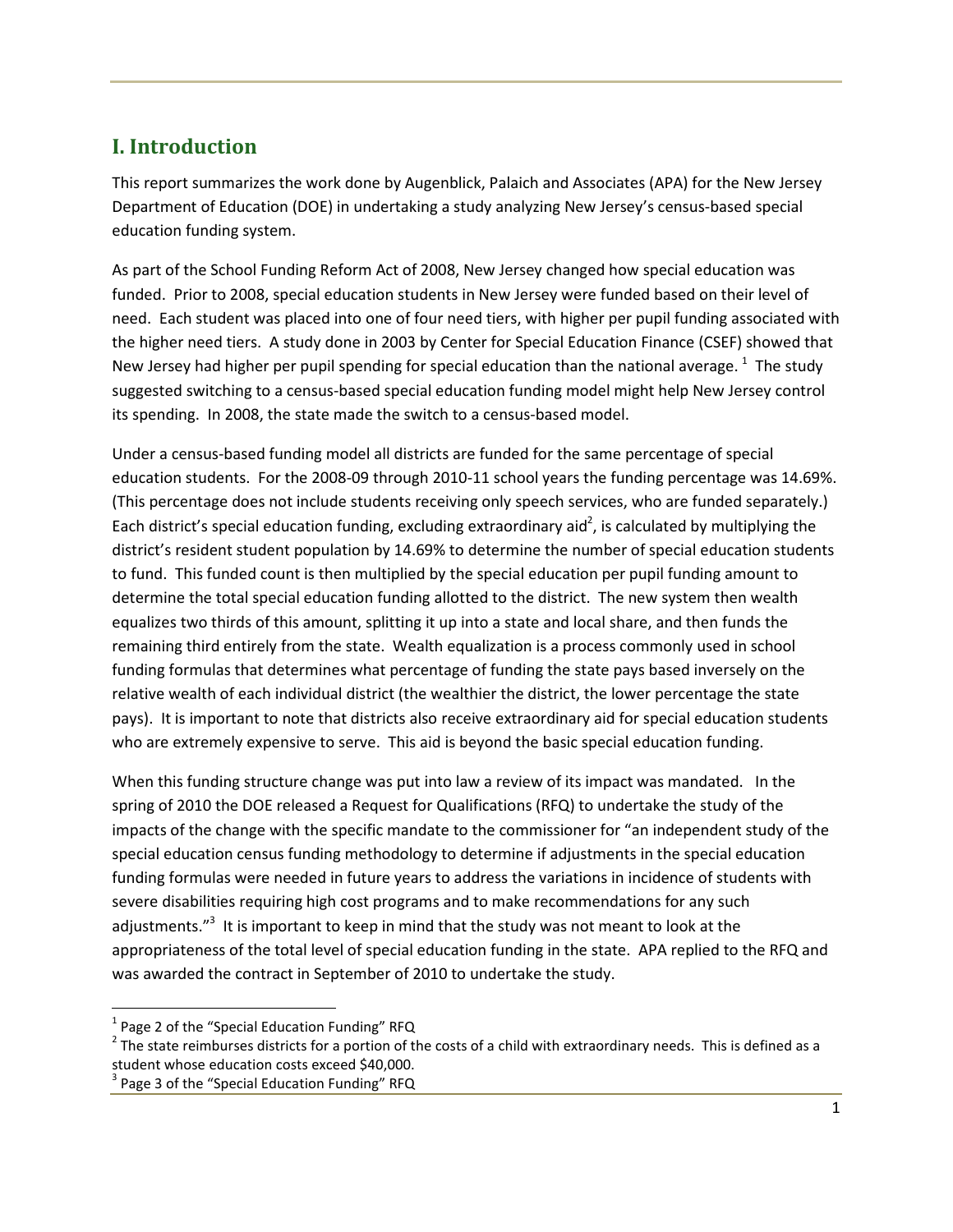APA's proposal created a multi-tiered approach to examining the questions raised in the RFQ. The main focus was to identify those disability categories that carried high costs to districts but that generally occurred at a low incidence level. Once those categories were determined, APA proposed to identify districts that had higher than normal rates of these disability categories and to assess what impact the new funding system was having on these districts. Once the impact of the new system was understood, in relationship to these high cost-low incidence categories, recommendations would be made.

APA proposed to undertake a number of tasks as part of the study, which included:

- 1. Creating a comprehensive district-level database of special education counts and financial data;
- 2. Reviewing the research literature about which disability categories are high cost and low incidence;
- 3. Reviewing a few other states' special education funding systems and how they account for high cost, low incidence categories;
- 4. Identifying the low incidence, high cost special education categories using information gleaned from the literature and state reviews and the analysis of the comprehensive database;
- 5. Conducting two sets of interviews with district representatives -- the first focused on broad questions about the new system and the second more targeted to the specific high cost, low incidence categories;
- 6. Making recommendations based upon the findings of the literature and state reviews, the data analysis and the interviews.

This report discusses each of these tasks in detail and concludes with recommendations.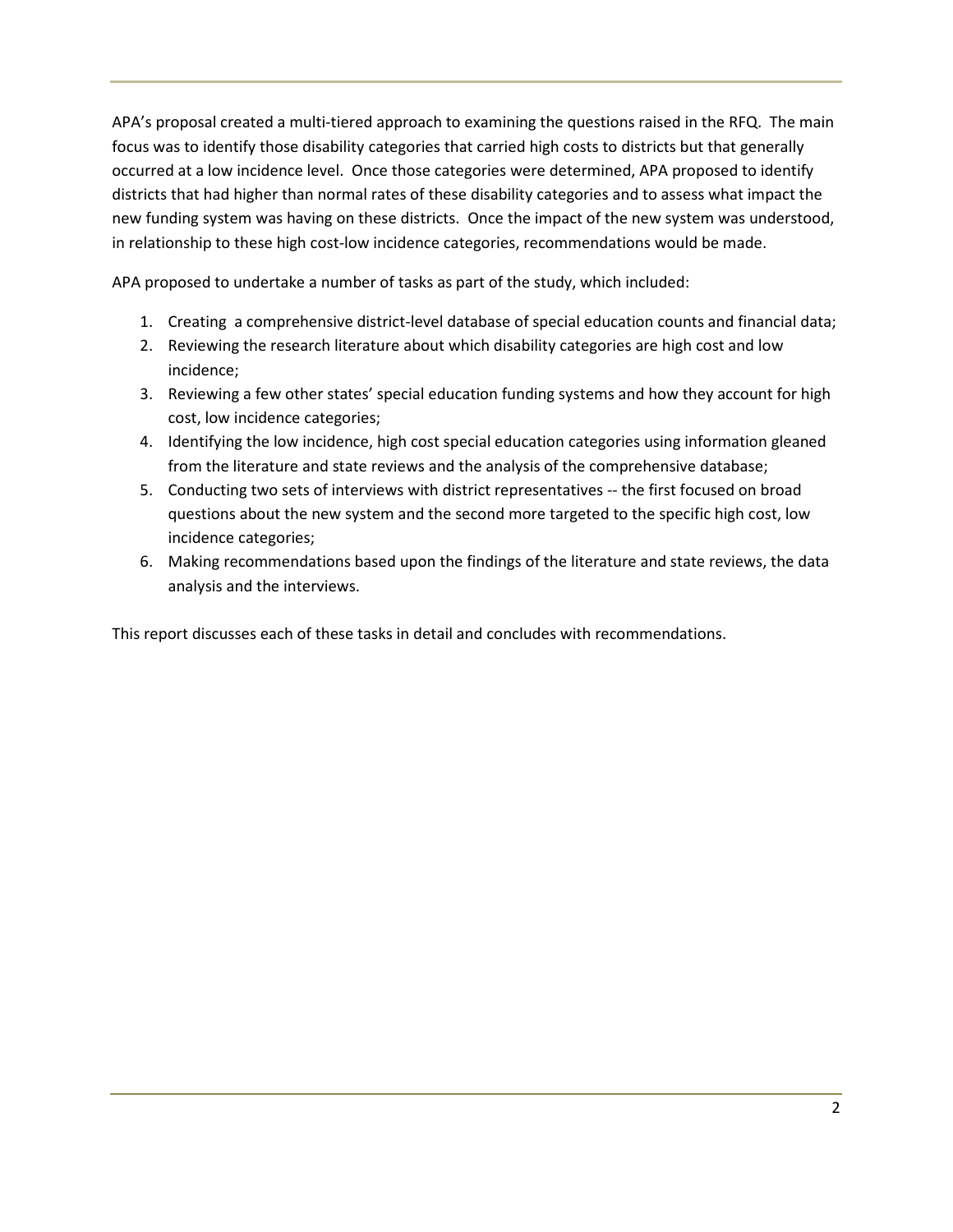## **II. Comprehensive Database**

APA's proposal focused on having a data-driven approach for the study of New Jersey's change to a census-based special education funding system. In order to undertake this approach a district-level database needed to be created. The original response to the RFQ from APA indicated that the full work of the study could not be undertaken until the needed data had been collected by APA with the help of the DOE.

As soon as the project started, a data request was made to the DOE for the needed data. The request included data for each district on:

- Number of students in each disability category;
- Number of students in each disability by type of placement;
- Age range, grade level range or school level of students;
- Special education revenues by source (state, local, and federal);
- Special education expenditures;
- Demographic data including enrollment, number of students eligible for free and reduced price lunch, and number of English language learners;
- Grade span of the district;
- Information on the wealth of the district, such as property value per student; and
- Information on the location of the district (rural, urban or suburban).

The data was requested for the 2007-08 and 2008-09 school years, which were the last year of the old special education funding system and the first year of the new funding system.

APA personnel made a trip to NJ to meet with department staff to finalize the request and to understand the different data that were available.

It became clear early in the data collection process that not all needed data was readily available. What was easy to obtain included basic demographic data, such as resident and attending enrollments, the number of total resident special education students, and the number of free and reduced price lunch students, the number of English language learner students, expenditures, revenues, grade span, and some wealth data. Certain student-level disability information was not possible to obtain. Funding in New Jersey is based on the district of residence of the student. At the same time, the expenditures for a special education student are reported by the district of attendance. This created the need for two different student-level datasets, with one dataset needed to identify students by their district of residence and the other by their district of service.

The belief was that one current data collection, NJ SMART, would provide a student-level database that would include both resident and attendance data for each student. The databases themselves are not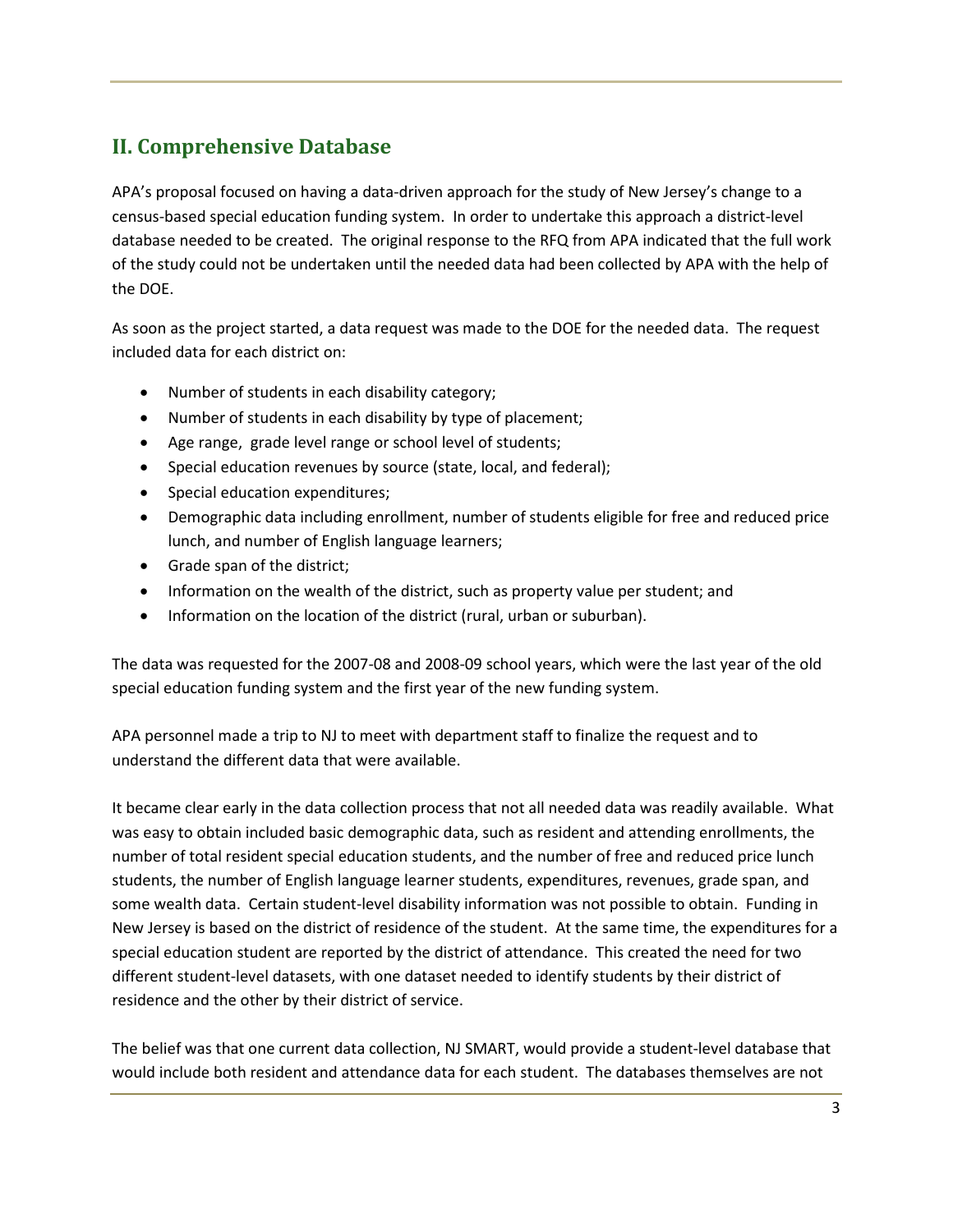housed within the DOE but rather are housed with a state contractor that manages the data collection and databases. The DOE requested data from the contractor for both years. There was a delay in the start of the work as the DOE and contractor worked to create a database with the specific data points APA needed.

Once the individual student data was received it became apparent that the student level information did not contain the type of resident district information APA had requested. The individual student data provided by DOE included the district of residency based on where the student resides. In some cases this is different from the district that receives state aid and holds financial responsibility for the student. For example, a regional high school district receives state aid as a separate district but the students are recorded as resident enrollment of the respective constituent K-8 districts of the regional district. This wrinkle created difficulties in linking the enrollment data to the financial data. Additionally, the student level data was available for the 2008-09 and 2009-10 school years, not the 2007-08 and 2008-09 school years as the special education data in 2007-08 was not collected in the same fashion.

Despite the limitations of the data described above, APA was able to create a district-level database.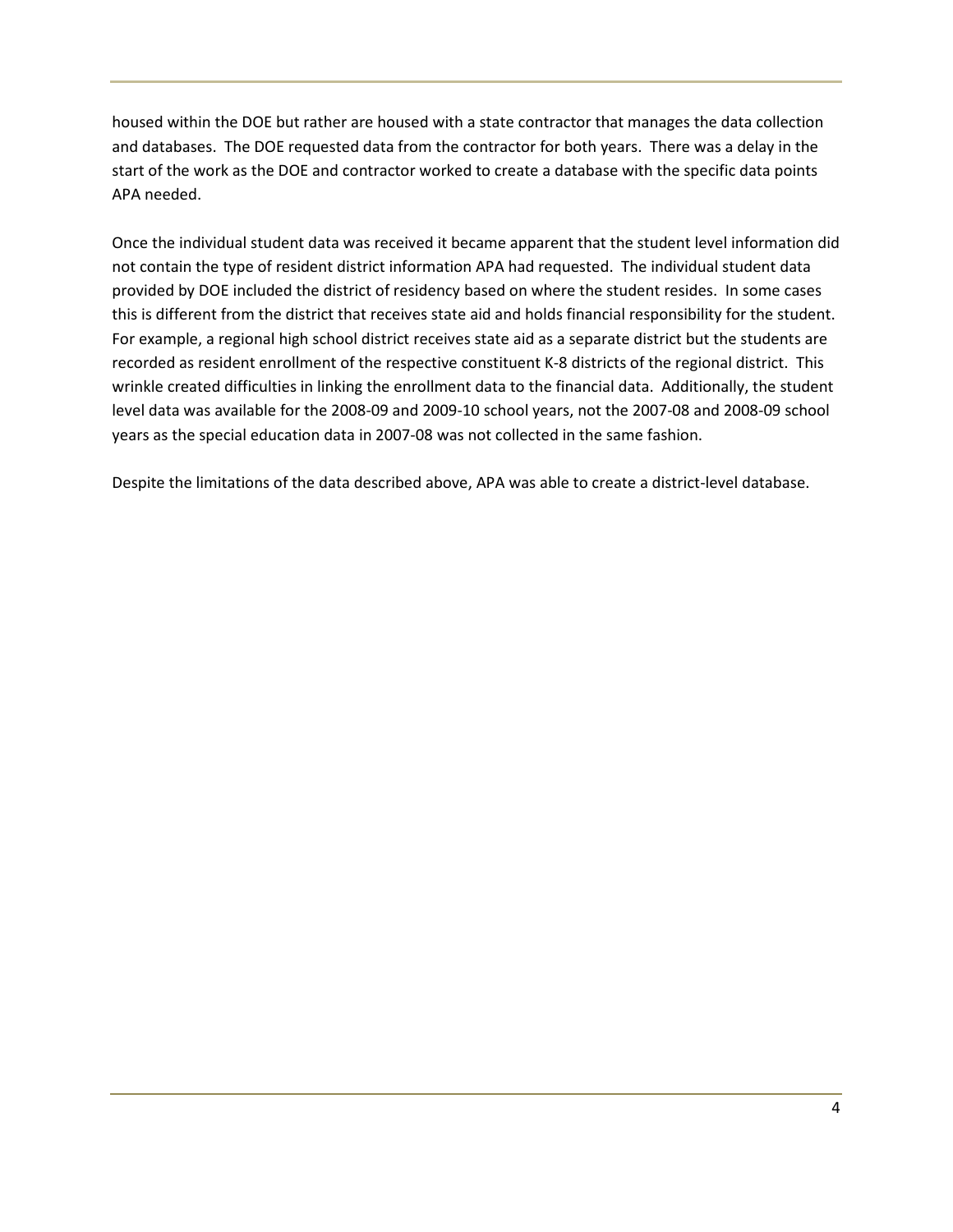## **III. Literature Review**

Part of APA's study was to undertake a literature review looking at available information on low incidence, high cost categories of special education. Under the Individuals with Disabilities Education Act (IDEA), the United States Department of Education defines a 'child with a disability' as a child who has mental retardation, hearing impairment (including deafness), speech/language, visual impairment, a serious emotional disturbance, orthopedic impairment, autism, traumatic brain injury, another health impairment, a specific learning disability, deaf-blindness, or multiple disabilities, and who as a result, needs special education and related services (Muller & Markowitz, 2004). The most recent data available (2007-08) indicates that among children age 3 to 21, approximately 6,606,000 receive special education services under IDEA (U.S. Department of Education, National Center for Education Statistics, 2009).

## **Incidence of Disabilities**

Using federal data, it is possible to identify the disability categories which occur most frequently and least frequently in students. The most common student disabilities are learning disabilities, comprising 39% of all disabilities, speech/language disabilities, comprising 22% of all disabilities, and mental retardation and emotional disturbances, respectively comprising 7.6% and 6.7% of all disabilities (U.S. Department of Education, National Center for Education Statistics, 2009). The least common student disabilities were visual impairments, with 0.4% of all disabilities, traumatic brain injury, with 0.4%, and deaf-blindness, with a value under 0.0% (U.S. Department of Education, National Center for Education Statistics, 2009). The following table presents the percent of students with disabilities in each disability category in 2007-08.

| <b>Disability Category</b>          | <b>Percent of Students</b> |
|-------------------------------------|----------------------------|
|                                     | with Disabilities          |
| Autism                              | 4.5%                       |
| <b>Emotional Disturbance</b>        | 6.7%                       |
| <b>Hearing Impairment/Deafness</b>  | 1.2%                       |
| <b>Mental Retardation</b>           | 7.6%                       |
| <b>Multiple Disabilities</b>        | 2.1%                       |
| <b>Orthopedic Impairment</b>        | 1.0%                       |
| <b>Other Health Impairment</b>      | 9.7%                       |
| <b>Specific Learning Disability</b> | 39.0%                      |
| Speech/Language Impairment          | 22.0%                      |
| <b>Traumatic Brain Injury</b>       | 0.4%                       |
| <b>Visual Impairment/Blindness</b>  | 0.4%                       |

Source: (U.S. Department of Education, National Center for Education Statistics, 2009)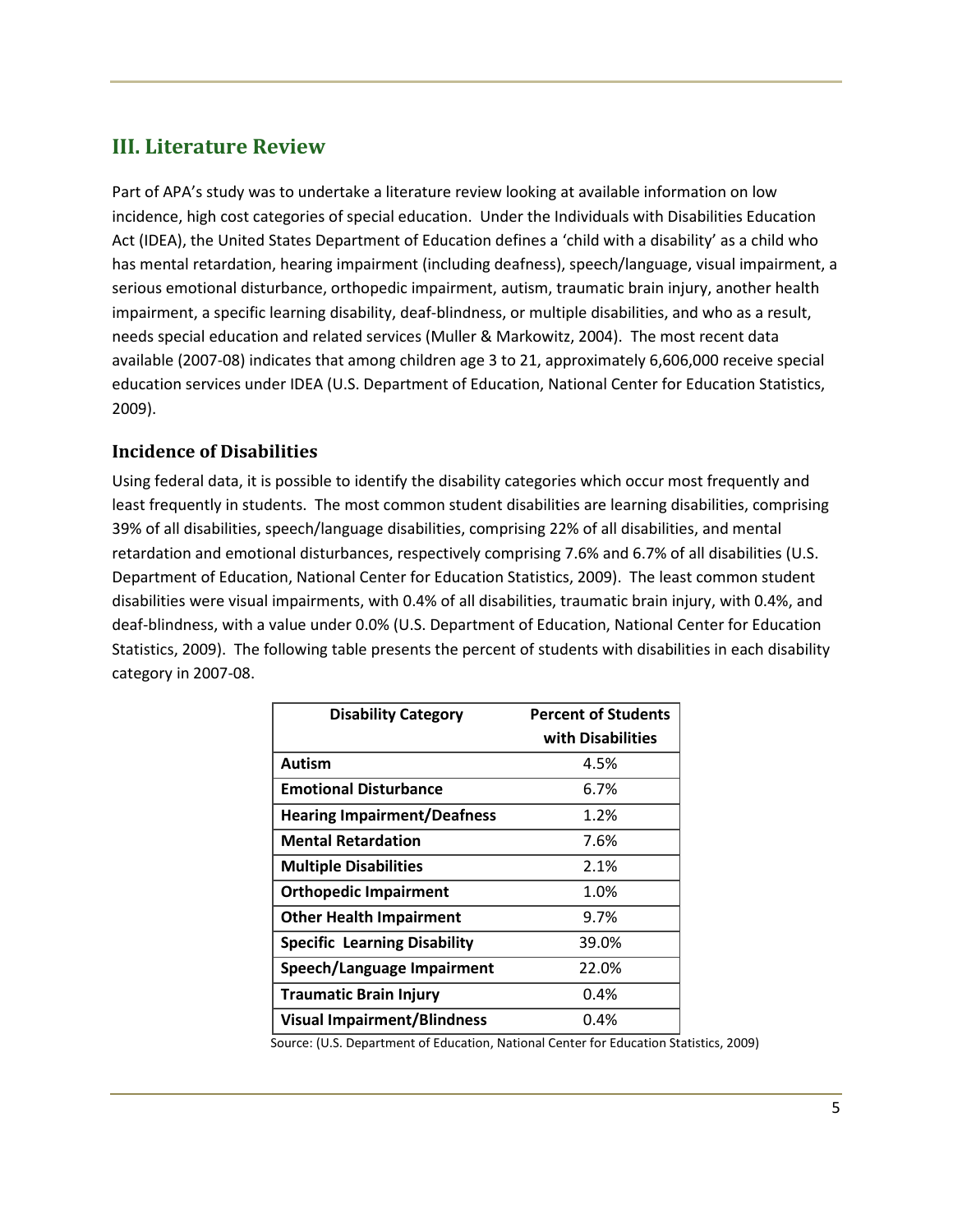## **Defining High Cost Disabilities**

IDEA does not explicitly define 'severe', 'high need', or 'high cost' student disabilities. Many states, however, have developed their own definitions, which vary across states (Parrish, Harr, Anthony, Merickel, & Esra, 2003). In a review of rules and regulations in 12 states, one literature review found that nine of the states define a student with disabilities as high-cost once a district's per pupil expenditures for that student surpass a precise dollar amount (Griffith, 2008). This study defined high cost per pupil expenditures as ranging from \$10,000 in New York to \$50,000 in Vermont. The other three states studied define a student as high cost when the per pupil expenditure for that student surpasses a cost relative to their average general or special education costs (Griffith, 2008). For example, high cost may be defined as '3 times the cost of educating a general education student' (Griffith, 2008).

One of the best sources of expenditure data associated with student disabilities is available from the Special Education Expenditure Project (SEEP), a nationally-representative study conducted by the Center for Special Education Finance. According to one SEEP report, policy makers often use the criterion of "medical" or "non-medical" to distinguish between high cost and/or severe disabilities and those that are low cost and/or not severe (Parrish, Gerber, Kaleba, & Brock, 2000). Severity and cost can also vary as a dimension of a disability category. For example, students with limited hearing impairments typically have less costly, less severe disabilities than those who are completely deaf. Two students with the same disability may receive different levels of services and therefore require very different expenditure levels. Thus, it may not always be appropriate to classify a particular disability as more severe or high cost. Nonetheless, it is possible to identify expenditure patterns associated with different disability categories.

## **High Cost Disability Types**

A 2004 SEEP report examined the characteristics of high cost special education students, defining these 'high cost' students as those in the top five percent of the expenditure distribution for special education students (Chambers, Kidron, & Spain, 2004). The researchers found that the high cost special education students cost 4.2 times more to educate at the elementary level and 3.5 times more at the secondary level (Chambers, Kidron, & Spain, 2004).

In a breakdown of the high cost special education students, the study found some striking patterns. Four disability categories accounted for 76.8 percent of all high cost special education students; nearly a third of students in this high cost category had multiple disabilities (32.3%), 16.2% had emotional disturbances, 17.2% had autism, and 11.1% had hearing impairments/deafness (Chambers, Kidron, & Spain, 2004). The following table shows the full breakdown of high cost special education students by disability category.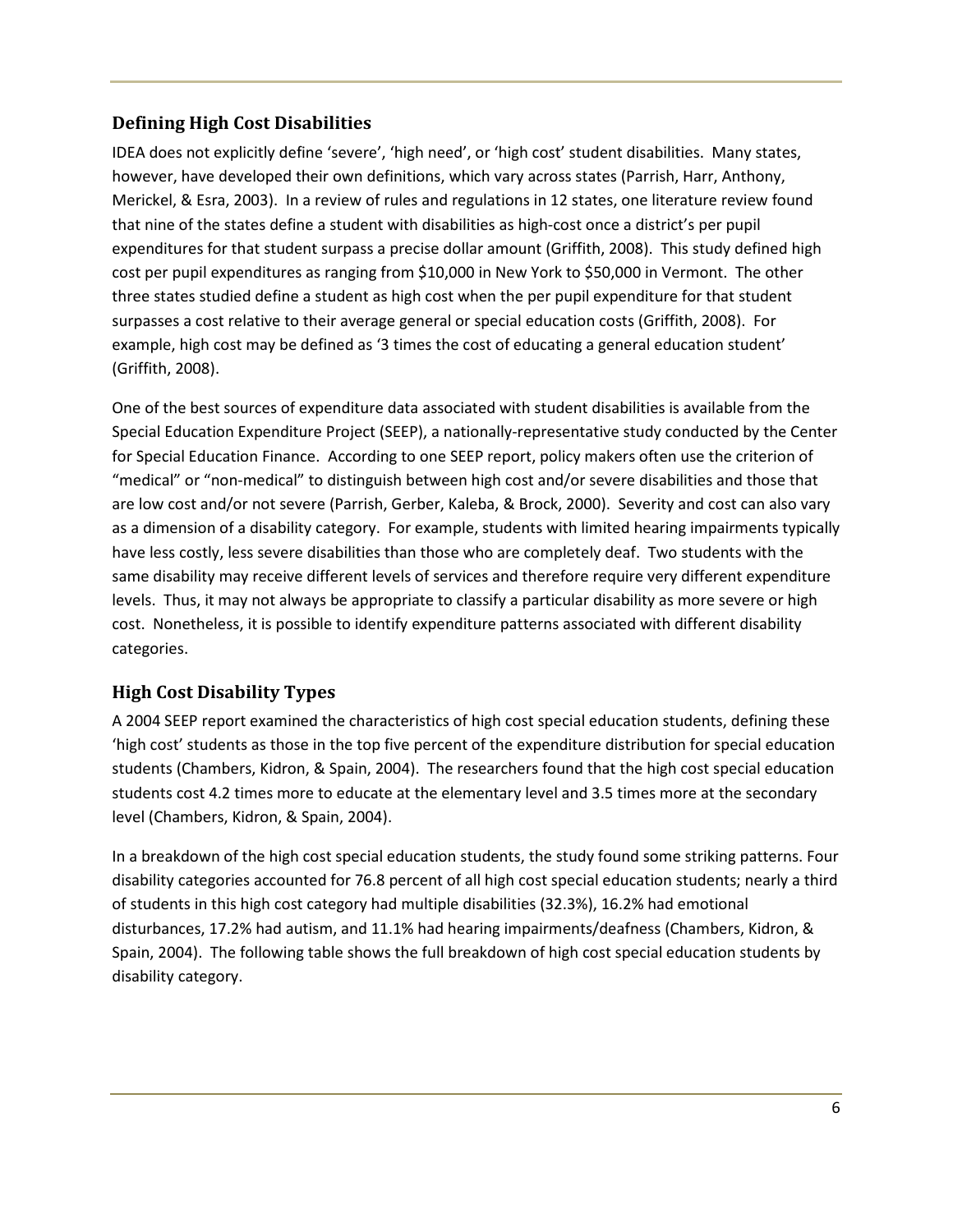| <b>Disability Category</b>         | Percent of High Cost     |
|------------------------------------|--------------------------|
|                                    | <b>Special Education</b> |
|                                    | Students                 |
| Autism                             | 17.2%                    |
| <b>Emotional Disturbance</b>       | 16.2%                    |
| <b>Hearing Impairment/Deafness</b> | 11.1%                    |
| <b>Mental Retardation</b>          | 7.1%                     |
| <b>Multiple Disabilities</b>       | 32.3%                    |
| Orthopedic Impairment              | 3.0%                     |
| Other Health Impairment            | 2.0%                     |
| Specific Learning Disability       | $0.0\%$                  |
| Traumatic Brain Injury             | 2.0%                     |
| <b>Visual Impairment/Blindness</b> | 8.1%                     |

Source: (Chambers, Kidron, & Spain, 2004).

Using 1999-2000 data, SEEP researchers calculated the average per student expenditure associated with each disability category. Across all disability categories, they found an average expenditure level of \$12,525, with a range of \$1,606 per special education student (Chambers, Shkolnik, & Perez, 2003). The following table presents the results of their analysis.

| <b>Disability Category</b>         | Average     | Range in Costs |
|------------------------------------|-------------|----------------|
|                                    | Expenditure |                |
| Autism                             | \$18,790    | \$5,762        |
| <b>Emotional Disturbance</b>       | \$14,147    | \$4,484        |
| <b>Hearing Impairment/Deafness</b> | \$15,992    | \$4,578        |
| <b>Mental Retardation</b>          | \$15,040    | \$2,176        |
| <b>Multiple Disabilities</b>       | \$20,095    | \$3,462        |
| Orthopedic Impairment              | \$14,993    | \$3,190        |
| Other Health Impairment            | \$13,229    | \$2,896        |
| Specific Learning Disability       | \$10,558    | \$1,502        |
| Speech/Language Impairment         | \$10,958    | \$5,140        |
| <b>Traumatic Brain Injury</b>      | \$16,542    | \$6,040        |
| <b>Visual Impairment/Blindness</b> | \$18,811    | \$6,594        |

Source: (Chambers, Shkolnik, & Perez, 2003)

The SEEP analysis indicated that students with certain disabilities tend to be more costly than students with other disabilities. In particular, students with multiple disabilities, visual impairments/blindness, autism, or traumatic brain injuries on average are more costly to educate than students with other disabilities. However, there is substantial variation in the costs of students in some of the disability categories, such as the categories of autism, traumatic brain injury, speech/language impairments, and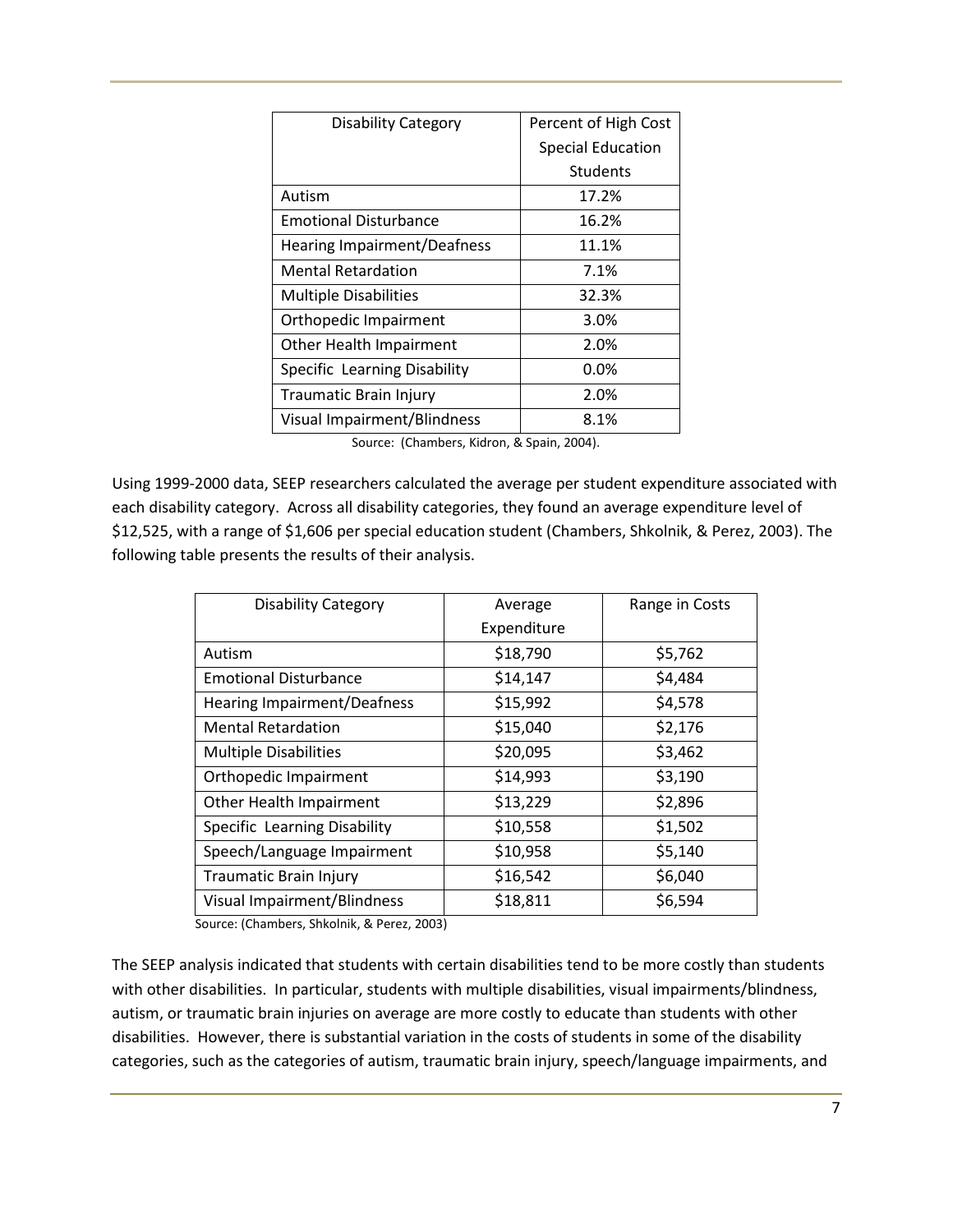visual impairments/blindness. This suggests that the severity of the disability within the disability category has a large impact on costs. Students with slight visual impairments may require only minimal accommodations, while a blind student may require much more comprehensive services.

## **Conclusions**

Combining the 2007-08 disability data and the 1999-2000 SEEP data, and classifying each set of data into low, moderate, and high levels enables us to create the following table:

| <b>Disability Category</b>         | Incidence of | Percent of High            | <b>Average Costs</b> |
|------------------------------------|--------------|----------------------------|----------------------|
|                                    | Disability   | <b>Expenditure Special</b> | $(1999-2000)$        |
|                                    | $(2007-08)$  | <b>Education Students</b>  |                      |
|                                    |              | $(1999-2000)$              |                      |
| Autism                             | Low          | High                       | High                 |
| <b>Emotional Disturbance</b>       | Moderate     | High                       | Moderate             |
| <b>Hearing Impairment/Deafness</b> | Low          | Moderate                   | Moderate             |
| Mental Retardation                 | Moderate     | Moderate                   | Moderate             |
| <b>Multiple Disabilities</b>       | Low          | High                       | High                 |
| Orthopedic Impairment              | Low          | Low                        | Moderate             |
| Other Health Impairment            | Moderate     | Low                        | Moderate             |
| Specific Learning Disability       | High         | Low                        | Low                  |
| Speech/Language Impairment         | High         | <b>NA</b>                  | Low                  |
| <b>Traumatic Brain Injury</b>      | Low          | Low                        | Moderate             |
| Visual Impairment/Blindness        | Low          | Moderate                   | High                 |

Although simplistic, this table allows us to identify the disability categories that are mostly likely to be low-incidence, high cost. Students with autism or multiple disabilities are most likely to fall into this category. Students with hearing impairments/deafness or visual impairments/blindness may also be relatively likely to fall in the low-incidence, high cost category. However, within these disability categories, there is substantial variation in average costs. In fact, some researchers have found that expenditures vary more within an expenditure category than across disability categories (Parrish, Gerber, Kaleba, & Brock, 2000). Consequently, it would be inaccurate to classify an entire disability category as high cost. Researchers and policy makers should exercise caution in how they use this data to inform policy decisions.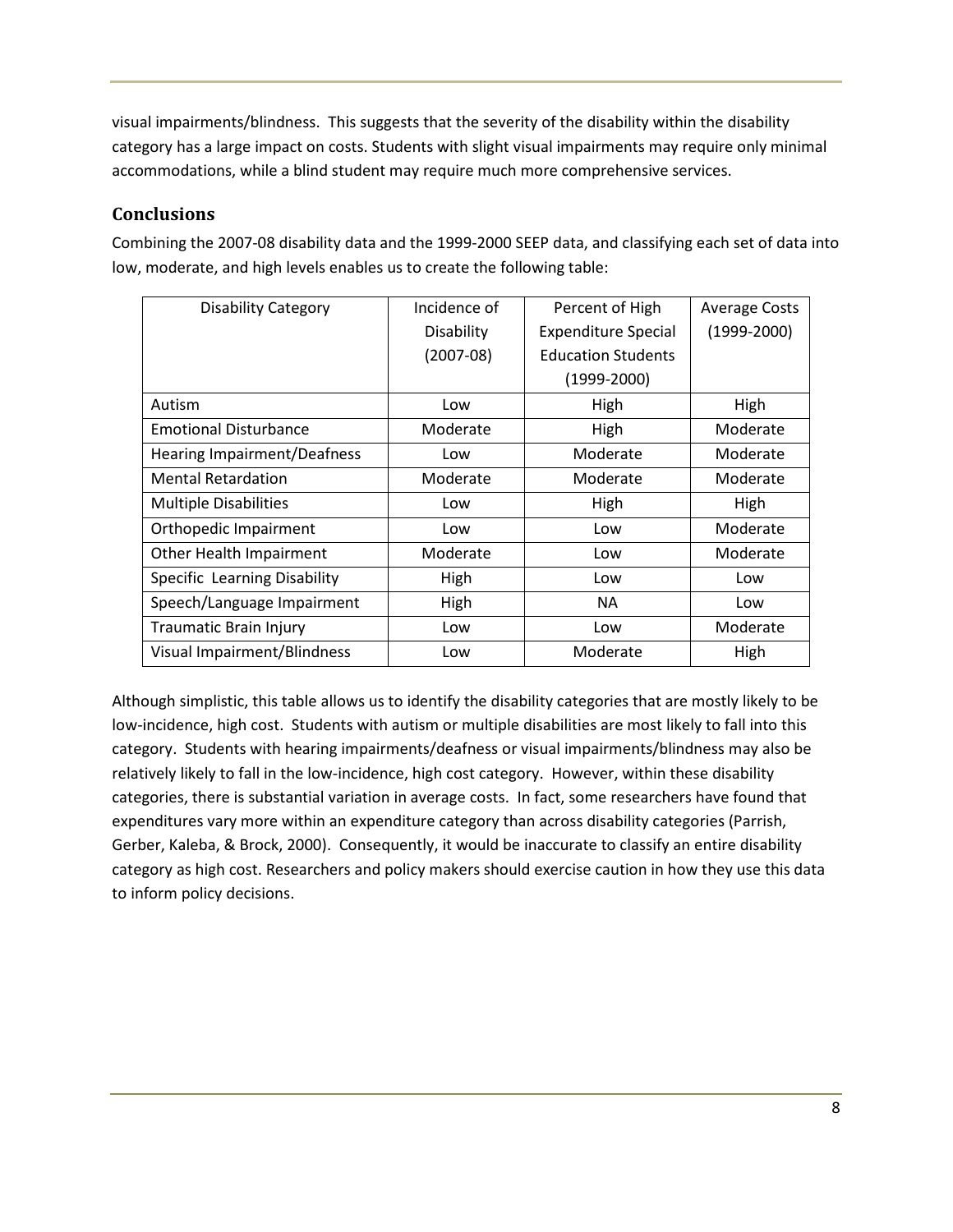## **IV. Other States**

States fund special education in a variety of ways. A CSEF report identifies the following types of funding systems:

- Pupil Weights aid is allocated on a per pupil basis. The amount of aid distributed is based on a weight that represents the additional cost of a student. For example, if a student costs 50% more than an average student then the weight would be .5. States can use one weight for all special education students or they may use multiple weights to represent different levels of need for different types of special education students.
- Flat Grant Under a flat grant approach a state takes the total available special education funds, divides them by the total number of special education students to determine the per special education funding amount. Districts are then funded by multiplying their total number of special education students by the per pupil amount.
- Census-based The census-based approach assumes that all districts have the same percent of special education students. It also does not differentiate for specific differences in student needs/costs. Effectively, the census-based approach funds special education by allocating an additional dollar per pupil dollar amount to every student in the state. In practice, many states set a fixed percent of special education students that will be funded and then multiply that percent times a district enrollment figure to determine the special education count. This special education count is then multiplied by a per pupil funding amount to determine total special education funding.
- Resource-Based The resource-based model funds specific resource levels versus funding a per pupil dollar figure. Resources are often based on staff/student ratios and can include funding for teachers, aides, and other resources. States can vary the ratios based on the level of need of the specific disability category or service level needed.
- Percentage Reimbursement In states that use percentage reimbursement, districts are reimbursed by the state for a set percentage of their allowable actual special education expenditures.
- Variable Block Grant The variable block grant approach refers to state funding systems that are at least in part based on ensuring similar funding to some base year amount.

Even when states use similar funding approaches, they can be applied differently. One state that uses pupil weights may use only one weight while another state might have multiple weights associated with different levels of need.

As part of the study APA looked at the funding systems in four states: Delaware, Florida, Ohio, and Pennsylvania.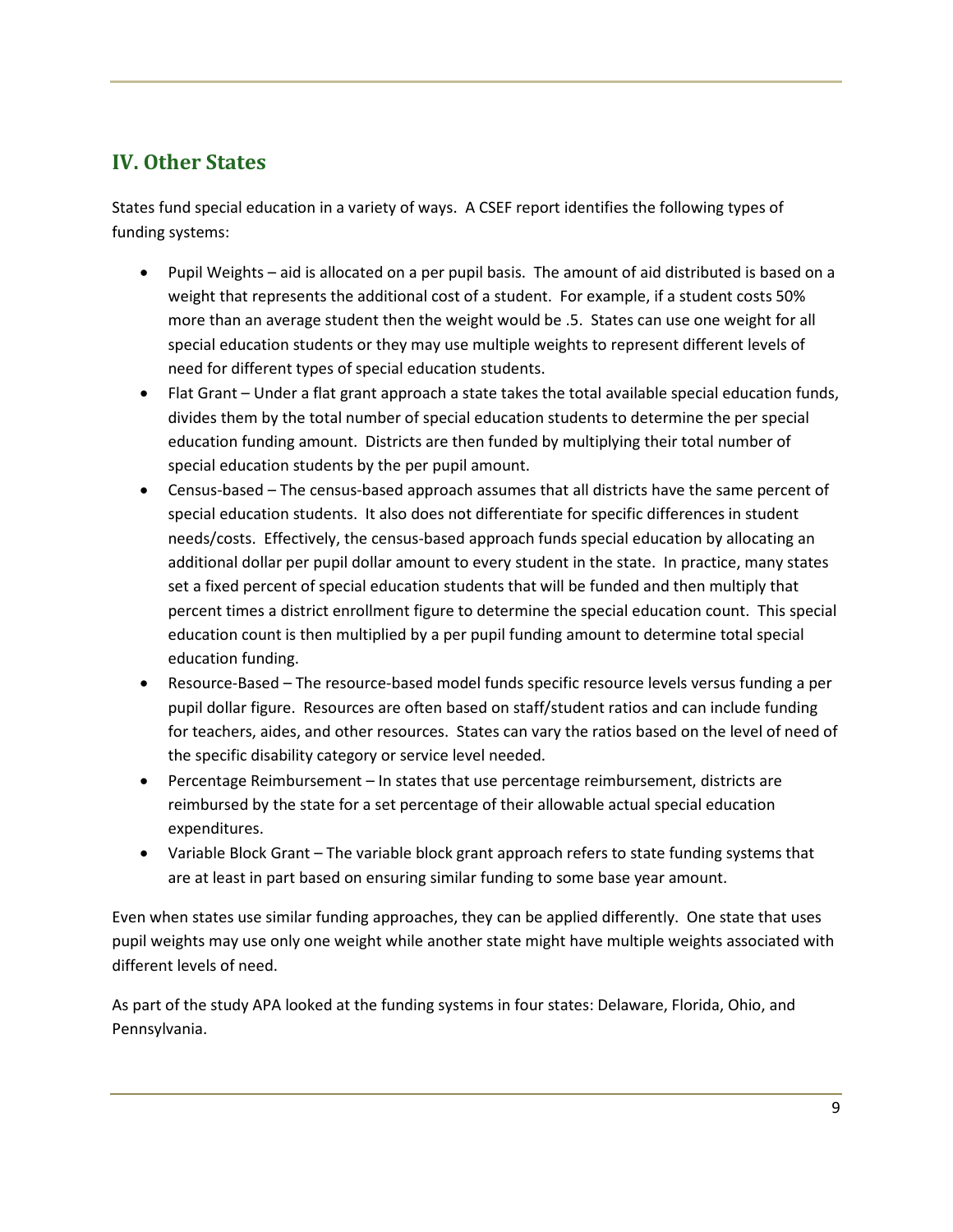## *Delaware*

Delaware uses a resource-based approach to funding special education. Overall state education aid is primarily provided on the basis of allotting teachers and using a statewide teacher salary schedule to determine the total cost of teachers. Special education is differentiated from regular education on the basis of the ratios of teachers to students that are used to calculate the number of teachers that a district may employ. For regular education, the ratio is one teacher per 20 students. Three different ratios are used for special education: (1) one teacher to 8.4 students for "basic" special education; one teacher to 6 students for "intensive" special education; and one teacher to 2.6 students for "complex" special education.

 If the ratio for regular education were thought of as 1.000, then the ratio for "basic" special education would be 2.381, the ratio for "intensive" special education would be 3.333, and the ratio for "complex" special education would be 7.6923. In effect these ratios create relative add-on weights for special education that are simply one unit less than the ratio; therefore the weight for "basic" special education is 1.3810, the weight for "intensive" special education is 2.3333, and the weight for "complex" special education is 6.6923. It should be noted that if the salaries for special education teachers were systematically higher than those for regular teachers, and the actual cost of special education was based on multiplying numbers of teachers times their salaries, then the weights would be higher (and if the salaries for special education teachers were systematically lower than those for regular teachers, the weights would be lower). See Delaware Revised Statutes Title 14, Chapter 1703.

## *Florida*

Florida was the first state to use pupil weights as the basis of allocating state aid for special education; since then numerous weights were used to consider the differential costs associated with students with different disabilities. Recently, however, the approach was modified in such a way that most students in special education receive the same weighting as students in regular programs (with weights used to reflect cost differences between kindergarten, elementary school, middle school, and high school). A few students in special education receive much higher weights to reflect the higher cost of providing services to them; these two add-on weights are 3.523 (Level IV) and 4.935 (Level V).

In 2011, there were 2,375,362 unweighted students, 19,260 Level IV special education students and 4,897 Level V special education students; therefore, special education students eligible for added weighting represent about one percent of all students, which is far lower than the national average proportion of all students in special education programs (about 13 percent). Applying the special education weights produced 92,021 weighted special education students out of a grand total of 2,849,223 weighted students (including all weights).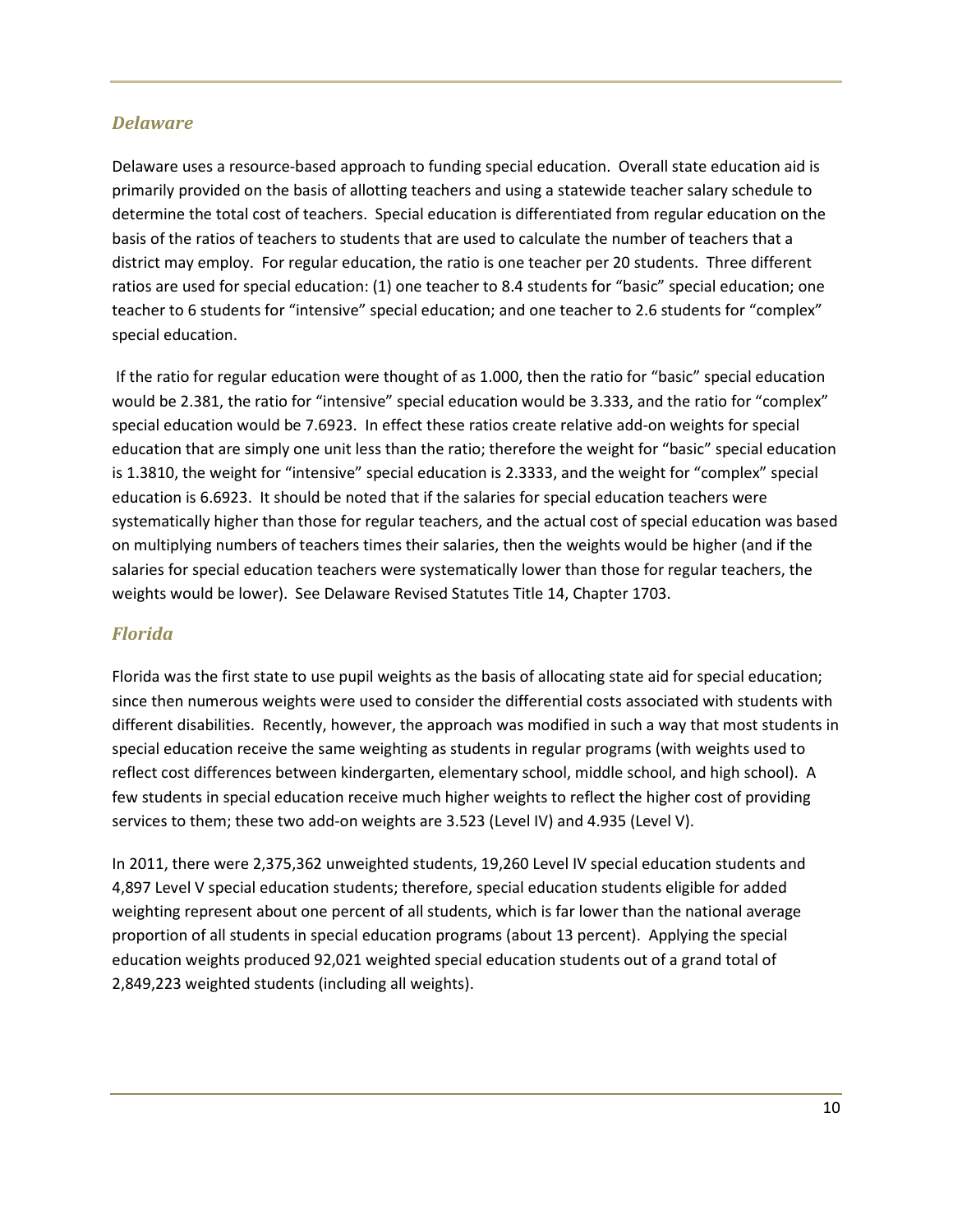#### *Ohio*

Ohio uses a weighted resource-based approach to determine the numbers of special education teachers needed by school districts, who then earn revenue based on salary levels that are applied to them. Six categories of weights are used: a.=2906; b=.7374; c=1.7716; d=2.3643; e=3.2022; and f=4.7205. The number of teachers is based on multiplying each weight by the number of students in that weighted group, adding up the sums across the six weights, multiplying the sum by .90 and dividing the product by 20. In addition, teacher aides are allotted on the basis of 25 percent of the number of teachers. For example, in a district that had 3,000 students in special education programs (categorized into the six groups as 1,200, 900, 500, 180, 150, and 70 students respectively), the total number of teachers allotted would be 141 and the total number of teacher aides would be 35. Obviously, the .90 factor simply reduces the value of the weights, reducing the numbers of teachers and aides below what they would have been if the factor had not been used.

## *Pennsylvania*

Pennsylvania uses a census-based approach to allocate most of its funds for special education. Under the system, districts receive funding based on 16 percent of all students in the district. The 16 percent of students are multiplied by the special education weight. Based on actual revenue provided the weight is about 1.03 which is based on the fact that the state paid \$1.026 billion for special education and \$5.226 billion in basic support in 2010-11 and assuming that state support represents about 35 percent of all support for school districts and that local districts supplement special education to the same extent that they supplement basic support. Pennsylvania does provide additional extraordinary aid for very high cost students.

Of the four states described above, three of the states differentiate special education funding based on the need of the special education student. Two do this within resource based funding systems and one does this using a pupil weights system. Only Pennsylvania's census-based funding system does not have any sort of adjustment for different levels of need. The census-based approach does not lend itself to this type of differentiation.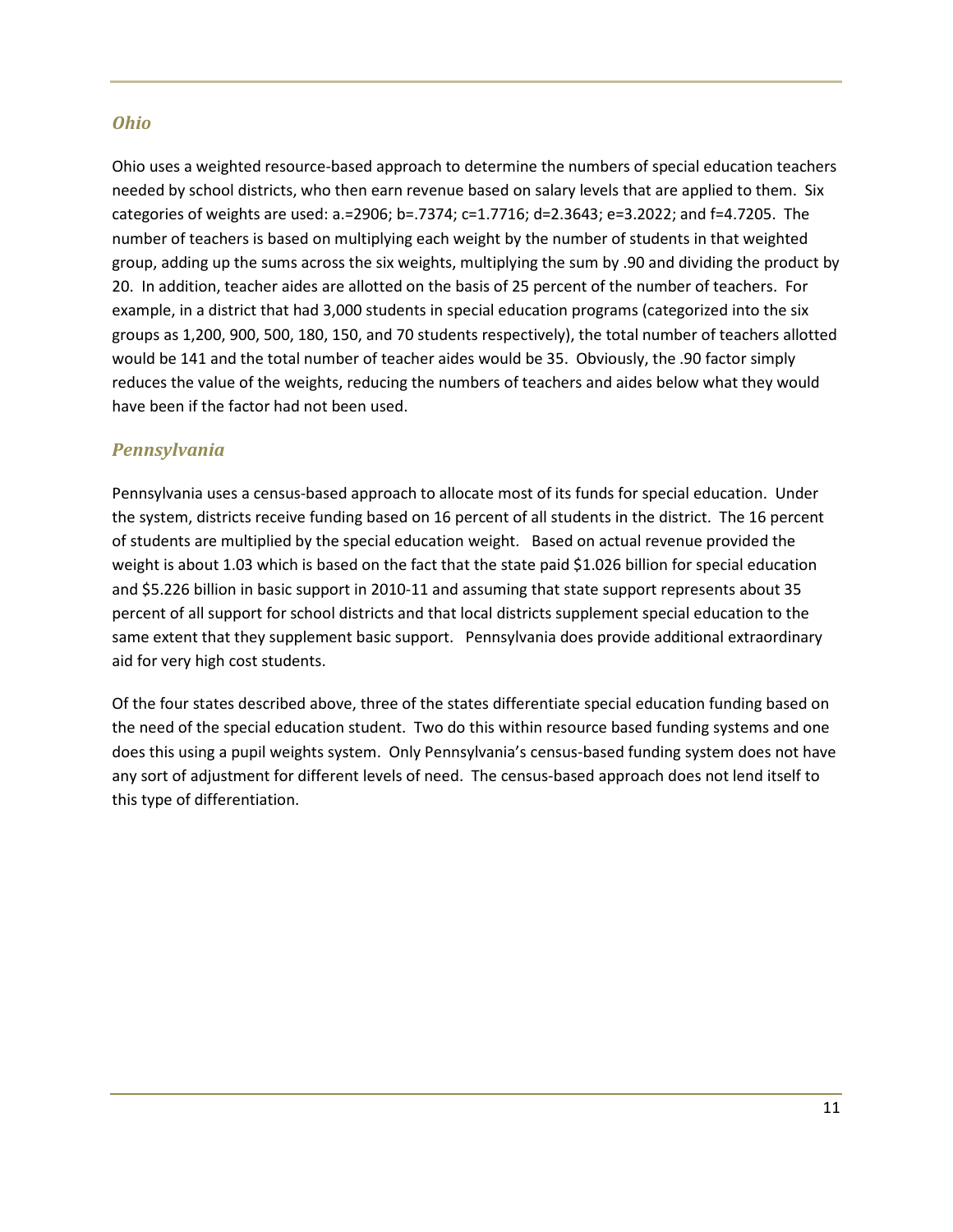## **V. Data Analysis**

APA's data analysis work was divided into two phases. The initial data analysis was designed to identify disability categories that would be considered low incidence, or categories that have a small percentage of all special education students, and to identify which of these low incidence categories also had high per pupil costs. Finally, APA hoped to identify districts to interview for the second round of interviews by identifying districts with low incidence, high cost students.

The second phase of the analysis was designed to identify differences between districts with different characteristics. This included looking at total percentage differences and differences in types of students served and how students are served.

As was mentioned in the introduction APA requested data from the DOE that included:

- Number of students in each disability category;
- Number of students in each disability by type of placement;
- Age range, grade level range or school level of students;
- Special education revenues by source (state, local, and federal);
- Special education expenditures;
- Demographic data including enrollment, number of students eligible for free and reduced price lunch, and number of English language learners;
- Grade span of the district;
- Information on the wealth of the district, such as property value per student; and
- Information on the location of the district (rural, urban or suburban).

As was also mentioned in the introduction, there was some difficulty receiving some of the data. In the end, APA was able to create a district level database that included:

- Identifying information county name, county number, district number, district name, DFG group and district type. (District type includes elementary districts, secondary districts, K-12 districts, etc.)
- Demographic data resident enrollment, attending enrollment, number of at-risk students, and number of ELL students
- Special education student data total resident special education count, total attending special education count, attending special education students by disability category, and attending special education students by placement.
- Expenditures total general fund expenditures, total special education expenditures, special education expenditures by disability categories and per pupil special education expenditures by categories and total per pupil education spending.

It was hoped that the data would be collected for the 2007-08 and 2008-09 school years. These two school years represent the last year of the tier special education funding system and the first year of the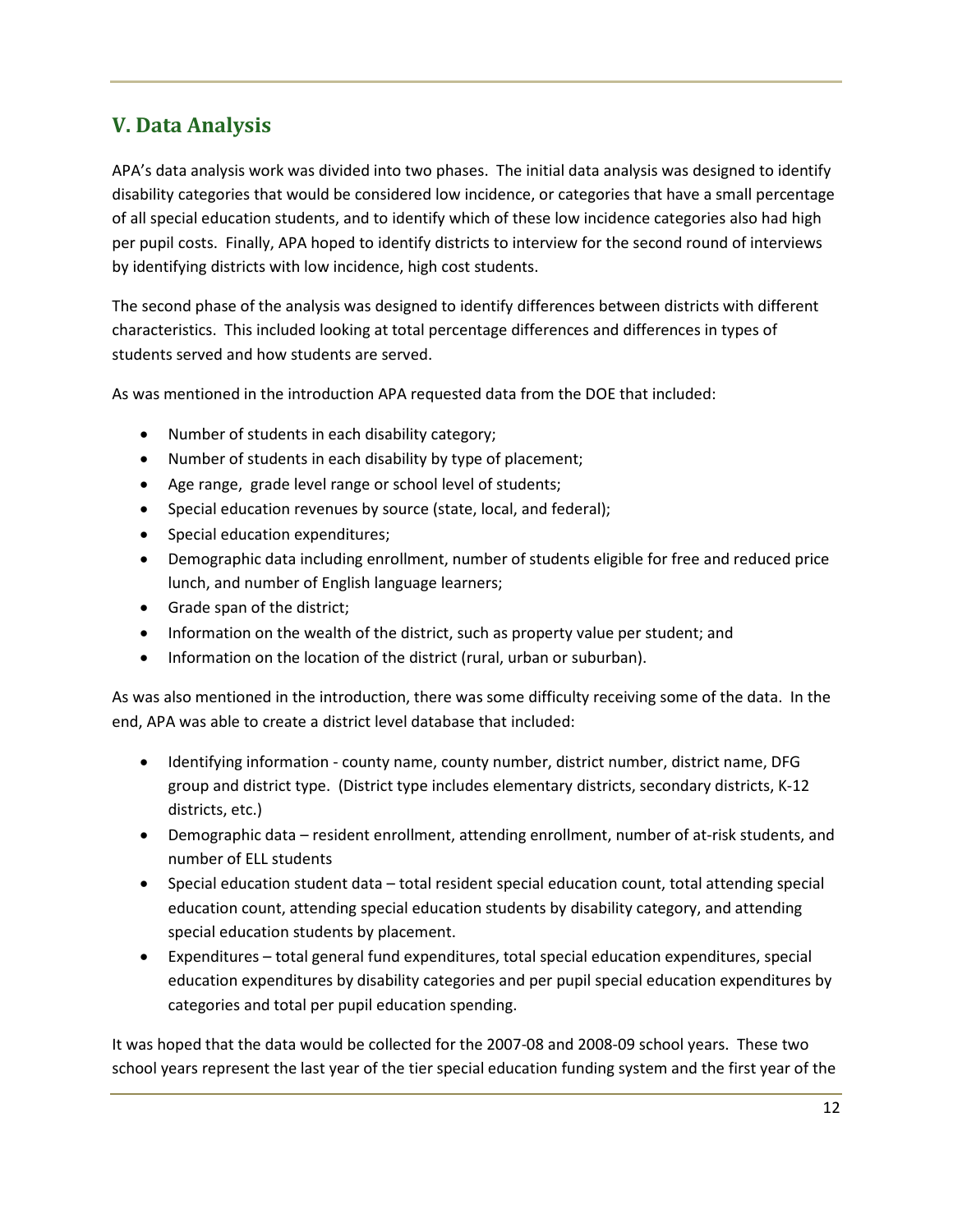new census-based system. The individual student data was only available for the 2008-09 and 2009-10 school years. This data was the only student level special education database available for attending students. The attending student data was important in APA's efforts to understand spending and thus we shifted our database to the 2008-09 and 2009-10 school years.

## *Low Incidence Categories*

From the literature review, APA gained an understanding of the disability categories that are generally considered low incidence. APA used the district level database to see if New Jersey's special education distributions were similar to the research. The New Jersey disability categories examined were:

- Auditorily Impaired
- Autistic
- Cognitively Impaired Mild
- Cognitively Impaired Moderate
- Cognitively Impaired Severe
- Communication Impaired
- Emotionally Disturbed
- Multiply Disabled
- Deaf-Blindness
- Orthopedically Impaired
- Other Health Impaired
- Preschool Child with a Disability
- Specific Learning Disability
- Traumatic Brain Injury
- Visually Impaired

The special education category of Eligible for Speech-Language Services was not examined as part of this analysis although it was examined in later analyses.

The database included information for 594 school districts. The 594 school districts enrolled 1,367,769 resident students and 1,344,739 attending students. Resident special education students totaled 202,510 and attending special education students totaled 180,952. Table V-1 shows the percentage of NJ attending students in each of the fifteen disability categories in both 2008-09 and 2009-10.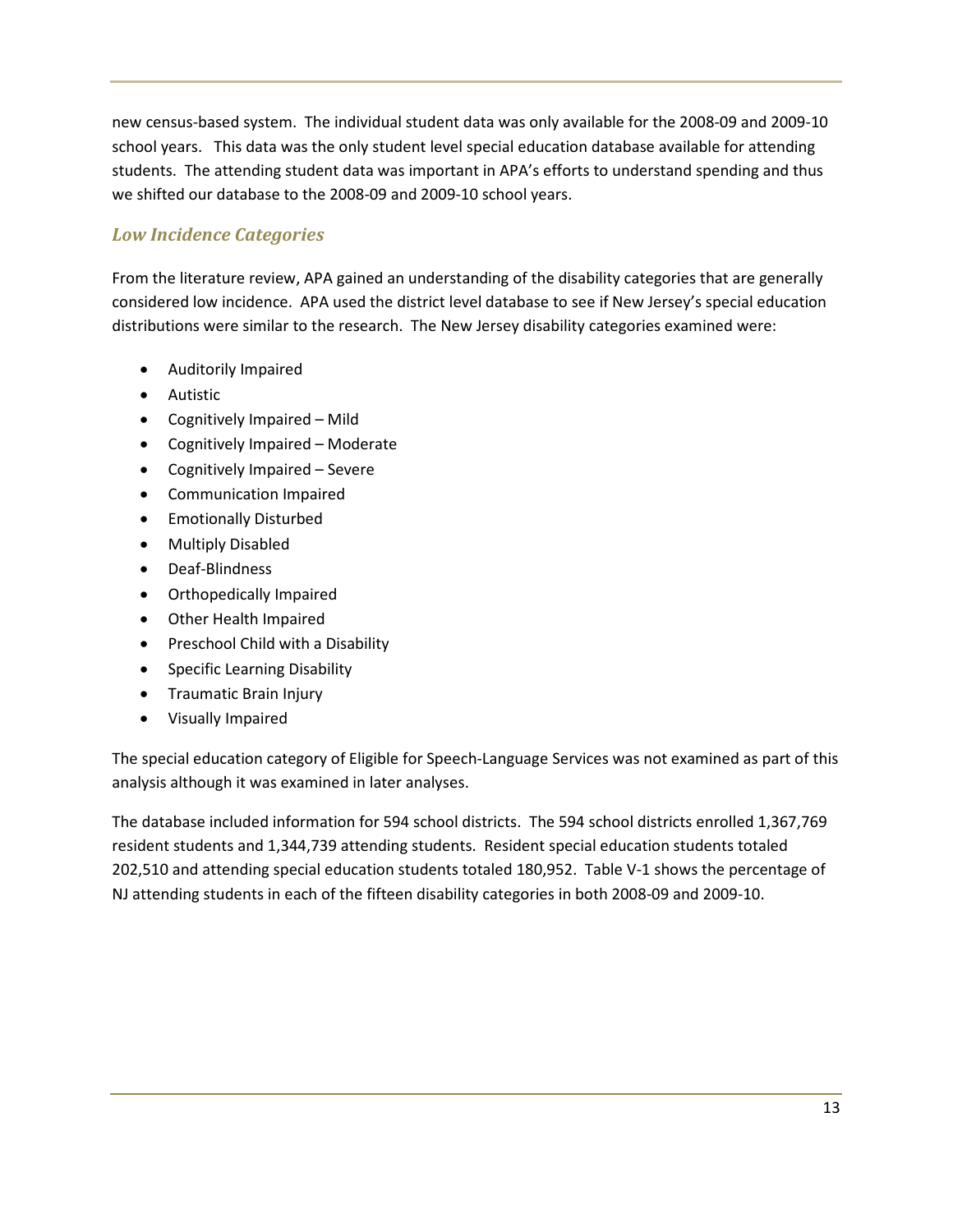| <b>TABLE V-1</b> |                     |                                                                                         |                 |              |                   |  |  |  |
|------------------|---------------------|-----------------------------------------------------------------------------------------|-----------------|--------------|-------------------|--|--|--|
|                  |                     | PROPORTIONAL DISTRIBUTION OF ATTENDING STUDENTS<br>BY DISABILITY IN 2008-09 AND 2009-10 |                 |              |                   |  |  |  |
|                  |                     |                                                                                         |                 |              |                   |  |  |  |
|                  |                     |                                                                                         | Disability      |              |                   |  |  |  |
|                  | Auditorily Impaired | Autistic                                                                                | Cog - Mild      | Cog-<br>Mod  | Cog-Sev           |  |  |  |
| 2008-09          | 0.1%                | 0.7%                                                                                    | 0.3%            | 0.1%         | 0.0%              |  |  |  |
| 2009-10          | 0.1%                | 0.8%                                                                                    | 0.3%            | 0.1%         | 0.0%              |  |  |  |
|                  |                     |                                                                                         | Disability      |              |                   |  |  |  |
|                  | Communication       | Emotionally                                                                             | Multiply        |              | Orthopedically    |  |  |  |
|                  | Impaired            | Disturbed                                                                               | <b>Disabled</b> | <b>Blind</b> | Impaired          |  |  |  |
| 2008-09          | 1.2%                | 0.6%                                                                                    | 1.4%            | 0.0%         | 0.3%              |  |  |  |
| 2009-10          | 1.4%                | 0.6%                                                                                    | 1.4%            | 0.0%         | 0.0%              |  |  |  |
|                  |                     |                                                                                         | Disability      |              |                   |  |  |  |
|                  |                     |                                                                                         | Specific        |              |                   |  |  |  |
|                  | <b>Other Health</b> | Preschool                                                                               | Learning        |              | Visually Impaired |  |  |  |
|                  |                     |                                                                                         |                 |              |                   |  |  |  |
| 2008-09          | 2.0%                | 0.7%                                                                                    | 5.7%            | 0.1%         | 0.0%              |  |  |  |
| 2009-10          | 2.3%                | 0.8%                                                                                    | 5.9%            | 0.1%         | 0.0%              |  |  |  |

 In 2008-09 the Cognitively Impaired – Severe, Deaf-Blind and Visually Impaired – all had 0.0% of attending students categorized in them. The category with the highest percentage was Specific Learning Disability, with 5.7% of attending students. The low and high categories stay the same in 2009- 10 and the range is 0.0% for the low and 5.9% for the high. A disability category with 0.0% students does not have zero students in it across the state; rather, there are just so few students that the percentage is below 0.0%. Eleven of the fifteen categories had less than one percent of all NJ students in them. They are:

- Auditorily Impaired
- Autistic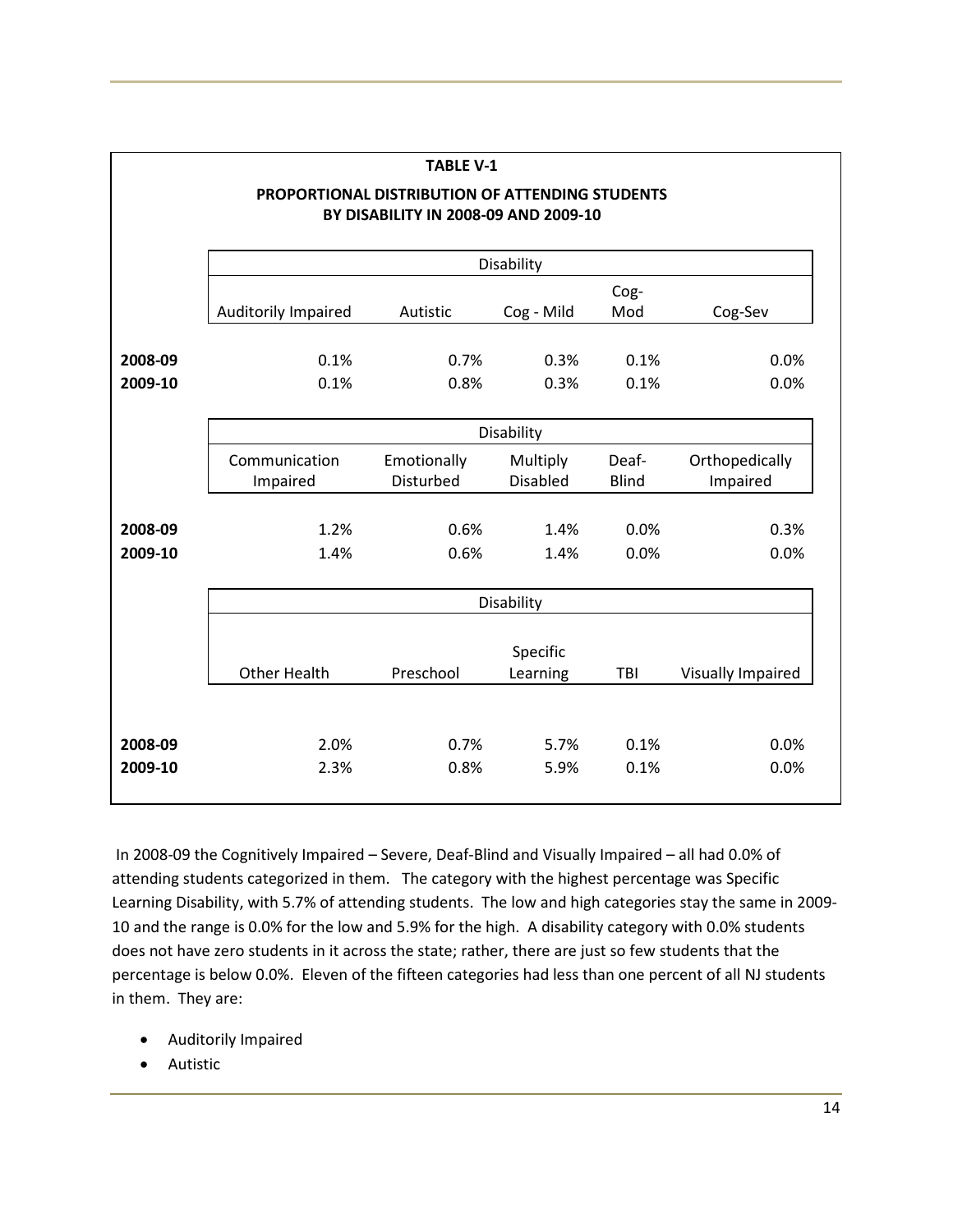- Cognitively Impaired Mild
- Cognitively Impaired Moderate
- Cognitively Impaired Severe
- Emotionally Disturbed
- Deaf-Blindness
- Orthopedically Impaired
- Preschool Child with a Disability
- Traumatic Brain Injury
- Visually Impaired

The list above is very similar to the list of low incidence disability categories in the literature review section. New Jersey's disability categories do not directly correspond to the list in the literature review but they are close to being the same. The one category that is on the list above but not on the literature review list is Preschool Child with a Disability. Obviously this category only relates to preschool children and the students would generally be found in elementary and K-12 districts in New Jersey. Secondary and vocational districts in New Jersey would not be expected to have any preschool students. The list above was a good starting point for identifying low incidence disability categories. Still, just because a category is low incidence it does not mean that it is high cost. The next step of the analysis was to attempt to identify the high cost categories.

## *High Cost Categories*

APA worked with the DOE to identify the expenditures for special education from the DOE databases. In our initial meetings with the DOE, APA reviewed the expenditure categories that the DOE collected for special education. The expenditures for special education were complex but did include detailed level expenditure data for a number of disability categories. Expenditure data was not collected for every New Jersey disability category and the names of the categories were not always the same but expenditures for the following categories were listed:

- Auditorily Impaired
- Autistic
- Behavior Impaired
- Cognitively Impaired Mild
- Cognitively Impaired Moderate
- Cognitively Impaired Severe
- Multiply Disabled
- Visually Impaired

APA also collected additional expenditure categories in an effort to identify the total special education expenditures for each district. The expenditures were for students attending the district and APA's plan was to examine the per pupil expenditures for the expenditure categories available. Per pupil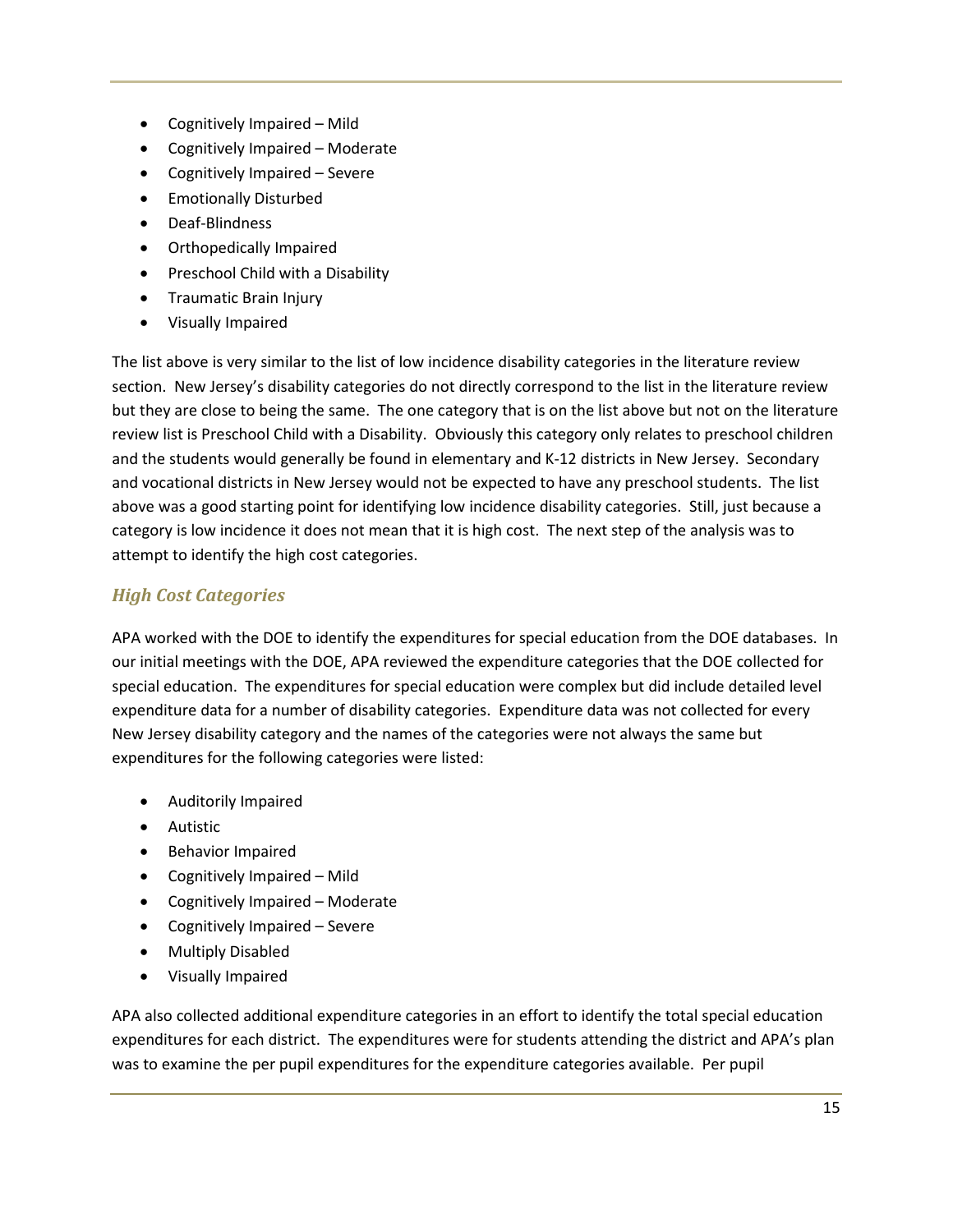expenditures would be created using the total expenditures in each category and then dividing them by the number of attending students in each of the available categories.

Once APA received the expenditure data, it became apparent that this analysis might not be possible. It appeared that few districts identified expenditures by categories in a consistent manner. Table V-2 shows the number of districts that identified expenditures into a specific category and the range of per pupil amounts within each category. The table shows that no expenditure category has more than 46.5% of districts categorizing expenditures into it. Even in this category, Multiple Disabilities in 2009- 10, the range of per pupil amounts categorized is from a low of \$80 per pupil up to \$192,951 per pupil. The Cognitively Impaired – Severe expenditures had no expenses identified for any districts in either 2008-09 or 2009-10. A number of the expenditure categories had less than 10% of the districts categorizing the costs into the disability specific expenditure categories.

|                  |                                        |                            |                                                                                                              | <b>TABLE V-2</b>                 |                                   |                                           |                              |                            |
|------------------|----------------------------------------|----------------------------|--------------------------------------------------------------------------------------------------------------|----------------------------------|-----------------------------------|-------------------------------------------|------------------------------|----------------------------|
|                  | <b>Auditory</b><br>per<br><b>Pupil</b> | <b>Autism</b><br>per Pupil | PER PUPIL EXPENDITURE INFORMATION BY DISABILITY CATEGORY 2008-09 AND 2009-10<br><b>Behavior</b><br>per Pupil | Cog-<br>Mild per<br><b>Pupil</b> | Cog-<br>Mod -<br><b>Per Pupil</b> | $\log -$<br><b>Severe</b><br>per<br>Pupil | <b>Multiple</b><br>per Pupil | <b>Visual</b><br>per Pupil |
| 2008-09          |                                        |                            |                                                                                                              |                                  |                                   |                                           |                              |                            |
| <b>Districts</b> | 6                                      | 176                        | 154                                                                                                          | 59                               | 24                                | 0                                         | 268                          | 19                         |
| Minimum          | \$191                                  | \$2                        | \$62                                                                                                         | \$142                            | \$46                              | \$0                                       | \$55                         | \$52                       |
| Maximum          | \$5,820                                | \$309,704                  | \$477,156                                                                                                    | \$425,050                        | \$107,892                         | \$0                                       | \$171,697                    | \$144,857                  |
| Average          | \$1,973                                | \$18,008                   | \$17,390                                                                                                     | \$32,511                         | \$31,117                          |                                           | \$12,669                     | \$22,863                   |
| Percentage       |                                        |                            |                                                                                                              |                                  |                                   |                                           |                              |                            |
| of Districts     | 1.0%                                   | 29.6%                      | 25.9%                                                                                                        | 9.9%                             | 4.0%                              | 0.0%                                      | 45.1%                        | 3.2%                       |
|                  |                                        |                            |                                                                                                              |                                  |                                   |                                           |                              |                            |
| 2009-10          |                                        |                            |                                                                                                              |                                  |                                   |                                           |                              |                            |
| <b>Districts</b> | 31                                     | 182                        | 148                                                                                                          | 52                               | 26                                | $\Omega$                                  | 276                          | 15                         |
| Minimum          | \$39                                   | \$27                       | \$77                                                                                                         | \$51                             | \$454                             | \$0                                       | \$80                         | \$950                      |
| Maximum          | \$53,145                               | \$110,503                  | \$62,538                                                                                                     | \$408,963                        | \$116,106                         | \$0                                       | \$192,951                    | \$155,458                  |
| Average          | \$20,269                               | \$15,162                   | \$13,493                                                                                                     | \$28,128                         | \$28,202                          |                                           | \$13,713                     | \$26,642                   |
| Percentage       |                                        |                            |                                                                                                              |                                  |                                   |                                           |                              |                            |
| of Districts     | 5.2%                                   | 30.6%                      | 24.9%                                                                                                        | 8.8%                             | 4.4%                              | 0.0%                                      | 46.5%                        | 2.5%                       |

The lack of districts utilizing the categories and the wide variation in per pupil figures within the categories made APA uncomfortable with the specific disability category information. We decided not to use it further until we had a chance to talk to districts about the data.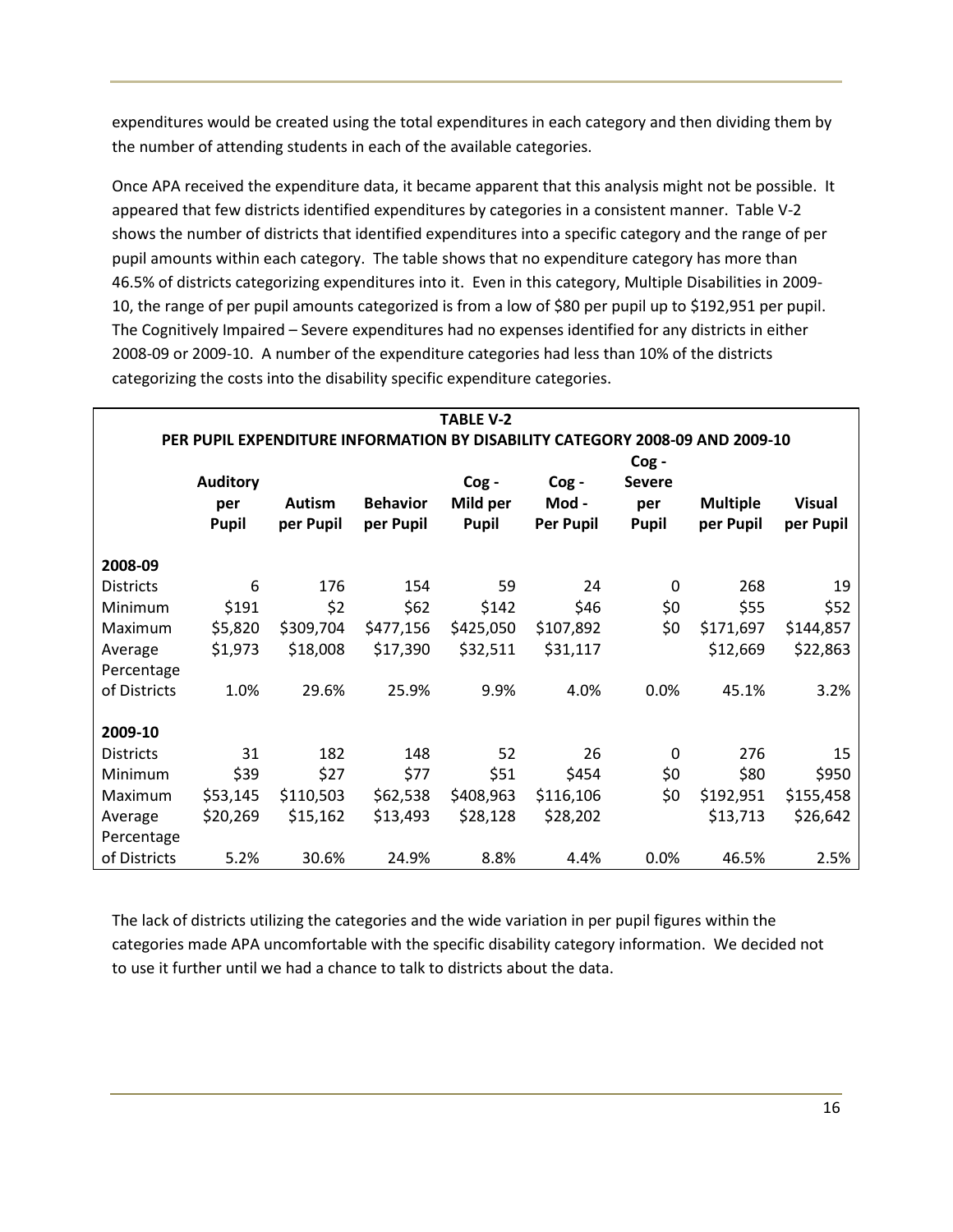#### *Second Phase*

#### *Demographics*

The initial analysis of low incidence high cost students was used to help with the second round of interviews described below. After the initial statewide analysis was undertaken, a more detailed analysis was done of the data to examine differences associated with district type and district DFG type (being used as a measure of district wealth.) APA received a "district type" indicator for each of the 594 districts used in this analysis. For this analysis APA examined all districts together and then looked at elementary districts, secondary districts, K-12 districts, other districts, and districts with only resident students separately. We combined K-6 and K-8 districts into one elementary group and combined the 7- 12 and 9-12 districts into one secondary group. A number of districts only had resident students but no attending students (these are non-operating districts); these districts were grouped together. All the districts that did not fit into the other four categories were grouped into the "other" category.

The districts were also examined based on their DFG category. DFG categories were used to represent district wealth in this analysis. The DFG categories range from A to J with A being the least wealthy districts and J being the wealthiest districts. The eight categories were combined into four categories for the analysis. The four categories are DFGs A/B, C-D/D-E, F-G/G-H, and I/J. A few districts did not have a DFG and they were grouped into a fifth category for analysis. Tables V-3A through V-9B are shown at the end of this chapter.

Tables V-3A and V-3B show the layout of the 594 districts by district type and DFG type. Of the 594 districts, 284 districts are elementary districts, 47 are secondary districts, 220 are K-12 districts, 21 are other districts, and 22 are non-operating districts. The total resident enrollment of the 594 districts was 1,367,769 students in 2008-09 and 1,370,035 in 2009-10. In each year, the elementary districts had resident enrollment of about 250,000 students and the secondary districts had resident enrollment of about 95,000 students. The K-12 districts had nearly 1,000,000 resident students in both years. Other districts had around 25,000 resident students each year and the non-operating districts had around 2,000 students.

The total attending enrollment for 2008-09 was 1,344,739 students with the 2009-10 attending enrollment at 1,348,084. In each year, the elementary districts had attending enrollment of about 230,000 students and the secondary districts had attending enrollment of about 95,000 students. The K-12 districts had nearly 1,000,000 resident students in both years. Other districts had around 25,000 resident students each year and the non-operating districts had no attending students.

Tables V-3A and V-3B also show the number of districts per DFG group. Of the 594 districts, 105 districts were A/B districts, 151 districts were C-D/D-E districts, 164 districts were F-G/G-H districts, 128 were I/J districts, and 46 districts had no DFG designation. The A/B districts had the most resident and attending students in both years with around 370,000 students. The smallest DFG group was the I/J group with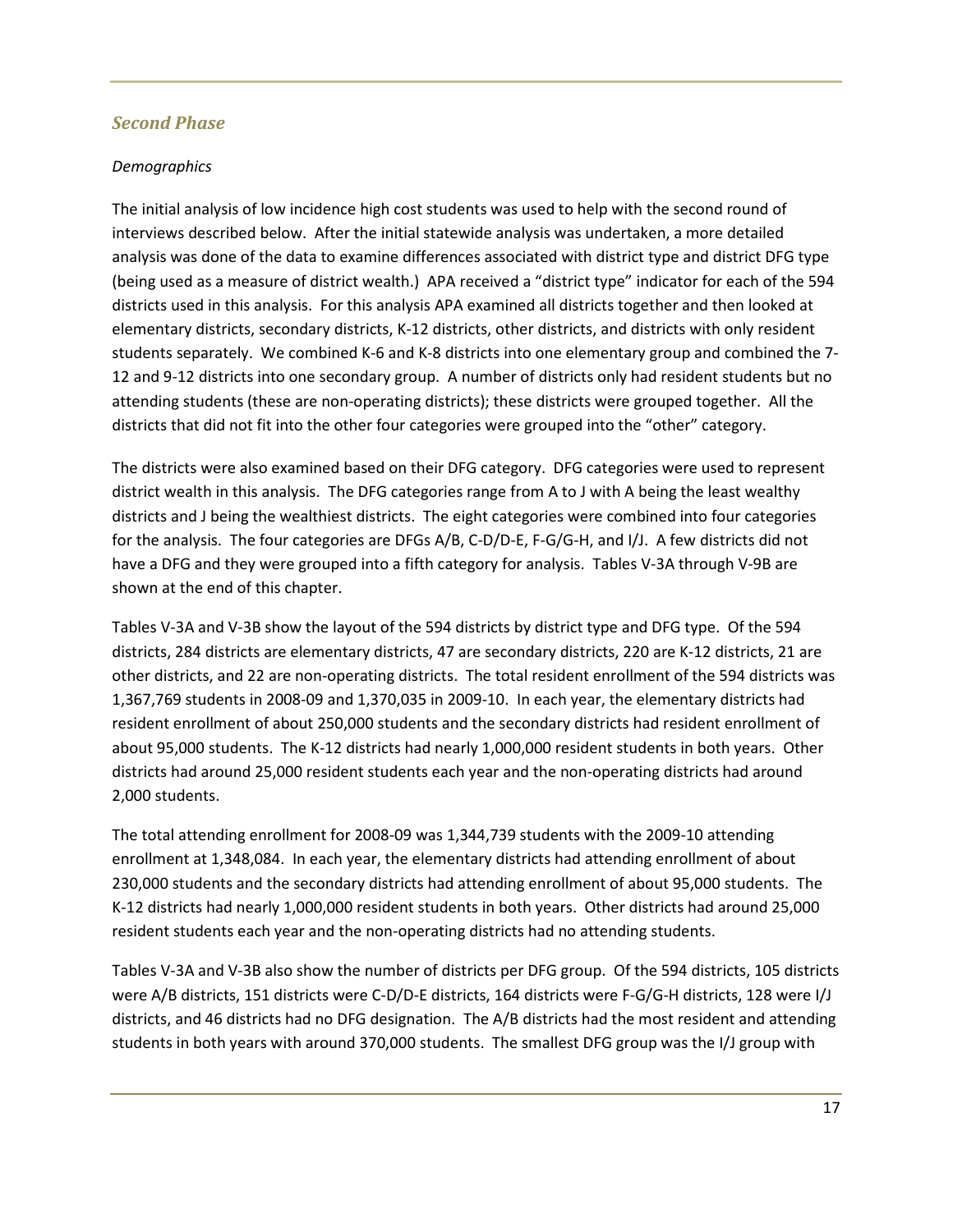around 290,000 resident and attending students in both years. Districts with no DFG designation had a little over 30,000 resident and attending students in both years.

In 2008-09, 91 percent of the A/B group's attending students went to K-12 districts; no other group had more than 73 percent of the students going to K-12 districts. Over 30 percent of I/J attending students went to elementary districts with only seven percent of A/B students attending an elementary district. The C-D/D-E and F-G/G-H districts had similar attendance patterns by district type with around 70 percent of students attending K-12 districts, around 20 percent attending elementary districts, and 10 percent attending secondary districts. The non DFG districts had almost no students attending elementary or secondary districts and only 16 percent attending K-12 districts. The rest seem to attend other types of districts including vocational districts. These figures are very similar in 2009-10.

Tables V-4A and V-4B examine the total number of resident and attending special education and speech students. The special education figures include students classified in the 15 disability categories described earlier in the report. In the second phase of the analysis we have included the speech only students in parts of the analysis. In 2008-09 and 2009-10, there were a little over 202,000 resident special education students. The attending special education count was around 180,000 students in 2008-09 and went up to a little over 185,000 students in 2009-10. Looking at both the resident and attendance figures shows that the attending count was around 90 percent of the resident count; this means a number of special education students were being served in districts outside of the 594 districts included in the analysis. Total speech only students show a similar trend in both years with the attending count 87.4 percent of the resident count in 2008-09 and 93.6 percent in 2009-10. These ratios were similar when looking at the data by district type except for the secondary district speech-only students and the special education students in other districts. Though the total number of students in either resident or attending counts was very low, it is still interesting that the attending count was only around 50 percent of the resident count in 2008-09, rising to around 68 percent in 2009-10. The other districts had over 5,310 resident special education students in 2008-09 but only had about 68 percent of this count in attending special education students. The figure was around 67 percent for 2009-10.

Tables V-5A and V-5B take the figures from Tables V-4A and V-4B and convert the student counts into percentages. The tables show the percentages for resident special education students, attending special education students, resident speech students and attending speech students. The statewide average resident special education percentage was 14.8 percent for both years, very close to the funded percentage in the census-based funding system. The K-12 districts had 14.7 percent of the resident students in special education in both 2008-09 and 2009-10. Elementary districts had percentages below the state average for both years. The secondary and other districts had resident percentages above the state average, while the other districts had rates well above the average. The resident-only districts had a very low count of special education students and the percentages vary greatly over the two years.

Looking at the statewide DFG breakdowns for both years shows that the percentage of resident special education students was highest in the poorest districts and decreased as the districts become wealthier. The non DFG districts actually had the highest resident special education percentages. This trend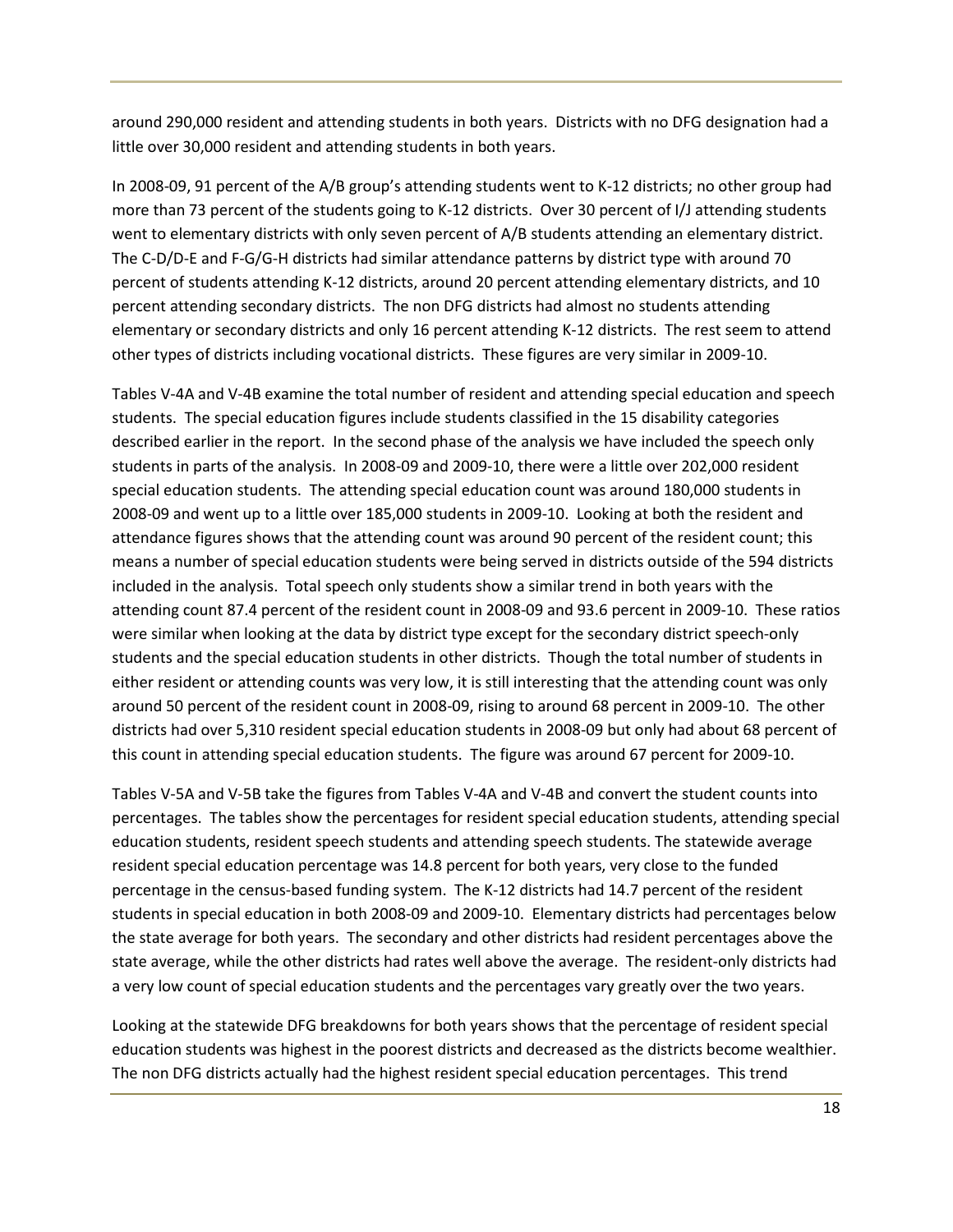continued in the elementary, secondary, and K-12 districts for both years. It is important to note that districts are fiscally responsible for resident special education students and must pay for the services these students receive.

The attending special education percentage statewide went down from the 14.8 percent resident percentage for both 2008-09 and 2009-10 to 13.5 percent attending special education students in 2008- 09 and 13.7 percent in 2009-10. The pattern seen for resident special education percentages being highest in the A/B DFG districts and lowest in the I/J districts does not continue when looking at the attending special education percentages. In fact, no clear pattern can be seen as the figures go up and down across the DFG groups at the state level and when looking at the district types.

Tables V-6A and V-6B break out the attending special education students by disability category and by district type. A few categories showed differences by type of district. The first is autism, with a statewide average for 2008-09 of 0.7 percent and 0.8 percent for 2009-10. The K-12 districts in each year had the same percentage of autism students as the statewide average. Elementary districts had higher percentages and the secondary and other districts had lower percentages. A similar pattern was seen in the Communication Impaired category. The state average was 1.2 percent in 2008-09 and 1.4 percent in 2009-10. K-12 districts had the same percentage as the statewide average. Elementary districts were above the statewide average and secondary and other districts were below the average.

The pattern changes for the Emotionally Disturbed and Specific Learning Disability categories. For Emotionally Disturbed, the secondary districts had a percentage of 0.8 percent in 2008-09 while the state average was only 0.6 percent in that year. The figures were 0.9 percent and 0.6 percent respectively for 2009-10. The K-12 districts had the state average percentage and the elementary and other districts had lower percentages. Secondary and other districts had much higher percentages of Specific Learning Disabilities than the statewide average and the other district types. The statewide averages for the category were 5.7 percent in 2008-09 and 5.9 percent in 2009-10. The secondary and other districts had percentages over 8 percent in both years.

The Preschool Child with a Disability category is the other category with obvious differences based on the types of children eligible for the services and the types of children districts serve. The statewide average for the category was 0.7 percent in 2008-09 and 0.8 percent in 2009-10. Elementary districts had the highest percentages of these students and the K-12 districts had around the statewide average. By definition, the secondary districts had no students in the category; the other districts also showed 0.0 percent for the category.

Tables V-7A and V-7B show the same data broken out by DFG group versus district type. Most of the categories show little or no difference between the DFG groups. As was mentioned above, the statewide averages for Autism were 0.7 percent in 2008-09 and 0.8 percent in 2009-10. The percentages for the DFG groups show the lowest figures in the A/B DFG group and in the districts with no DFG designation. The percentages grow from the A/B group up through the I/J DFG group. This trend exists in both years.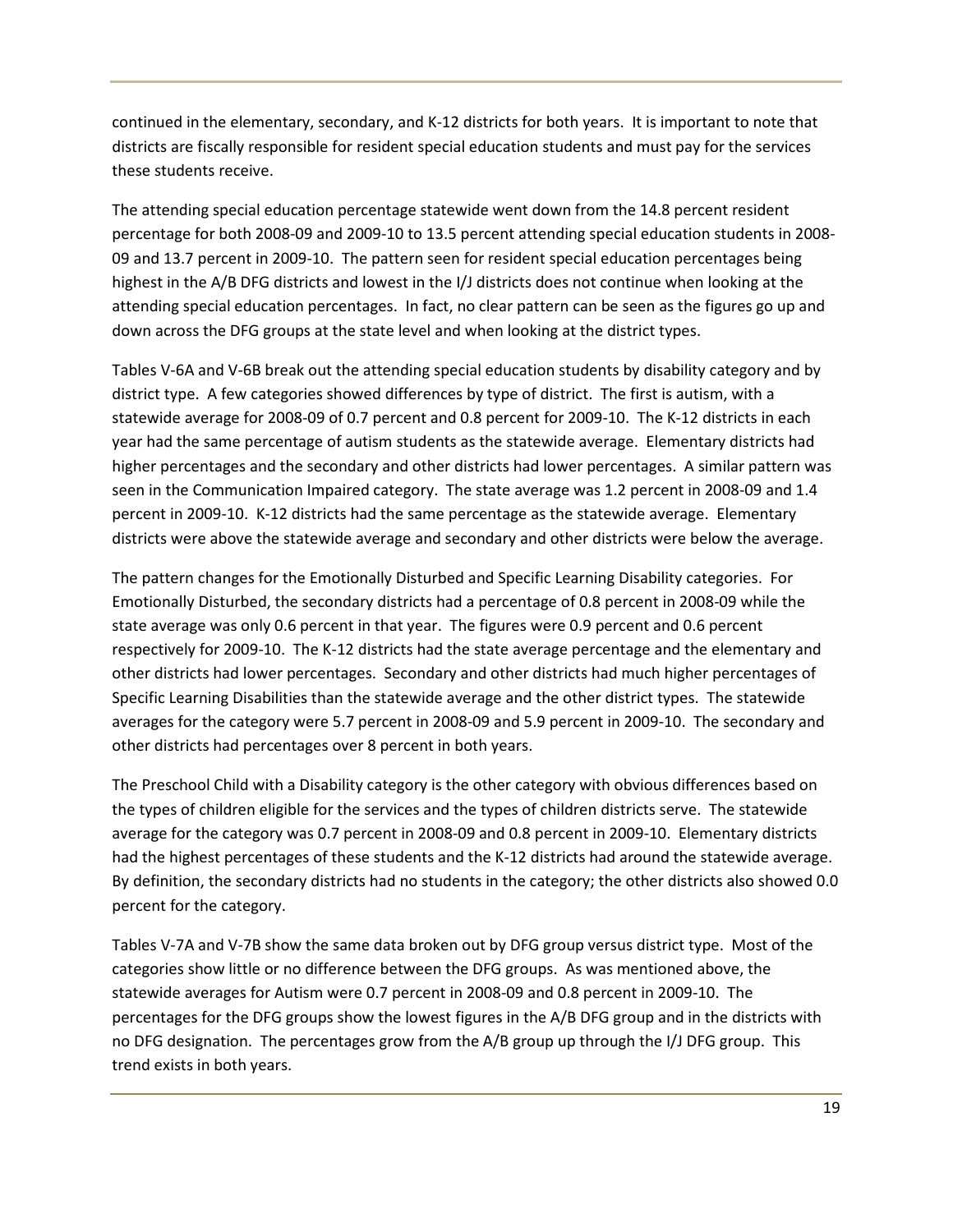The Cognitive Impairment – Mild category had a statewide average of 0.3 percent for both 2008-09 and 2009-10. The distribution across DFG groups in both years shows the highest percentages in the K-12 districts, 0.6 percent in 2008-09 and 0.5 percent in 2009-10. The non DFG districts had an average of 0.4 percent in each of the two years. The other DFG groups did not have a percentage over 0.2 percent in either year.

DFG groups A/B and C-D/D-E along with the non DFG districts had higher Multiply Disabled percentages in both years than the state average. The I/J DFG group had lower percentages in each year. Similarly, the I/J group had lower percentages of Specific Learning Disability percentages in both years. The non DFG group districts had much higher percentages of Specific Learning Disability students than any other grouping with around 8.0 percent. The statewide average was 5.7 percent in 2008-09 and 5.9 percent in 2009-10. In Other Health Impairments the percentages trend similarly to the autism figures. The A/B DFG districts and the non DFG districts had the lowest percentages. The percentages increase up from the A/B group and was highest in the I/J DFG districts. The increase was over one percentage point in both years.

Tables V-8A and V-8B look at the types of services students are receiving by the district type. The tables only focus on the six through 21 year-old categories. The Pre-School information is hard to compare since the secondary and other districts had no students and thus we have excluded it. The types of service include:

- Six through twenty-one year olds
	- o At least eighty percent in the classroom
	- o Forty to eighty percent in the classroom
	- o Less than forty percent in the classroom
	- o Public Separate
	- o Private day program
	- o Private residential program
	- o Home
	- o Correctional

The 6-21 categories are easier to compare. For both years the secondary districts had much higher percentages of students being served in the classroom over 80 percent of the time. The other districts had a much higher percentage of students being served between 40 percent and 80 percent of the time in the classroom than the district type groups in both 2008-09 and 2009-10. The other districts also had percentages in both years of students being served in public separate programs. The statewide average was 1.25 percent in 2008-09 and 0.9 percent in 2009-10. Other districts had 3.2 percent in public separate programs in 2008-09 and 2.8 percent in 2009-10.

The average percentage of students served in private day programs was 4.0 percent for both years. Elementary districts had higher percentages served in these programs in both years; 5.5 percent and 6.2 percent respectively. The other districts had very low percentages of students served in private day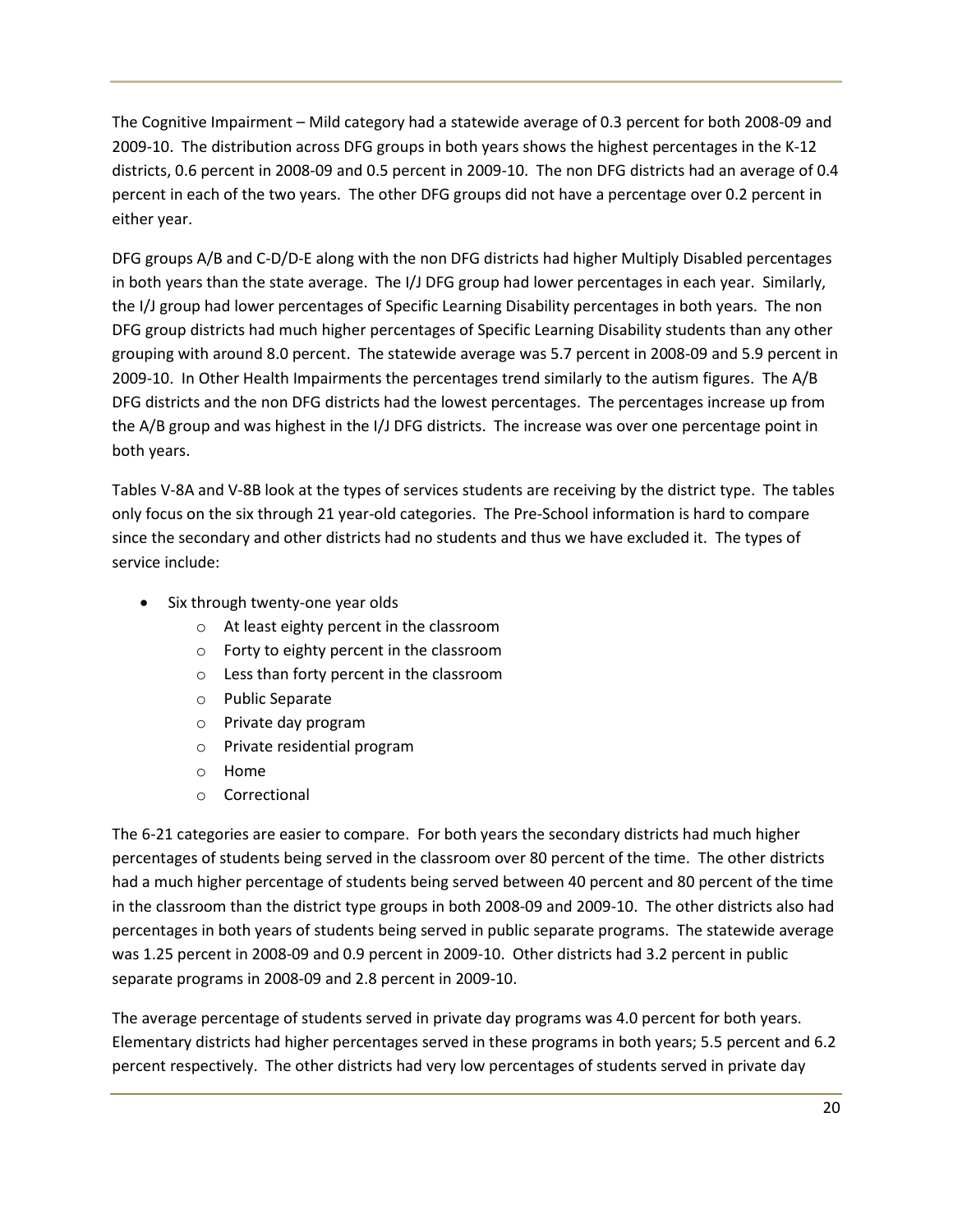programs with only 0.4 percent served this way in both years. Secondary districts had 0.6 percent and 0.7 percent of students served at home in the two years. This was higher than the 0.3 percent average for providing services at home for the state.

Tables V-9A and V-9B show the type of service by DFG grouping. When looking at the service type data by DFG group there seemed to be two types of trends within the data. The percentages of students being served at least 80 percent in the classroom and in private day programs seemed to be lowest in the A/B DFG group and the non DFG group. When just looking at districts with DFG designations, the percentages were lowest in the A/B group and then increased until the figures were the highest in the I/J DFG group. The 80 percent category in 2008-09 grew from 39.6 percent of students served in the A/B group to 51.4 percent in the I/J DFG group, for 2009-10 the figures were 38.3 percent and 52.8 percent. The private day program figures grew from 3.1 percent in the A/B group to 5.4 percent in the I/J DFG group in 2008-09 and 2.4 percent to 5.5 percent in 2009-10.

The opposite trend is apparent for students served less than 40 percent in the classroom, in public separate programs, and at home. The I/J districts had the lowest percentages and the percentages rose up to the A/B DFG districts. In 2008-09 the figures for less than 40 percent in the classroom were at a low in the I/J districts at 7.1 percent and rose to 23.3 percent in the A/B districts. For 2009-10 the figures rose from 7.2 percent to 24.9 percent. The public separate programs percentages rose from 0.8 percent in the I/J districts to 1.9 percent in the A/B districts in 2008-09 and .7 to 1.3 in 2009-10. For services at home, the percentages were relatively flat in 2008-09 but from .2 percent to .5 percent between the I/J districts and the A/B districts. The non DFG districts had high percentages of students served less than 40 percent in the classroom and in public separate program but about average home service percentages. The non DFG districts also had a well above average percentage of students served between forty and 80 percent of the time in the classroom.

#### *Expenditures*

As part of the second phase of the analysis APA reexamined expenditure data. As we discussed earlier, APA was not comfortable using the disability level expenditure data; the expenditure disability categories do not account for all services provided to students within specific categories. For the second phase we examined total per pupil special education expenditures instead. We created a total special education per pupil amount based on attending special education students. APA used total special education expenditures, excluding tuition payments, to create a total special education spending amount. Expenditure categories for salaries were multiplied by a district specific benefit rate, received from the DOE, to account for benefit costs. The total special education spending amount was divided by special education attending students to create the per pupil special expenditure figure.

Once we had created the per pupil special education expenditure figures, we wanted to better understand how such spending was related to three particular characteristics of school districts: (1) their enrollment size; (2) their type, in terms of being an elementary, secondary, or K-12 district, and (3) their socio-economic situation, as reflected by their District Factor Group (DFG). To start, we examined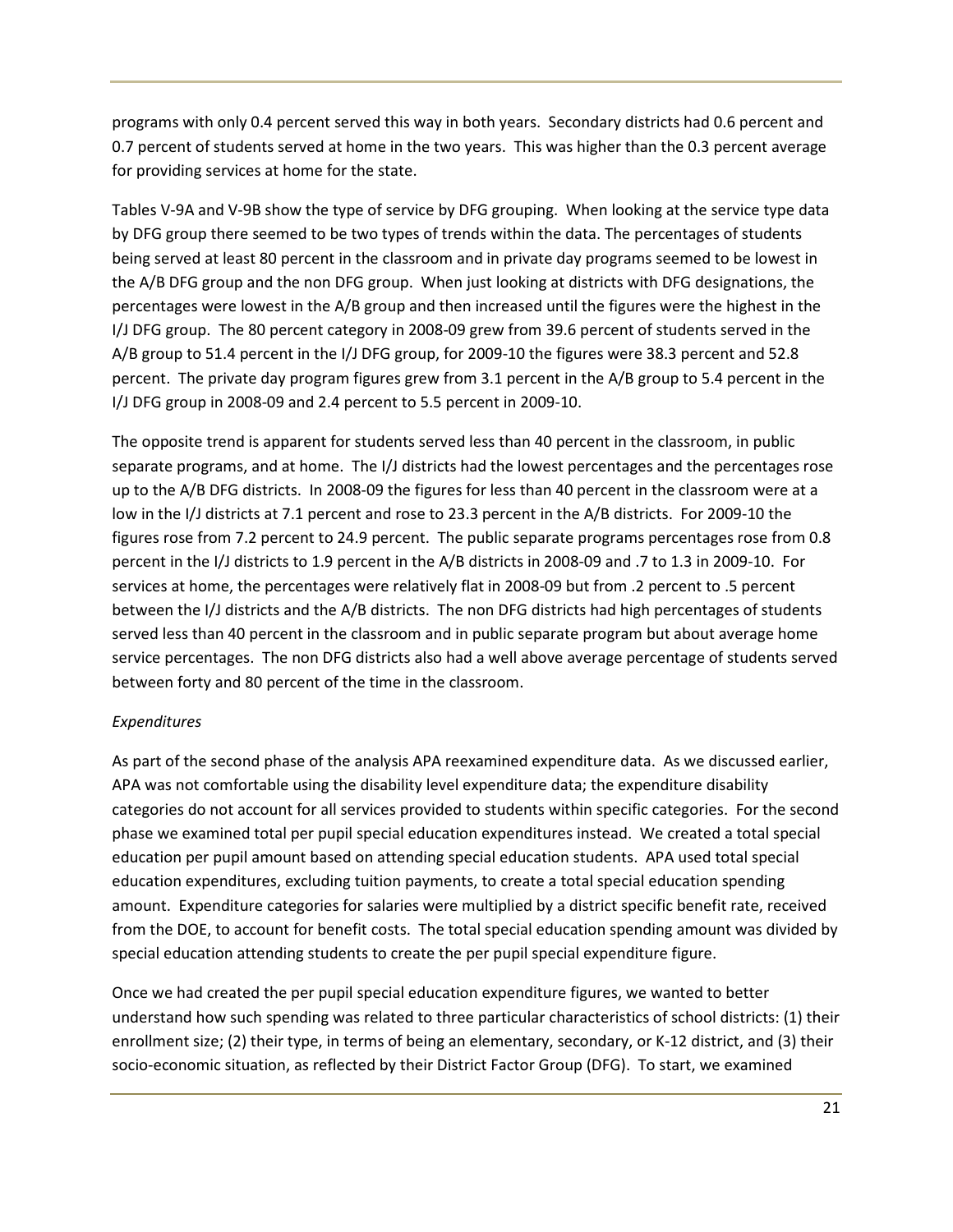relationships between spending and each of the three characteristics separately, grouping districts into categories and examining average spending for each group. Ultimately, we undertook regression analysis in an attempt to understand how the three characteristics might be related to one another and spending.

We began the analysis by looking at the same 594 districts used in the demographic analysis above. Some districts had no expenditure information or had unusually low or high per pupil expenditures when compared to the other districts. We eliminated districts for which per student spending was more than 1.5 standard deviations above or below the statewide average. Between districts with missing data and those eliminated using this approach, we were left with 558 districts in 2008-09 and 539 districts in 2009-10 to include in the expenditure analysis. It is also the case that some districts are not classified as elementary, secondary, or K-12 and some districts are not assigned a DFG value; those districts were also eliminated from the analysis when we focused on a particular characteristic.

Tables V-10A through V-12B indicate the relationships between the three characteristics (enrollment size, district type, and DFG) and per student spending for special education as follows: Tables V-10A and V-10B show enrollment size; Tables V-11A and V-11B show district type; Tables V-12A and V-12B show DFG; all A tables are for 2008-09; and all B tables for 2009-10. Note that 594 districts are included when looking at enrollment size, 551 districts are included when looking at district type, and 548 districts are included when looking at DFG values.

We show one other variable in the tables – the average "need" of districts is based on assigning weights to students with different disabilities. We used three weights to reflect the relative cost of serving students with different disabilities (with the disabilities being placed into groups based on the literature review discussed in section two of this report): high cost disabilities (autistic, cognitive impairment – severe, deaf-blind, emotionally disturbed, multiply disabled and traumatic brain injury) were weighted at 4.0; moderate cost disabilities (auditorily impaired, cognitive impairment - moderate, other health impaired, orthopedically impaired, preschool child with a disability, and visually impaired) were weighted at 2.0; and low cost disabilities (communication impaired, cognitive impairment - mild, and specific learning disability) were weighted at .5. We assigned these weights because we could not develop any basis for assigning a relative cost by disability based on our review of spending data by disability (figures simply did not make sense, which may reflect any of a number of issues discussed previously) and yet we wanted to see whether there was a relationship between average spending for special education by district and the nature of the disabilities assigned to students being served by the districts.

Tables V-10A and V-10B show the relationship between district enrollment size and both districts average spending for special education and need in 2008-09 and 2009-10. A lot of districts in New Jersey are relatively small; more than 40 percent of all districts had fewer than 1,000 students and fewer than 15 percent of all districts had more than 5,000 students. Spending was highest in the smallest districts, which also had needs that were slightly above average (in 2009-10, on average the 117 districts with less than 500 students spent about nine percent more than the statewide average and had needs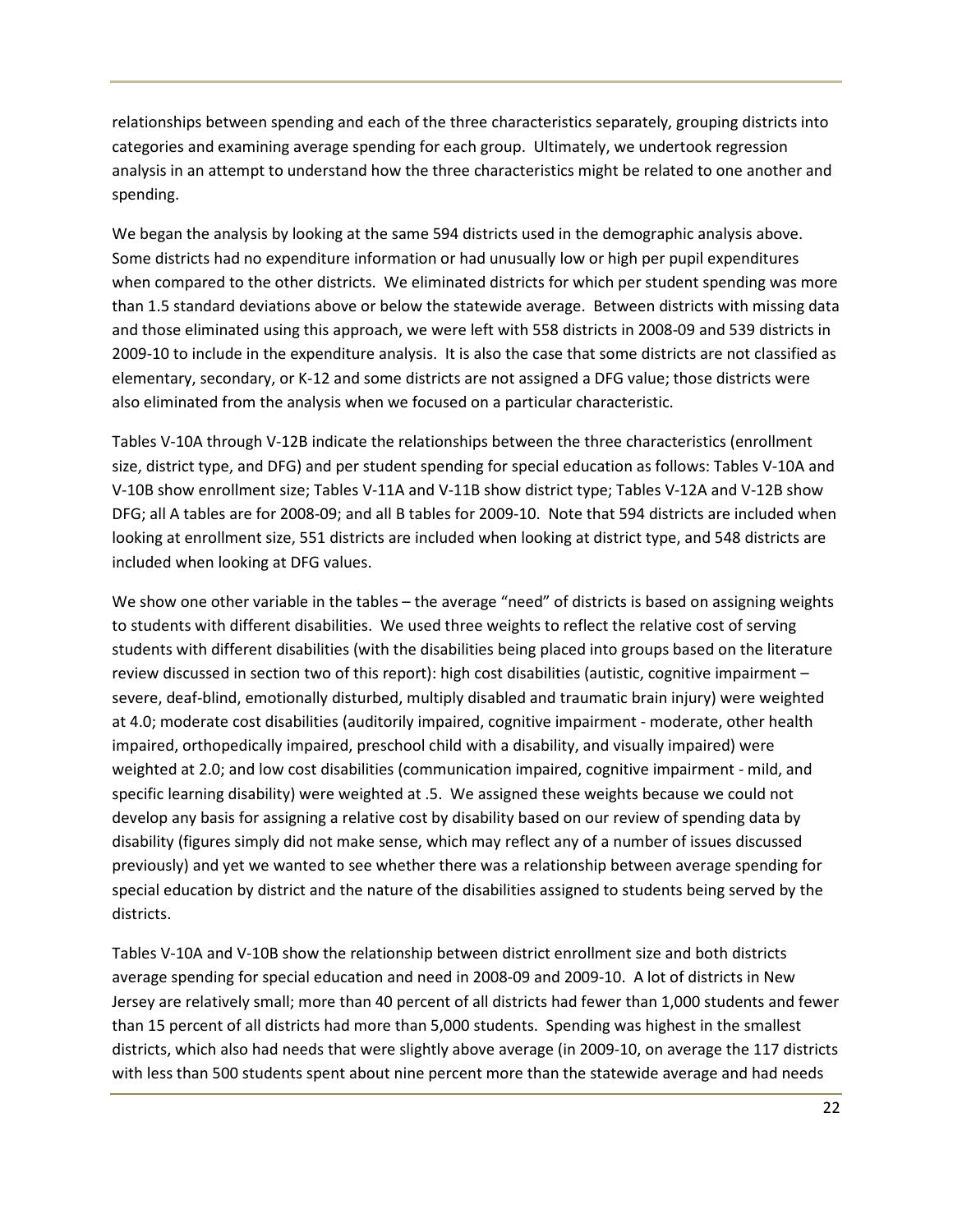that were about four percent higher than average. In that same year, average spending for special education was lowest in districts with between 1,000 and 2,000 students (spending was about five percent below average while needs were about three percent below average). In fact, spending generally decreased as enrollment size increased for districts with enrollments under 5,000 students; however, spending began to rise in districts over 5,000 students, with districts with more than 10,000 students spending above state average but having needs that were below the state average.

Tables V-11A and V-11B show the relationship between district type (elementary, secondary, or K-12 district) and both average per student spending for special education and need. Clearly, most districts are organized as either elementary or K-12 districts. Per student spending for special education was highest in the elementary districts, where need was also relatively high, and lowest in secondary districts, where need was relatively low. For K-12 districts, spending was slightly below the statewide average and need was around statewide average.

Tables V-12A and V-12B show the relationship between district DFG and both average per student spending for special education and need. While districts were split relatively evenly across the DFGs, the districts designated as A or B in terms of DFG were larger than average while districts in the other groups were of average size (that is, the groups contained larger and smaller districts which, on average, were just about the statewide average in terms of size). Interestingly, the average need of all DFG groups was similar. But spending was somewhat higher in the DFG groups with higher socio-economic status – despite having similar needs and being of similar size, wealthier districts spent a bit more for special education.

The data in these tables suggests that: (1) smaller districts spent more than larger districts on special education; (2) elementary districts spent more on special education than districts organized as secondary or K-12 districts did; and (3) wealthier districts spent more on special education than less wealthy school districts did. These patterns are general ones that appear to exist but that cannot be substantiated by statistical evidence. We used a statistical technique, multiple regression, to see whether enrollment size, district type, and DFG could predict differences in per student spending on special education when considered simultaneously and found that those factors could not explain such differences. Patterns apparent when districts are placed in groups simply do not exist when taking the information for each individual district into consideration.

The data analysis information is combined with the literature review information and the state program information from earlier in the report along with the interview information described next to create the final conclusions and recommendations.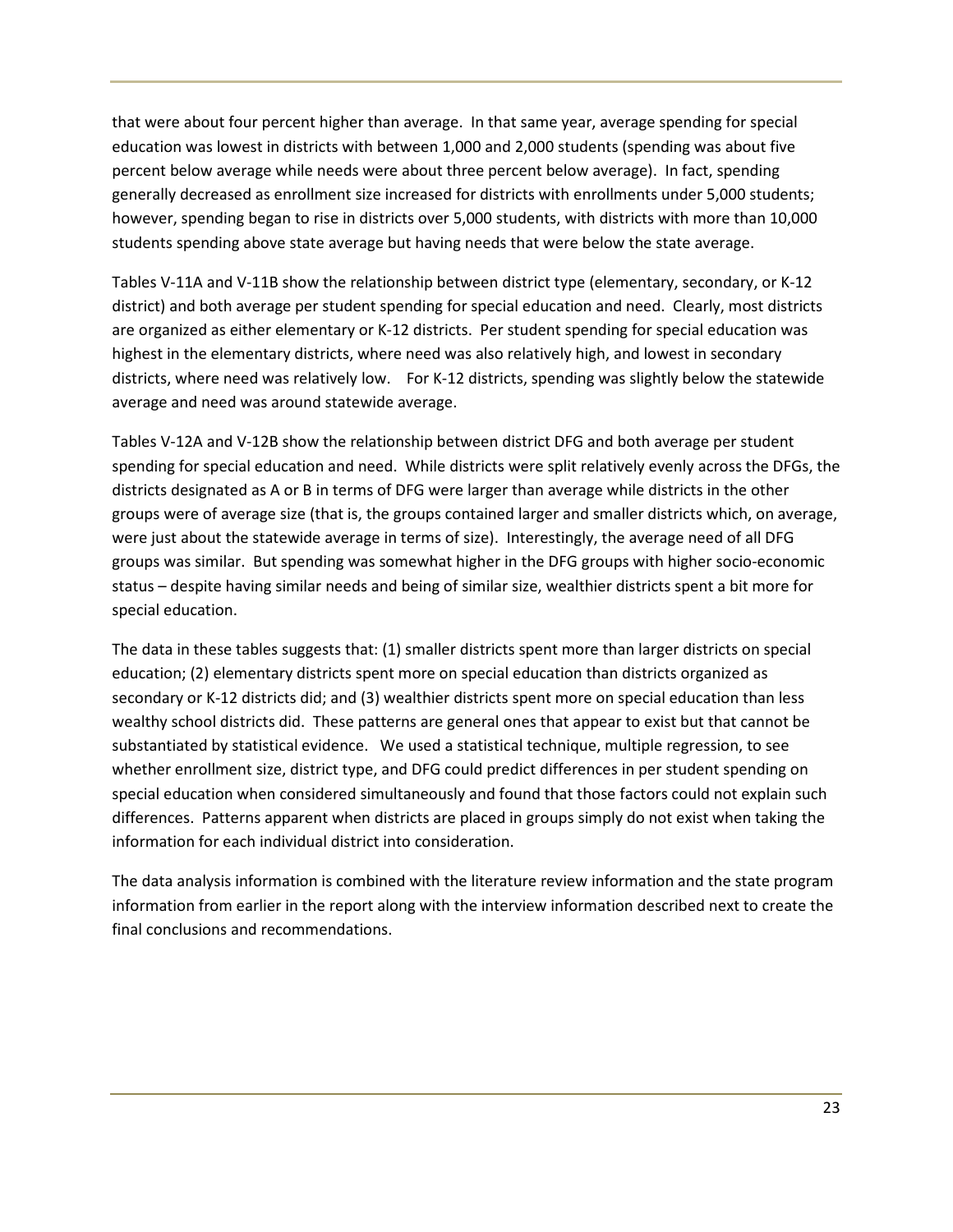|               |                                                                                                            |                | <b>TABLE V-3A</b>        |                |                                              |                          |                          |
|---------------|------------------------------------------------------------------------------------------------------------|----------------|--------------------------|----------------|----------------------------------------------|--------------------------|--------------------------|
|               | DISTRIBUTION OF DISTRICTS AND STUDENTS IN NEW JERSEY IN 2008-09 BY DISTRICT TYPE AND DISTRICT FACTOR GROUP |                |                          |                |                                              |                          |                          |
|               |                                                                                                            |                |                          |                |                                              |                          |                          |
|               |                                                                                                            | Statewide      | A/B                      | $C-D/D-E$      | <b>District Factor Grouping</b><br>$F-G/G-H$ | 1/J                      | None                     |
| 1.0 Statewide |                                                                                                            |                |                          |                |                                              |                          |                          |
| 1.1           | Number of Districts                                                                                        | 594            | 105                      | 151            | 164                                          | 128                      | 46                       |
|               |                                                                                                            |                |                          |                |                                              |                          |                          |
| 1.2           | Number of Resident Students                                                                                | 1,367,769      | 373,589                  | 302,507        | 365,081                                      | 293,282                  | 33,311                   |
| 1.3           | Number of Attending Students                                                                               | 1,344,739      | 366,496                  | 297,088        | 361,047                                      | 288,879                  | 31,231                   |
|               | 2.0 Elementary Districts                                                                                   |                |                          |                |                                              |                          |                          |
| 2.1           | Number of Districts                                                                                        | 284            | 48                       | 78             | 82                                           | 74                       | $\overline{2}$           |
| 2.2           |                                                                                                            |                |                          |                |                                              |                          | 369                      |
|               | Number of Resident Students                                                                                | 250,483        | 28,940                   | 61,740         | 68,646                                       | 90,788                   |                          |
| 2.3           | Number of Attending Students                                                                               | 229,608        | 24,730                   | 54,624         | 63,517                                       | 86,300                   | 438                      |
|               | 3.0 Secondary Districts                                                                                    |                |                          |                |                                              |                          |                          |
| 3.1           | Number of Districts                                                                                        | 47             | 5                        | 14             | 17                                           | 11                       |                          |
| 3.2           | Number of Resident Students                                                                                | 95,399         | 7,805                    | 24,661         | 40,474                                       | 22,460                   | $\overline{a}$           |
| 3.3           | Number of Attending Students                                                                               | 95,828         | 7,604                    | 24,772         | 40,463                                       | 22,990                   | $\blacksquare$           |
|               | 4.0 K-12 Districts                                                                                         |                |                          |                |                                              |                          |                          |
| 4.1           | Number of Districts                                                                                        | 220            | 52                       | 59             | 65                                           | 43                       | $\mathbf{1}$             |
|               |                                                                                                            |                |                          |                |                                              |                          |                          |
| 4.2           | Number of Resident Students                                                                                | 994,368        | 336,844                  | 216,107        | 255,961                                      | 180,034                  | 5,423                    |
|               |                                                                                                            |                |                          |                |                                              |                          |                          |
| 4.3           | Number of Attending Students                                                                               | 993,555        | 334,162                  | 217,692        | 257,067                                      | 179,590                  | 5,044                    |
|               |                                                                                                            |                |                          |                |                                              |                          |                          |
|               | 5.0 Other Districts (Vocational, etc.)                                                                     |                |                          |                |                                              |                          |                          |
| 5.1           | <b>Number of Districts</b>                                                                                 | 22             | $\overline{a}$           | $\overline{a}$ | $\overline{a}$                               | $\equiv$                 | $\overline{a}$           |
| 5.2           | Number of Resident Students                                                                                | 25,439         | $\overline{a}$           | $\overline{a}$ | $\overline{a}$                               | $\overline{\phantom{a}}$ | $\overline{a}$           |
| 5.3           | Number of Attending Students                                                                               | 25,749         | $\overline{\phantom{a}}$ | ÷,             | $\blacksquare$                               | $\overline{\phantom{a}}$ | $\overline{\phantom{a}}$ |
|               |                                                                                                            |                |                          |                |                                              |                          |                          |
|               | 6.0 Resident-Only Districts                                                                                |                |                          |                |                                              |                          |                          |
| 6.1           | Number of Districts                                                                                        | 21             | $\overline{a}$           |                |                                              | $\overline{a}$           |                          |
| 6.2           | Number of Resident Students                                                                                | 2,081          | $\overline{\phantom{a}}$ | $\frac{1}{2}$  | $\blacksquare$                               | $\overline{\phantom{a}}$ | $\overline{\phantom{a}}$ |
| 6.3           | Number of Attending Students                                                                               | $\overline{a}$ | $\overline{a}$           | $\overline{a}$ | $\overline{a}$                               | $\overline{a}$           | $\overline{a}$           |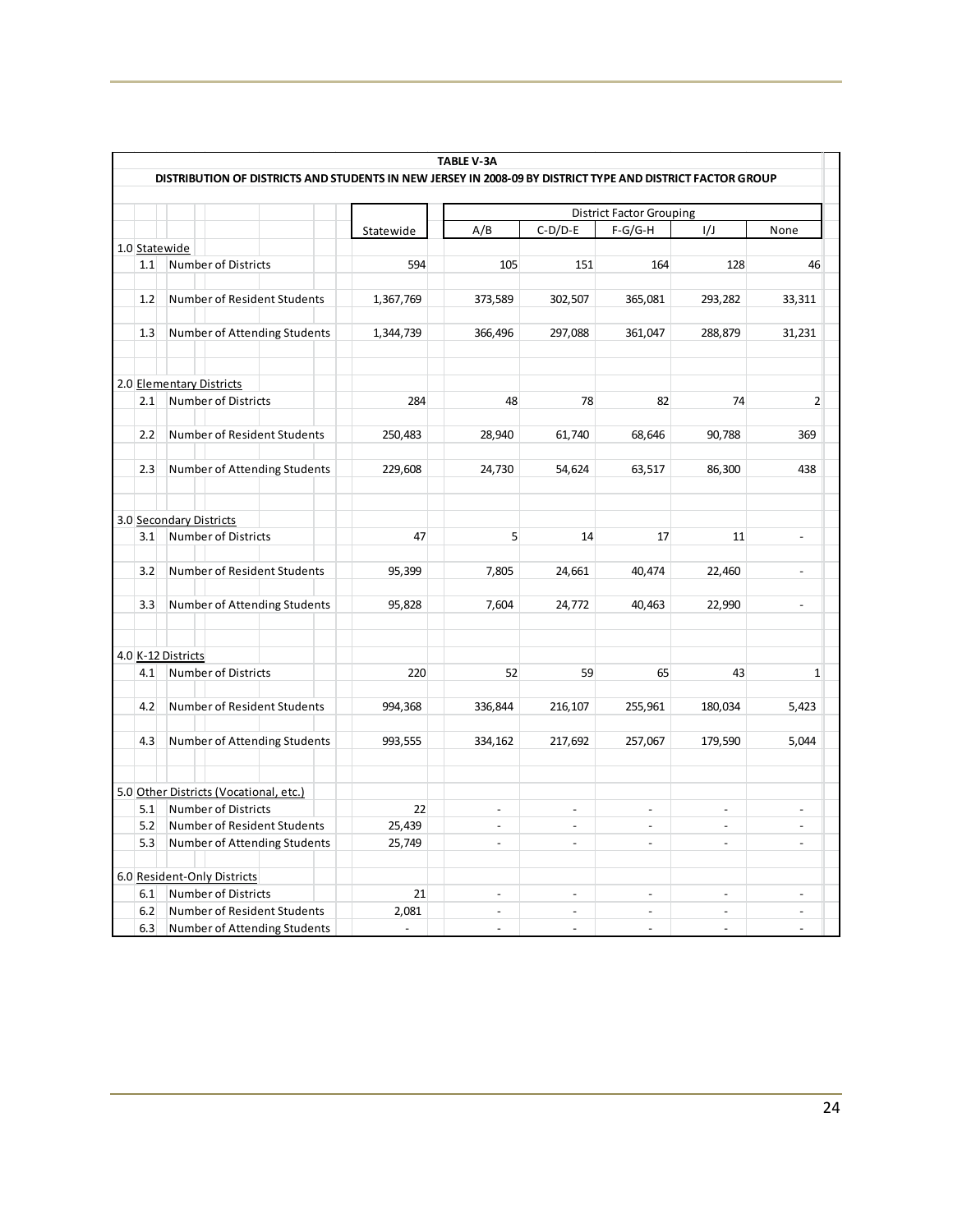| DISTRIBUTION OF STUDENTS IN SPECIAL EDUCATION PROGRAMS IN NEW JERSEY IN 2008-09 BY DISTRICT TYPE AND DISTRICT FACTOR GROUP |                                                                                           |
|----------------------------------------------------------------------------------------------------------------------------|-------------------------------------------------------------------------------------------|
|                                                                                                                            |                                                                                           |
|                                                                                                                            |                                                                                           |
| 1/J                                                                                                                        | None                                                                                      |
|                                                                                                                            |                                                                                           |
| 38,776                                                                                                                     | 6,817                                                                                     |
| 37,496                                                                                                                     | 4,262                                                                                     |
| 5,626                                                                                                                      | 160                                                                                       |
| 5,333                                                                                                                      | 16                                                                                        |
|                                                                                                                            |                                                                                           |
| 11,915                                                                                                                     | 43                                                                                        |
| 11,519                                                                                                                     | 44                                                                                        |
| 2,727                                                                                                                      | 11                                                                                        |
| 2,514                                                                                                                      | 10                                                                                        |
|                                                                                                                            |                                                                                           |
|                                                                                                                            |                                                                                           |
|                                                                                                                            |                                                                                           |
| 3,359                                                                                                                      | ÷.                                                                                        |
|                                                                                                                            | ä,                                                                                        |
|                                                                                                                            |                                                                                           |
|                                                                                                                            | ä,                                                                                        |
|                                                                                                                            |                                                                                           |
|                                                                                                                            |                                                                                           |
|                                                                                                                            |                                                                                           |
|                                                                                                                            | 1,103                                                                                     |
|                                                                                                                            | 593                                                                                       |
|                                                                                                                            | 116                                                                                       |
|                                                                                                                            | ÷,                                                                                        |
|                                                                                                                            |                                                                                           |
|                                                                                                                            |                                                                                           |
|                                                                                                                            |                                                                                           |
|                                                                                                                            | ä,                                                                                        |
|                                                                                                                            | $\blacksquare$                                                                            |
|                                                                                                                            | ÷,                                                                                        |
|                                                                                                                            | $\overline{a}$                                                                            |
|                                                                                                                            |                                                                                           |
|                                                                                                                            |                                                                                           |
|                                                                                                                            |                                                                                           |
|                                                                                                                            | ÷,                                                                                        |
|                                                                                                                            |                                                                                           |
|                                                                                                                            |                                                                                           |
| $\bar{\phantom{a}}$<br>÷.                                                                                                  | ÷,<br>L.                                                                                  |
|                                                                                                                            | 3,115<br>17<br>15<br>23,502<br>22,862<br>2,882<br>2,804<br>÷.<br>ä,<br>÷.<br>÷.<br>$\sim$ |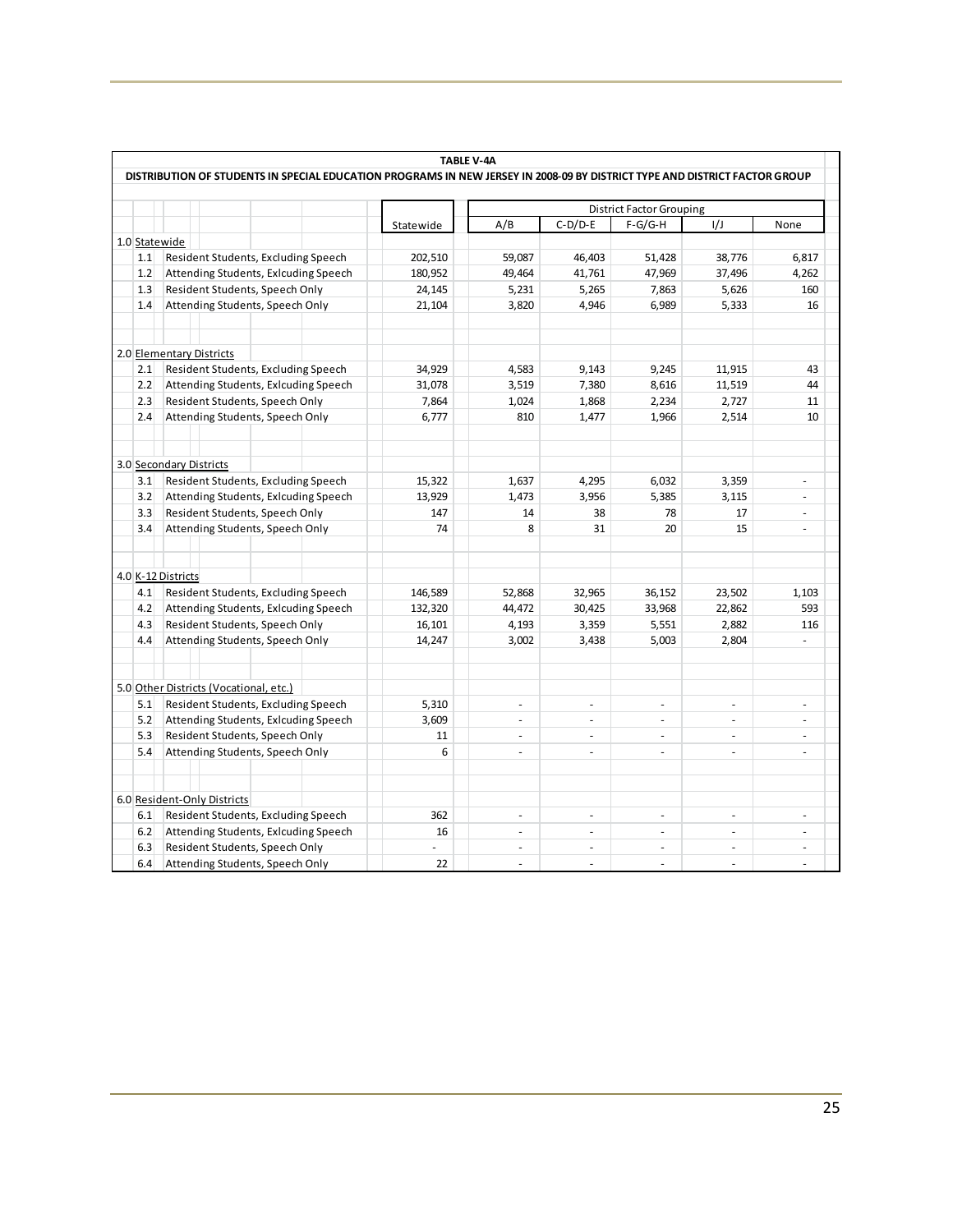|               |                                                                                                                            | <b>TABLE V-4B</b> |          |                |                                 |                |                |
|---------------|----------------------------------------------------------------------------------------------------------------------------|-------------------|----------|----------------|---------------------------------|----------------|----------------|
|               | DISTRIBUTION OF STUDENTS IN SPECIAL EDUCATION PROGRAMS IN NEW JERSEY IN 2009-10 BY DISTRICT TYPE AND DISTRICT FACTOR GROUP |                   |          |                |                                 |                |                |
|               |                                                                                                                            |                   |          |                | <b>District Factor Grouping</b> |                |                |
|               |                                                                                                                            | Statewide         | A/B      | $C-D/D-E$      | $F-G/G-H$                       | 1/J            | None           |
| 1.0 Statewide |                                                                                                                            |                   |          |                |                                 |                |                |
| 1.1           | Resident Students, Excluding Speech                                                                                        | 202,518           | 58,367   | 46,191         | 52,383                          | 39,115         | 6,463          |
| 1.2           | Attending Students, Exlcuding Speech                                                                                       | 185,318           | 49,392   | 43,026         | 49,966                          | 38,432         | 4,502          |
| 1.3           | Resident Students, Speech Only                                                                                             | 24,254            | 4,783    | 5,605          | 7,784                           | 5,919          | 163            |
| 1.4           | Attending Students, Speech Only                                                                                            | 22,710            | 4,360    | 5,322          | 7,236                           | 5,766          | 26             |
|               |                                                                                                                            |                   |          |                |                                 |                |                |
|               | 2.0 Elementary Districts                                                                                                   |                   |          |                |                                 |                |                |
| 2.1           | Resident Students, Excluding Speech                                                                                        | 35,243            | 4,619    | 9,198          | 9,461                           | 11,925         | 41             |
| 2.2           | Attending Students, Exlcuding Speech                                                                                       | 32,123            | 3,612    | 7,722          | 8,992                           | 11,753         | 44             |
| 2.3           | Resident Students, Speech Only                                                                                             | 7,775             | 924      | 1,862          | 2,121                           | 2,851          | 17             |
| 2.4           | Attending Students, Speech Only                                                                                            | 6,937             | 797      | 1,586          | 1,889                           | 2,647          | 18             |
|               |                                                                                                                            |                   |          |                |                                 |                |                |
|               | 3.0 Secondary Districts                                                                                                    |                   |          |                |                                 |                |                |
| 3.1           | Resident Students, Excluding Speech                                                                                        |                   |          |                |                                 |                |                |
| 3.2           | Attending Students, Exlcuding Speech                                                                                       | 15,301            | 1,610    | 4,203          | 6,055                           | 3,435          | ÷.             |
| 3.3           | Resident Students, Speech Only                                                                                             | 14,509            | 1,461    | 3,966          | 5,614                           | 3,468          | ÷,             |
| 3.4           | Attending Students, Speech Only                                                                                            | 118               | 11       | 30             | 65                              | 12             |                |
|               |                                                                                                                            | 80                | 10       | 29             | 32                              | 9              | $\blacksquare$ |
|               | 4.0 K-12 Districts                                                                                                         |                   |          |                |                                 |                |                |
| 4.1           | Resident Students, Excluding Speech                                                                                        |                   |          |                |                                 |                |                |
| 4.2           | Attending Students, Exlcuding Speech                                                                                       | 146,495           | 52,139   | 32,791         | 36,868                          | 23,756         | 943            |
| 4.3           | Resident Students, Speech Only                                                                                             | 135,132           | 44319    | 31338          | 35360                           | 23211          | 904            |
| 4.4           | Attending Students, Speech Only                                                                                            | 16,316            | 3,848    | 3,713          | 5,598                           | 3,056          | 101            |
|               |                                                                                                                            | 15,685            | 3,553    | 3,707          | 5,315                           | 3,110          |                |
|               | 5.0 Other Districts (Vocational, etc.)                                                                                     |                   |          |                |                                 |                |                |
| 5.1           | Resident Students, Excluding Speech                                                                                        |                   |          |                |                                 |                |                |
| 5.2           | Attending Students, Exlcuding Speech                                                                                       | 5,328             | ÷.       | $\blacksquare$ |                                 |                |                |
| 5.3           | Resident Students, Speech Only                                                                                             | 3,548             | ÷.       | L.             | $\sim$                          |                | ä,             |
| 5.4           | Attending Students, Speech Only                                                                                            | 13                | ÷.       | $\blacksquare$ | ä,                              | ÷.             | ÷,             |
|               |                                                                                                                            | 8                 | $\omega$ | ä,             | $\sim$                          | $\omega$       | L.             |
|               | 6.0 Resident-Only Districts                                                                                                |                   |          |                |                                 |                |                |
| 6.1           | Resident Students, Excluding Speech                                                                                        | 151               | $\omega$ | ÷,             | $\bar{a}$                       | $\blacksquare$ | ÷,             |
| 6.2           | Attending Students, Exlcuding Speech                                                                                       | 32                |          |                |                                 |                |                |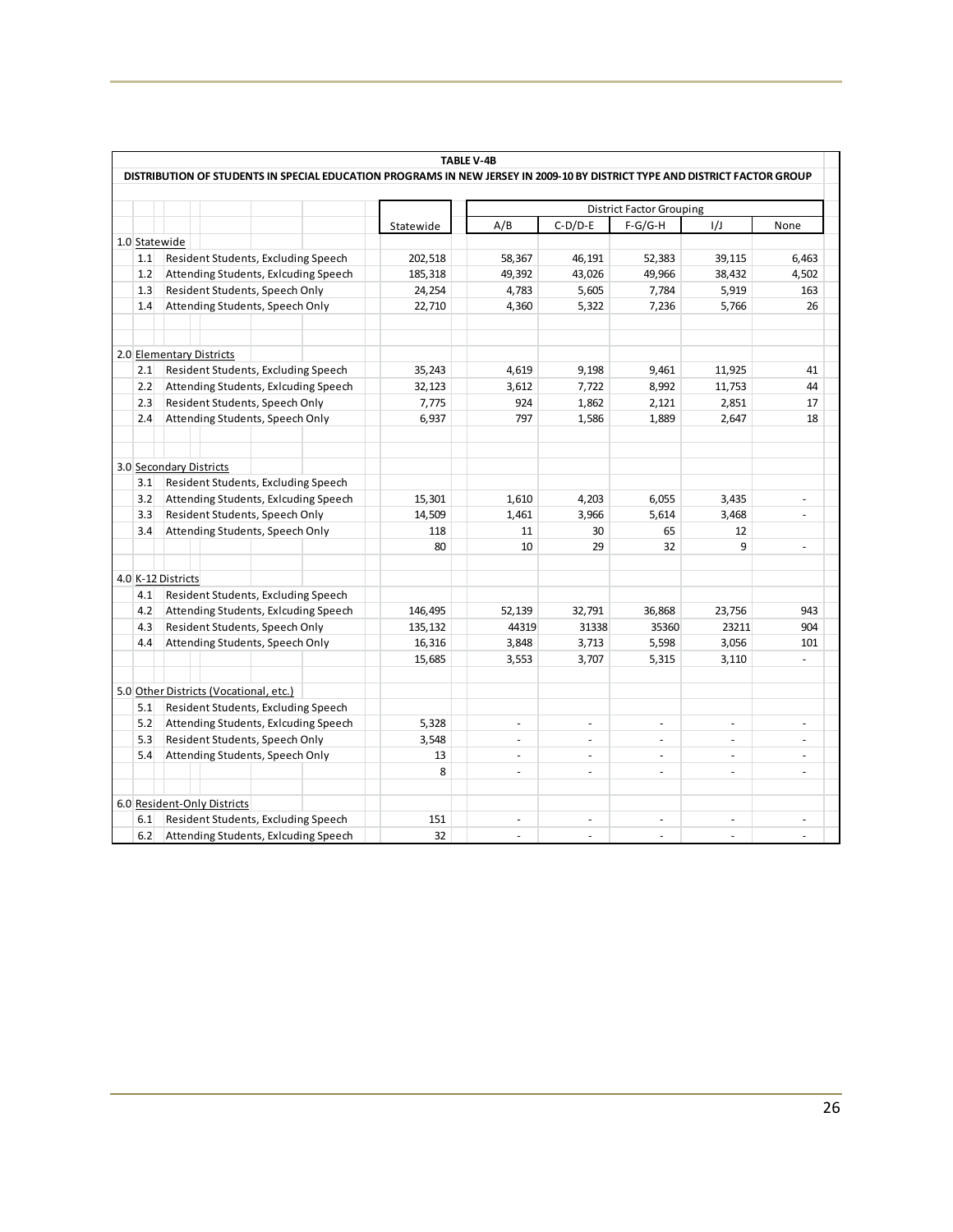|               |                                                                                                                    |           | <b>TABLE V-5A</b> |                |                                 |                          |                |
|---------------|--------------------------------------------------------------------------------------------------------------------|-----------|-------------------|----------------|---------------------------------|--------------------------|----------------|
|               | PROPORTION OF STUDENTS IN SPECIAL EDUCATION PROGRAMS IN NEW JERSEY IN 2008-09 BY DISTRICT TYPE AND DISTRICT FACTOR |           |                   |                |                                 |                          |                |
|               |                                                                                                                    |           |                   |                | <b>District Factor Grouping</b> |                          |                |
|               |                                                                                                                    | Statewide | A/B               | $C-D/D-E$      | $F-G/G-H$                       | /IJ                      | None           |
| 1.0 Statewide |                                                                                                                    |           |                   |                |                                 |                          |                |
| 1.1           | Resident Students, Excluding Speech                                                                                | 14.8%     | 15.8%             | 15.3%          | 14.1%                           | 13.2%                    | 20.5%          |
| 1.2           | Attending Students, Exlcuding Speech                                                                               | 13.5%     | 13.5%             | 14.1%          | 13.3%                           | 13.0%                    | 13.6%          |
| 1.3           | Resident Students, Speech Only                                                                                     | 1.8%      | 1.4%              | 1.7%           | 2.2%                            | 1.9%                     | 0.5%           |
| 1.4           | Attending Students, Speech Only                                                                                    | 1.6%      | 1.0%              | 1.7%           | 1.9%                            | 1.8%                     | 0.1%           |
|               | 2.0 Elementary Districts                                                                                           |           |                   |                |                                 |                          |                |
| 2.1           | Resident Students, Excluding Speech                                                                                | 13.9%     | 15.8%             | 14.8%          | 13.5%                           | 13.1%                    | 11.7%          |
| 2.2           | Attending Students, Exlcuding Speech                                                                               | 13.5%     | 14.2%             | 13.5%          | 13.6%                           | 13.3%                    | 10.0%          |
| 2.3           | Resident Students, Speech Only                                                                                     | 3.1%      | 3.5%              | 3.0%           | 3.3%                            | 3.0%                     | 3.0%           |
| 2.4           | Attending Students, Speech Only                                                                                    | 3.0%      | 3.3%              | 2.7%           | 3.1%                            | 2.9%                     | 2.3%           |
|               | 3.0 Secondary Districts                                                                                            |           |                   |                |                                 |                          |                |
| 3.1           | Resident Students, Excluding Speech                                                                                | 16.1%     | 21.0%             | 17.4%          | 14.9%                           | 15.0%                    | $\equiv$       |
| 3.2           | Attending Students, Exicuding Speech                                                                               | 14.5%     | 19.4%             | 16.0%          | 13.3%                           | 13.5%                    | $\blacksquare$ |
| 3.3           | Resident Students, Speech Only                                                                                     | 0.2%      | 0.2%              | 0.2%           | 0.2%                            | 0.1%                     | $\blacksquare$ |
| 3.4           | Attending Students, Speech Only                                                                                    | 0.1%      | 0.1%              | 0.1%           | 0.0%                            | 0.1%                     | $\blacksquare$ |
|               | 4.0 K-12 Districts                                                                                                 |           |                   |                |                                 |                          |                |
| 4.1           | Resident Students, Excluding Speech                                                                                | 14.7%     | 15.7%             | 15.3%          | 14.1%                           | 13.1%                    | 20.3%          |
| 4.2           | Attending Students, Exlcuding Speech                                                                               | 13.3%     | 13.3%             | 14.0%          | 13.2%                           | 12.7%                    | 11.8%          |
| 4.3           | Resident Students, Speech Only                                                                                     | 1.6%      | 1.2%              | 1.6%           | 2.2%                            | 1.6%                     | 2.1%           |
| 4.4           | Attending Students, Speech Only                                                                                    | 1.4%      | 0.9%              | 1.6%           | 1.9%                            | 1.6%                     | 0.0%           |
|               | 5.0 Other Districts (Vocational, etc.)                                                                             |           |                   |                |                                 |                          |                |
| 5.1           | Resident Students, Excluding Speech                                                                                | 20.9%     | $\blacksquare$    | $\omega$       | $\blacksquare$                  | $\sim$                   | $\blacksquare$ |
| 5.2           | Attending Students, Exicuding Speech                                                                               | 14.0%     | ÷                 | $\blacksquare$ |                                 | $\overline{\phantom{a}}$ | $\blacksquare$ |
| 5.3           | Resident Students, Speech Only                                                                                     | 0.0%      | ÷.                | $\blacksquare$ | $\overline{a}$                  | $\overline{a}$           | $\blacksquare$ |
| 5.4           | Attending Students, Speech Only                                                                                    | 0.0%      | $\blacksquare$    | ä,             | $\blacksquare$                  | $\sim$                   | $\overline{a}$ |
|               | 6.0 Resident-Only Districts                                                                                        |           |                   |                |                                 |                          |                |
| 6.1           | Resident Students, Excluding Speech                                                                                | 17.4%     |                   |                |                                 |                          |                |
| 6.2           | Resident Students, Speech Only                                                                                     | 0.0%      |                   |                |                                 |                          |                |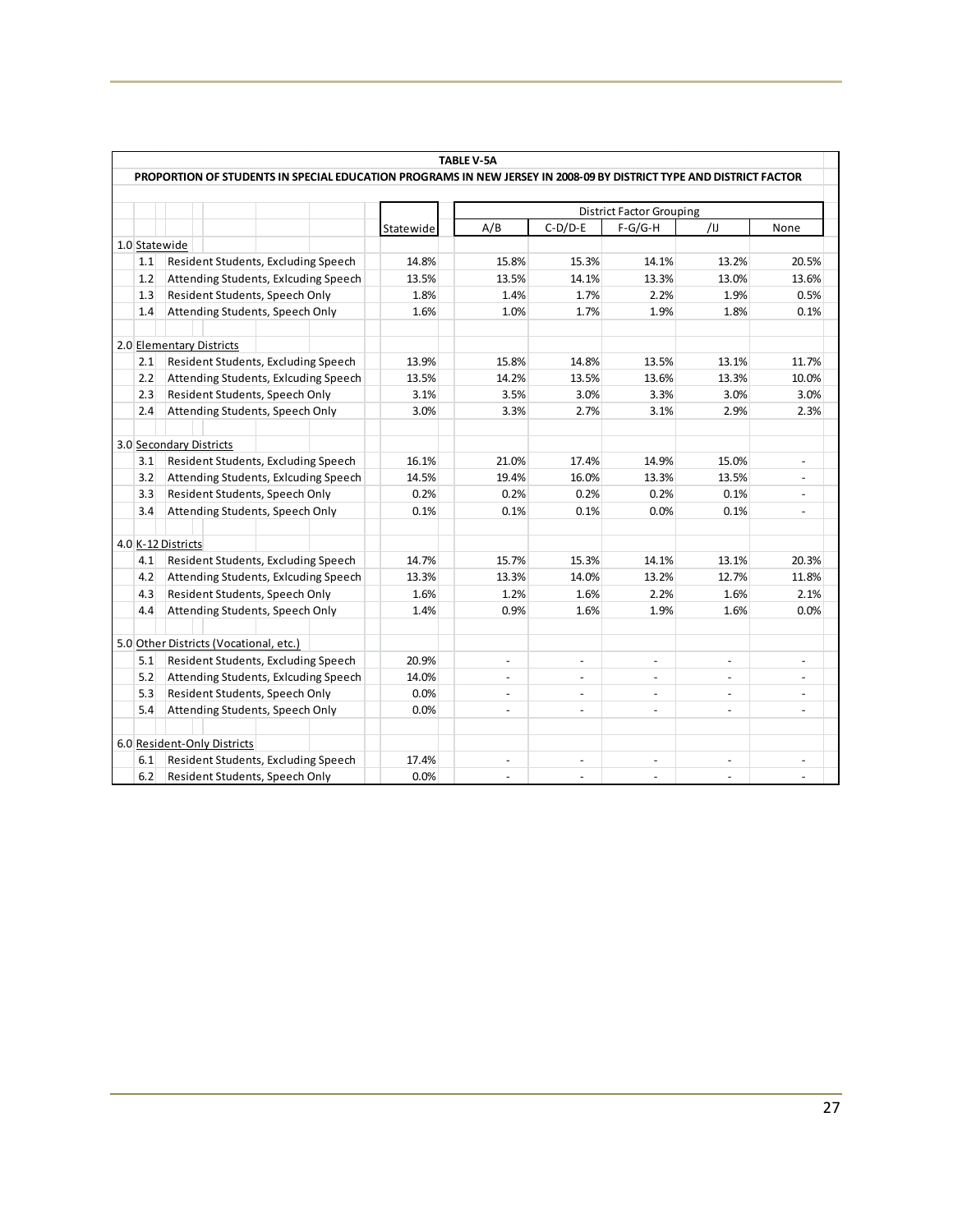|     |                                                                                                                          |           | <b>TABLE V-5B</b>        |                          |                                 |                          |                |
|-----|--------------------------------------------------------------------------------------------------------------------------|-----------|--------------------------|--------------------------|---------------------------------|--------------------------|----------------|
|     | PROPORTION OF STUDENTS IN SPECIAL EDUCATION PROGRAMS IN NEW JERSEY IN 2009-10 BY DISTRICT TYPE AND DISTRICT FACTOR GROUP |           |                          |                          |                                 |                          |                |
|     |                                                                                                                          |           |                          |                          | <b>District Factor Grouping</b> |                          |                |
|     |                                                                                                                          | Statewide | A/B                      | $C-D/D-E$                | $F-G/G-H$                       | 1/J                      | None           |
|     | 1.0 Statewide                                                                                                            |           |                          |                          |                                 |                          |                |
| 1.1 | Resident Students, Excluding Speech                                                                                      | 14.8%     | 15.5%                    | 15.3%                    | 14.4%                           | 13.4%                    | 19.0%          |
| 1.2 | Attending Students, Exlcuding Speech                                                                                     | 13.7%     | 13.4%                    | 14.5%                    | 13.9%                           | 13.3%                    | 14.0%          |
| 1.3 | Resident Students, Speech Only                                                                                           | 1.8%      | 1.3%                     | 1.9%                     | 2.1%                            | 2.0%                     | 0.5%           |
| 1.4 | Attending Students, Speech Only                                                                                          | 1.7%      | 1.2%                     | 1.8%                     | 2.0%                            | 2.0%                     | 0.1%           |
|     | 2.0 Elementary Districts                                                                                                 |           |                          |                          |                                 |                          |                |
| 2.1 | Resident Students, Excluding Speech                                                                                      | 14.1%     | 15.8%                    | 14.9%                    | 13.9%                           | 13.3%                    | 10.6%          |
| 2.2 | Attending Students, Exicuding Speech                                                                                     | 14.1%     | 14.6%                    | 14.1%                    | 14.3%                           | 13.8%                    | 10.0%          |
| 2.3 | Resident Students, Speech Only                                                                                           | 3.1%      | 3.2%                     | 3.0%                     | 3.1%                            | 3.2%                     | 4.4%           |
| 2.4 | Attending Students, Speech Only                                                                                          | 3.0%      | 3.2%                     | 2.9%                     | 3.0%                            | 3.1%                     | 4.1%           |
|     |                                                                                                                          |           |                          |                          |                                 |                          |                |
|     | 3.0 Secondary Districts                                                                                                  |           |                          |                          |                                 |                          |                |
| 3.1 | Resident Students, Excluding Speech                                                                                      | 16.1%     | 21.0%                    | 17.2%                    | 15.0%                           | 15.2%                    | $\blacksquare$ |
| 3.2 | Attending Students, Exlcuding Speech                                                                                     | 15.1%     | 19.3%                    | 16.1%                    | 13.9%                           | 15.0%                    | $\blacksquare$ |
| 3.3 | Resident Students, Speech Only                                                                                           | 0.1%      | 0.1%                     | 0.1%                     | 0.2%                            | 0.1%                     | $\blacksquare$ |
| 3.4 | Attending Students, Speech Only                                                                                          | 0.1%      | 0.1%                     | 0.1%                     | 0.1%                            | 0.0%                     | $\blacksquare$ |
|     | 4.0 K-12 Districts                                                                                                       |           |                          |                          |                                 |                          |                |
| 4.1 | Resident Students, Excluding Speech                                                                                      | 14.7%     | 15.4%                    | 15.1%                    | 14.4%                           | 13.2%                    | 17.9%          |
| 4.2 | Attending Students, Exlcuding Speech                                                                                     | 13.5%     | 13.2%                    | 14.4%                    | 13.7%                           | 12.9%                    | 18.2%          |
| 4.3 | Resident Students, Speech Only                                                                                           | 1.6%      | 1.1%                     | 1.7%                     | 2.2%                            | 1.7%                     | 1.9%           |
| 4.4 | Attending Students, Speech Only                                                                                          | 1.6%      | 1.1%                     | 1.7%                     | 2.1%                            | 1.7%                     | 0.0%           |
|     |                                                                                                                          |           |                          |                          |                                 |                          |                |
|     | 5.0 Other Districts (Vocational, etc.)                                                                                   |           |                          |                          |                                 |                          |                |
| 5.1 | Resident Students, Excluding Speech                                                                                      | 20.3%     | $\overline{\phantom{a}}$ | ÷.                       | $\overline{\phantom{a}}$        | $\overline{a}$           | $\overline{a}$ |
| 5.2 | Attending Students, Exlcuding Speech                                                                                     | 13.3%     |                          | $\overline{a}$           | $\overline{\phantom{a}}$        | $\overline{a}$           |                |
| 5.3 | Resident Students, Speech Only                                                                                           | 0.0%      | $\overline{a}$           | $\overline{a}$           | $\overline{\phantom{a}}$        | $\overline{a}$           |                |
| 5.4 | Attending Students, Speech Only                                                                                          | 0.0%      | $\overline{\phantom{a}}$ | $\overline{\phantom{a}}$ | $\overline{\phantom{a}}$        | $\overline{\phantom{0}}$ |                |
|     | 6.0 Resident-Only Districts                                                                                              |           |                          |                          |                                 |                          |                |
| 6.1 | Resident Students, Excluding Speech                                                                                      | 7.3%      | $\frac{1}{2}$            |                          | $\overline{\phantom{a}}$        |                          |                |
| 6.2 | Resident Students, Speech Only                                                                                           | 1.5%      |                          |                          |                                 |                          |                |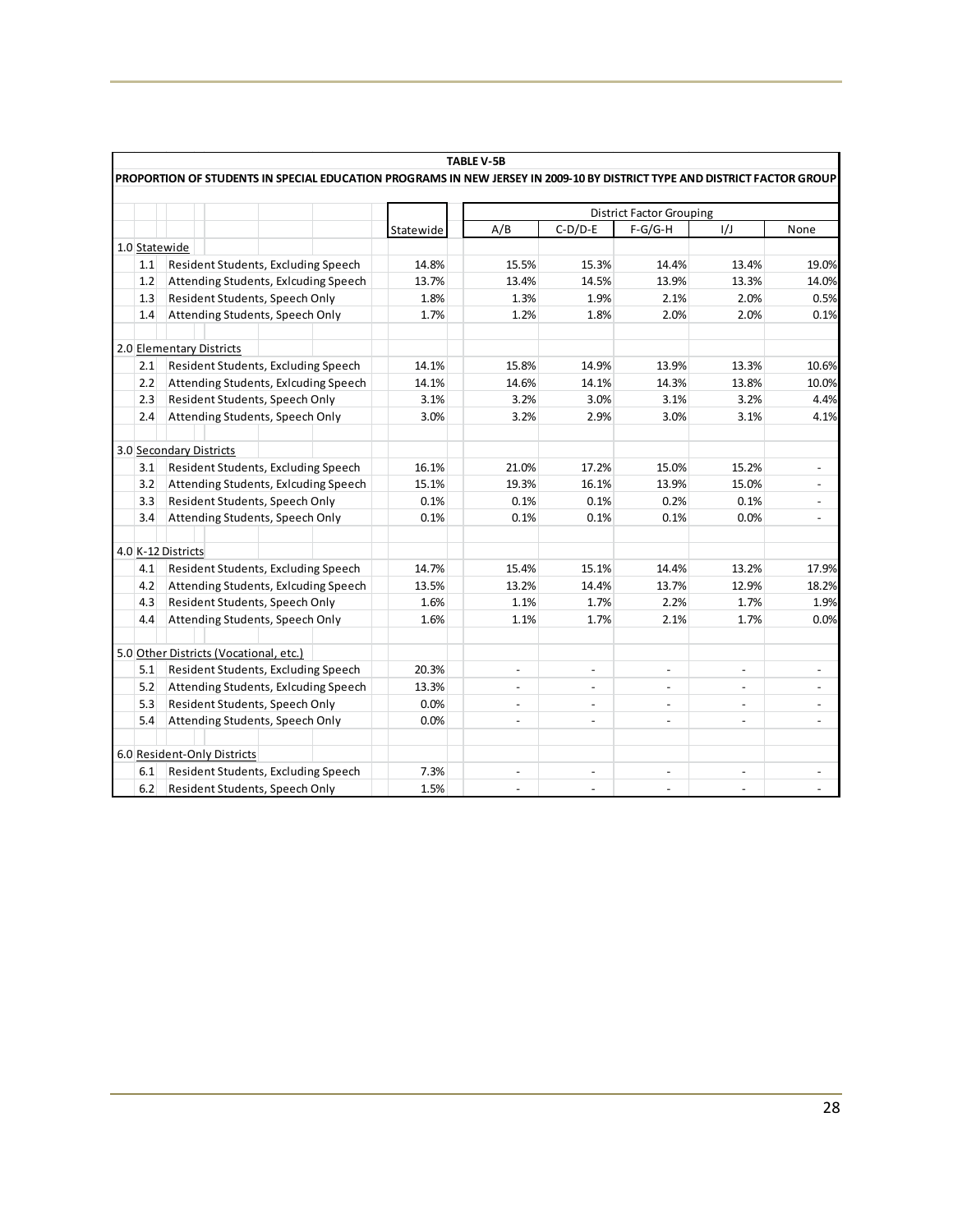|                                                                                                         |            |                                         | <b>TABLE V-6A</b>        |            |                      |          |                      |                      |  |  |  |  |
|---------------------------------------------------------------------------------------------------------|------------|-----------------------------------------|--------------------------|------------|----------------------|----------|----------------------|----------------------|--|--|--|--|
| PROPORTIONAL DISTRIBUTION OF ATTENDING STUDENTS BY DISABILITY IN NEW JERSEY IN 2008-09 BY DISTRICT TYPE |            |                                         |                          |            |                      |          |                      |                      |  |  |  |  |
|                                                                                                         |            | Disability                              |                          |            |                      |          |                      |                      |  |  |  |  |
|                                                                                                         |            | Auditorily<br>Communication Emotionally |                          |            |                      |          |                      |                      |  |  |  |  |
|                                                                                                         | Impaired   | Autistic                                | $Cog - Mild   Cog - Mod$ |            | Cog-Sev              | Impaired | Disturbed            | Multiply<br>Disabled |  |  |  |  |
|                                                                                                         |            |                                         |                          |            |                      |          |                      |                      |  |  |  |  |
| 1.0 Statewide                                                                                           | 0.1%       | 0.7%                                    | 0.3%                     | 0.1%       | 0.0%                 | 1.2%     | 0.6%                 | 1.4%                 |  |  |  |  |
| 2.0 Elementary Districts                                                                                | 0.1%       | 0.9%                                    | 0.2%                     | 0.0%       | 0.0%                 | 1.6%     | 0.4%                 | 1.4%                 |  |  |  |  |
| 3.0 Secondary Districts                                                                                 | 0.1%       | 0.4%                                    | 0.2%                     | 0.0%       | 0.0%                 | 0.6%     | 0.8%                 | 1.6%                 |  |  |  |  |
| 4.0 K-12 Districts                                                                                      | 0.1%       | 0.7%                                    | 0.3%                     | 0.1%       | 0.1%                 | 1.2%     | 0.6%                 | 1.4%                 |  |  |  |  |
| 5.0 Other Districts (Vocational, etc.)                                                                  | 0.1%       | 0.1%                                    | 0.5%                     | 0.1%       | 0.0%                 | 0.6%     | 0.5%                 | 1.5%                 |  |  |  |  |
|                                                                                                         |            |                                         |                          | Disability |                      |          |                      |                      |  |  |  |  |
|                                                                                                         | Deaf-Blind | Orthopedically<br>Impaired              | Other<br>Health          | Preschool  | Specific<br>Learning | TBI      | Visually<br>Impaired |                      |  |  |  |  |
|                                                                                                         |            |                                         |                          |            |                      |          |                      |                      |  |  |  |  |
| 1.0 Statewide                                                                                           | 0.0%       | 0.3%                                    | 2.0%                     | 0.7%       | 5.7%                 | 0.1%     | 0.0%                 |                      |  |  |  |  |
| 2.0 Elementary Districts                                                                                | 0.0%       | 0.1%                                    | 2.3%                     | 1.2%       | 5.2%                 | 0.1%     | 0.0%                 |                      |  |  |  |  |
| 3.0 Secondary Districts                                                                                 | 0.0%       | 0.0%                                    | 2.3%                     | 0.0%       | 8.3%                 | 0.1%     | 0.0%                 |                      |  |  |  |  |
| 4.0 K-12 Districts                                                                                      | 0.0%       | 0.4%                                    | 1.9%                     | 0.7%       | 5.5%                 | 0.2%     | 0.0%                 |                      |  |  |  |  |
| 5.0 Other Districts (Vocational, etc.)                                                                  | 0.0%       | 0.0%                                    | 1.6%                     | 0.0%       | 8.9%                 | 0.1%     | 0.0%                 |                      |  |  |  |  |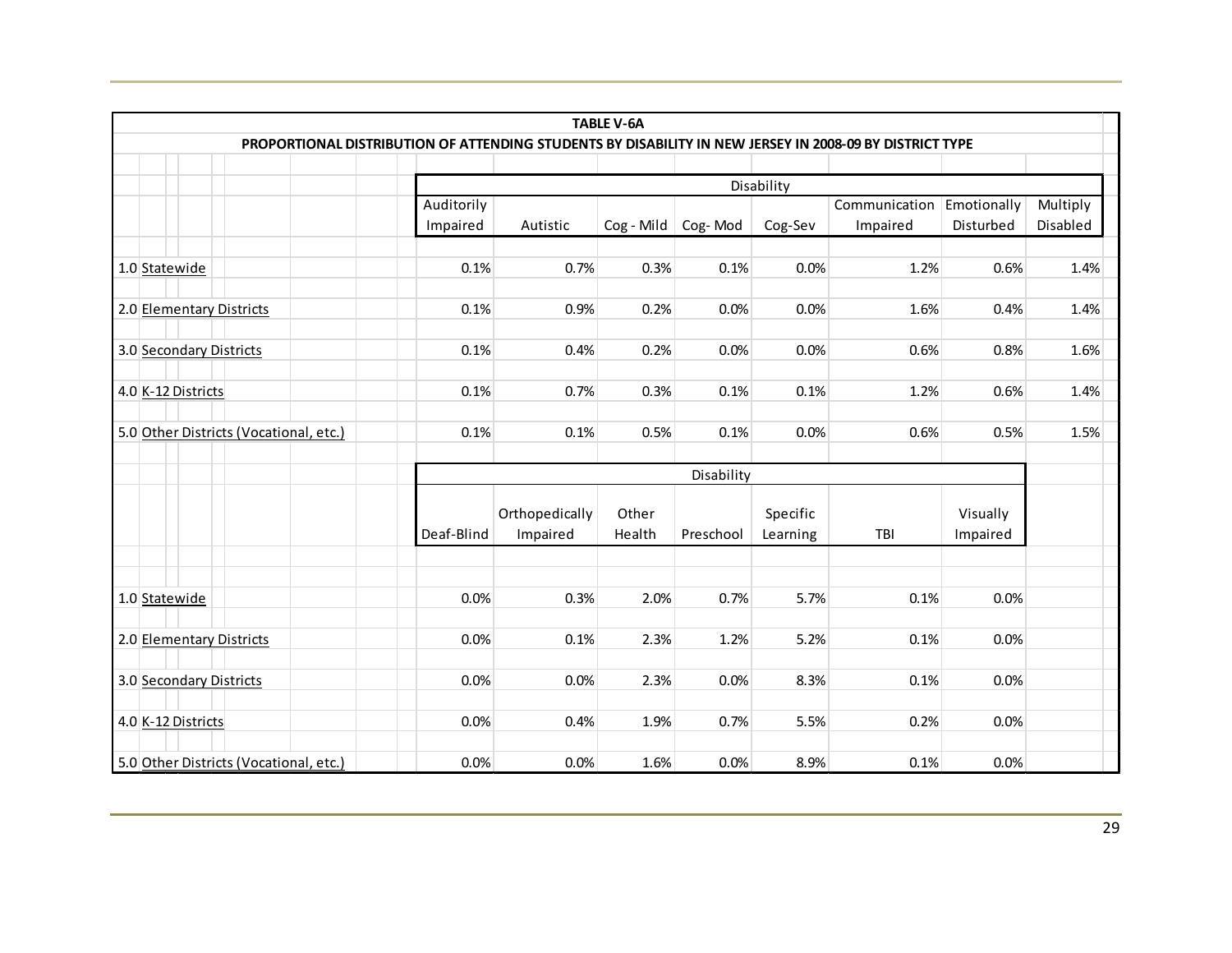|                                                                                                         |            |                                                       | <b>TABLE V-6B</b>        |            |          |          |           |                      |  |  |  |
|---------------------------------------------------------------------------------------------------------|------------|-------------------------------------------------------|--------------------------|------------|----------|----------|-----------|----------------------|--|--|--|
| PROPORTIONAL DISTRIBUTION OF ATTENDING STUDENTS BY DISABILITY IN NEW JERSEY IN 2009-10 BY DISTRICT TYPE |            |                                                       |                          |            |          |          |           |                      |  |  |  |
|                                                                                                         |            |                                                       |                          |            |          |          |           |                      |  |  |  |
|                                                                                                         |            | Disability<br>Auditorily<br>Communication Emotionally |                          |            |          |          |           |                      |  |  |  |
|                                                                                                         | Impaired   | Autistic                                              | $Cog - Mild$ $Cog - Mod$ |            | Cog-Sev  | Impaired | Disturbed | Multiply<br>Disabled |  |  |  |
|                                                                                                         |            |                                                       |                          |            |          |          |           |                      |  |  |  |
| 1.0 Statewide                                                                                           | 0.1%       | 0.8%                                                  | 0.3%                     | 0.1%       | 0.0%     | 1.4%     | 0.6%      | 1.4%                 |  |  |  |
| 2.0 Elementary Districts                                                                                | 0.1%       | 1.0%                                                  | 0.2%                     | 0.1%       | 0.0%     | 1.7%     | 0.5%      | 1.4%                 |  |  |  |
| 3.0 Secondary Districts                                                                                 | 0.1%       | 0.4%                                                  | 0.2%                     | 0.0%       | 0.0%     | 0.8%     | 0.9%      | 1.6%                 |  |  |  |
| 4.0 K-12 Districts                                                                                      | 0.1%       | 0.8%                                                  | 0.3%                     | 0.1%       | 0.0%     | 1.4%     | 0.6%      | 1.3%                 |  |  |  |
| 5.0 Other Districts (Vocational, etc.)                                                                  | 0.1%       | 0.2%                                                  | 0.4%                     | 0.1%       | 0.0%     | 0.7%     | 0.4%      | 1.3%                 |  |  |  |
|                                                                                                         |            |                                                       |                          | Disability |          |          |           |                      |  |  |  |
|                                                                                                         |            | Orthopedically                                        | Other                    |            | Specific |          | Visually  |                      |  |  |  |
|                                                                                                         | Deaf-Blind | Impaired                                              | Health                   | Preschool  | Learning | TBI      | Impaired  |                      |  |  |  |
|                                                                                                         |            |                                                       |                          |            |          |          |           |                      |  |  |  |
|                                                                                                         |            |                                                       |                          |            |          |          |           |                      |  |  |  |
| 1.0 Statewide                                                                                           | 0.0%       | 0.0%                                                  | 2.3%                     | 0.8%       | 5.9%     | 0.1%     | 0.0%      |                      |  |  |  |
| 2.0 Elementary Districts                                                                                | 0.0%       | 0.1%                                                  | 2.5%                     | 1.3%       | 5.2%     | 0.0%     | 0.0%      |                      |  |  |  |
|                                                                                                         |            |                                                       |                          |            |          |          |           |                      |  |  |  |
| 3.0 Secondary Districts                                                                                 | 0.0%       | 0.0%                                                  | 2.6%                     | 0.0%       | 8.4%     | 0.1%     | 0.0%      |                      |  |  |  |
|                                                                                                         |            |                                                       |                          |            |          |          |           |                      |  |  |  |
| 4.0 K-12 Districts                                                                                      | 0.0%       | 0.0%                                                  | 2.2%                     | 0.8%       | 5.8%     | 0.1%     | 0.0%      |                      |  |  |  |
| 5.0 Other Districts (Vocational, etc.)                                                                  | 0.0%       | 0.0%                                                  | 1.6%                     | 0.0%       | 8.5%     | 0.0%     | 0.0%      |                      |  |  |  |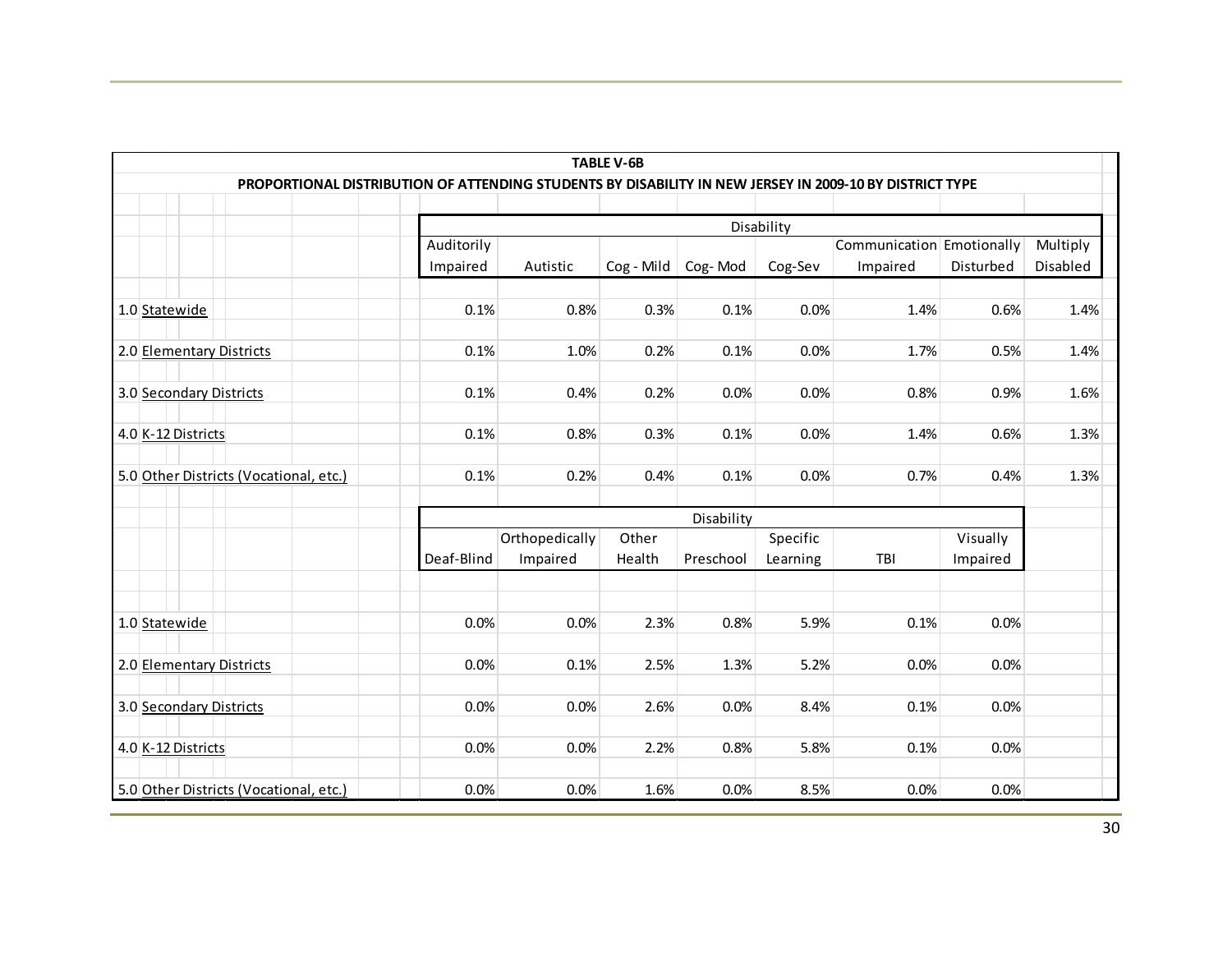|                                                                                                                 |                        |                            | <b>TABLE V-7A</b> |            |                       |                                       |                      |                      |
|-----------------------------------------------------------------------------------------------------------------|------------------------|----------------------------|-------------------|------------|-----------------------|---------------------------------------|----------------------|----------------------|
| PROPORTIONAL DISTRIBUTION OF ATTENDING STUDENTS BY DISABILITY IN NEW JERSEY IN 2008-09 BY DISTRICT FACTOR GROUP |                        |                            |                   |            |                       |                                       |                      |                      |
|                                                                                                                 |                        |                            |                   |            |                       |                                       |                      |                      |
|                                                                                                                 | Auditorily<br>Impaired | Autistic                   | $Cog - Mild$      | Cog-Mod    | Disability<br>Cog-Sev | Communication Emotionally<br>Impaired | Disturbed            | Multiply<br>Disabled |
| 1.0 Statewide                                                                                                   | 0.1%                   | 0.7%                       | 0.3%              | 0.1%       | 0.0%                  | 1.2%                                  | 0.6%                 | 1.4%                 |
| 2.0 District Factor Groups A-B                                                                                  | 0.1%                   | 0.4%                       | 0.6%              | 0.2%       | 0.1%                  | 1.1%                                  | 0.7%                 | 1.7%                 |
| 3.0 District Factor Groups C-D and D-E                                                                          | 0.1%                   | 0.7%                       | 0.2%              | 0.1%       | 0.0%                  | 1.4%                                  | 0.6%                 | 1.7%                 |
| 4.0 District Factor Groups F-G and G-H                                                                          | 0.1%                   | 0.8%                       | 0.2%              | 0.0%       | 0.0%                  | 1.3%                                  | 0.6%                 | 1.3%                 |
| 5.0 District Factor Groups I-J                                                                                  | 0.1%                   | 0.9%                       | 0.1%              | 0.1%       | 0.0%                  | 1.3%                                  | 0.4%                 | 1.1%                 |
| 6.0 District Factor Groups None                                                                                 | 0.1%                   | 0.2%                       | 0.4%              | 0.1%       | 0.0%                  | 0.7%                                  | 0.5%                 | 1.7%                 |
|                                                                                                                 |                        |                            |                   | Disability |                       |                                       |                      |                      |
|                                                                                                                 | Deaf-Blind             | Orthopedically<br>Impaired | Other<br>Health   | Preschool  | Specific<br>Learning  | TBI                                   | Visually<br>Impaired |                      |
| 1.0 Statewide                                                                                                   | 0.0%                   | 0.3%                       | 2.0%              | 0.7%       | 5.7%                  | 0.1%                                  | 0.0%                 |                      |
| 2.0 District Factor Groups A and B                                                                              | 0.0%                   | 0.8%                       | 1.4%              | 0.5%       | 5.4%                  | 0.3%                                  | 0.0%                 |                      |
| 3.0 District Factor Groups C-D and D-E                                                                          | 0.0%                   | 0.1%                       | 2.1%              | 0.8%       | 6.2%                  | 0.1%                                  | 0.0%                 |                      |
| 4.0 District Factor Groups F-G and G-H                                                                          | 0.1%                   | 0.1%                       | 2.2%              | 0.9%       | 5.9%                  | 0.1%                                  | 0.0%                 |                      |
| 5.0 District Factor Groups I and J                                                                              | 0.0%                   | 0.1%                       | 2.6%              | 0.8%       | 5.3%                  | 0.1%                                  | 0.0%                 |                      |
| 6.0 District Factor Groups None                                                                                 | 0.0%                   | 0.0%                       | 1.6%              | 0.2%       | 8.1%                  | 0.1%                                  | 0.0%                 | 31                   |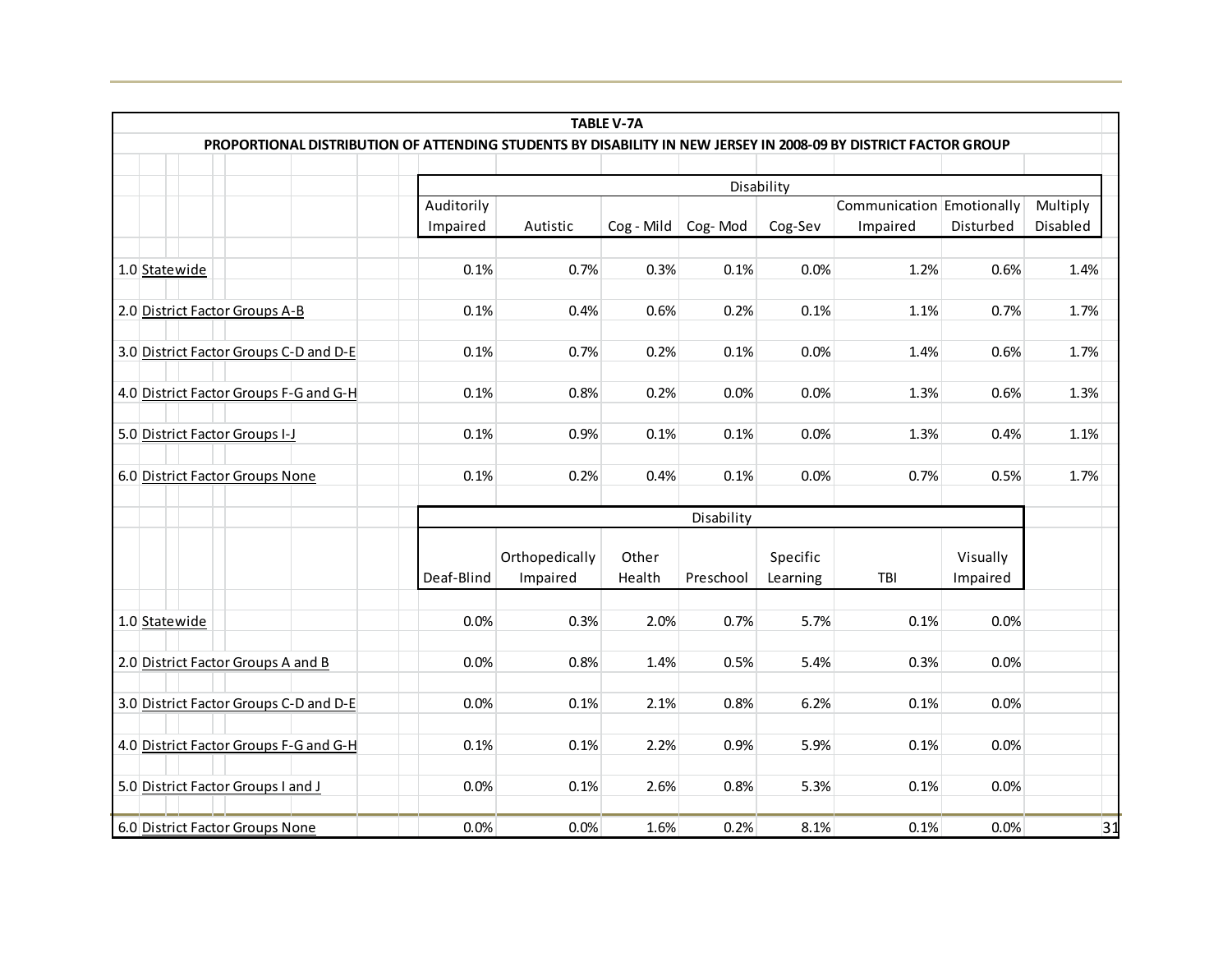|                                                                                                                 |            |                                                       | <b>TABLE V-7B</b> |            |          |          |           |                      |  |  |  |
|-----------------------------------------------------------------------------------------------------------------|------------|-------------------------------------------------------|-------------------|------------|----------|----------|-----------|----------------------|--|--|--|
| PROPORTIONAL DISTRIBUTION OF ATTENDING STUDENTS BY DISABILITY IN NEW JERSEY IN 2009-10 BY DISTRICT FACTOR GROUP |            |                                                       |                   |            |          |          |           |                      |  |  |  |
|                                                                                                                 |            |                                                       |                   |            |          |          |           |                      |  |  |  |
|                                                                                                                 |            | Disability<br>Communication Emotionally<br>Auditorily |                   |            |          |          |           |                      |  |  |  |
|                                                                                                                 | Impaired   | Autistic                                              | Cog - Mild        | Cog-Mod    | Cog-Sev  | Impaired | Disturbed | Multiply<br>Disabled |  |  |  |
| 1.0 Statewide                                                                                                   | 0.1%       | 0.8%                                                  | 0.3%              | 0.1%       | 0.0%     | 1.4%     | 0.6%      | 1.4%                 |  |  |  |
| 2.0 District Factor Groups A-B                                                                                  | 0.1%       | 0.5%                                                  | 0.5%              | 0.1%       | 0.0%     | 1.3%     | 0.8%      | 1.5%                 |  |  |  |
|                                                                                                                 |            |                                                       |                   |            |          |          |           |                      |  |  |  |
| 3.0 District Factor Groups C-D and D-E                                                                          | 0.1%       | 0.8%                                                  | 0.2%              | 0.1%       | 0.0%     | 1.5%     | 0.6%      | 1.6%                 |  |  |  |
| 4.0 District Factor Groups F-G and G-H                                                                          | 0.1%       | 0.9%                                                  | 0.2%              | 0.0%       | 0.0%     | 1.4%     | 0.6%      | 1.3%                 |  |  |  |
| 5.0 District Factor Groups I-J                                                                                  | 0.1%       | 1.0%                                                  | 0.1%              | 0.1%       | 0.0%     | 1.4%     | 0.5%      | 1.0%                 |  |  |  |
| 6.0 District Factor Groups None                                                                                 | 0.1%       | 0.4%                                                  | 0.4%              | 0.1%       | 0.0%     | 0.9%     | 0.4%      | 1.6%                 |  |  |  |
|                                                                                                                 |            |                                                       |                   |            |          |          |           |                      |  |  |  |
|                                                                                                                 |            |                                                       |                   | Disability |          |          |           |                      |  |  |  |
|                                                                                                                 |            | Orthopedically                                        | Other             |            | Specific |          | Visually  |                      |  |  |  |
|                                                                                                                 | Deaf-Blind | Impaired                                              | Health            | Preschool  | Learning | TBI      | Impaired  |                      |  |  |  |
| 1.0 Statewide                                                                                                   | 0.0%       | 0.0%                                                  | 2.3%              | 0.8%       | 5.9%     | 0.1%     | 0.0%      |                      |  |  |  |
| 2.0 District Factor Groups A and B                                                                              | 0.0%       | 0.0%                                                  | 1.8%              | 0.7%       | 6.0%     | 0.1%     | 0.0%      |                      |  |  |  |
| 3.0 District Factor Groups C-D and D-E                                                                          | 0.0%       | 0.0%                                                  | 2.3%              | 0.9%       | 6.2%     | 0.1%     | 0.0%      |                      |  |  |  |
|                                                                                                                 |            |                                                       |                   |            |          |          |           |                      |  |  |  |
| 4.0 District Factor Groups F-G and G-H                                                                          | 0.0%       | 0.0%                                                  | 2.4%              | 0.9%       | 6.0%     | 0.1%     | 0.0%      |                      |  |  |  |
| 5.0 District Factor Groups I and J                                                                              | 0.0%       | 0.0%                                                  | 2.9%              | 0.8%       | 5.3%     | 0.1%     | 0.0%      |                      |  |  |  |
| 6.0 District Factor Groups None                                                                                 | 0.0%       | 0.0%                                                  | 1.7%              | 0.4%       | 7.9%     | 0.0%     | 0.0%      |                      |  |  |  |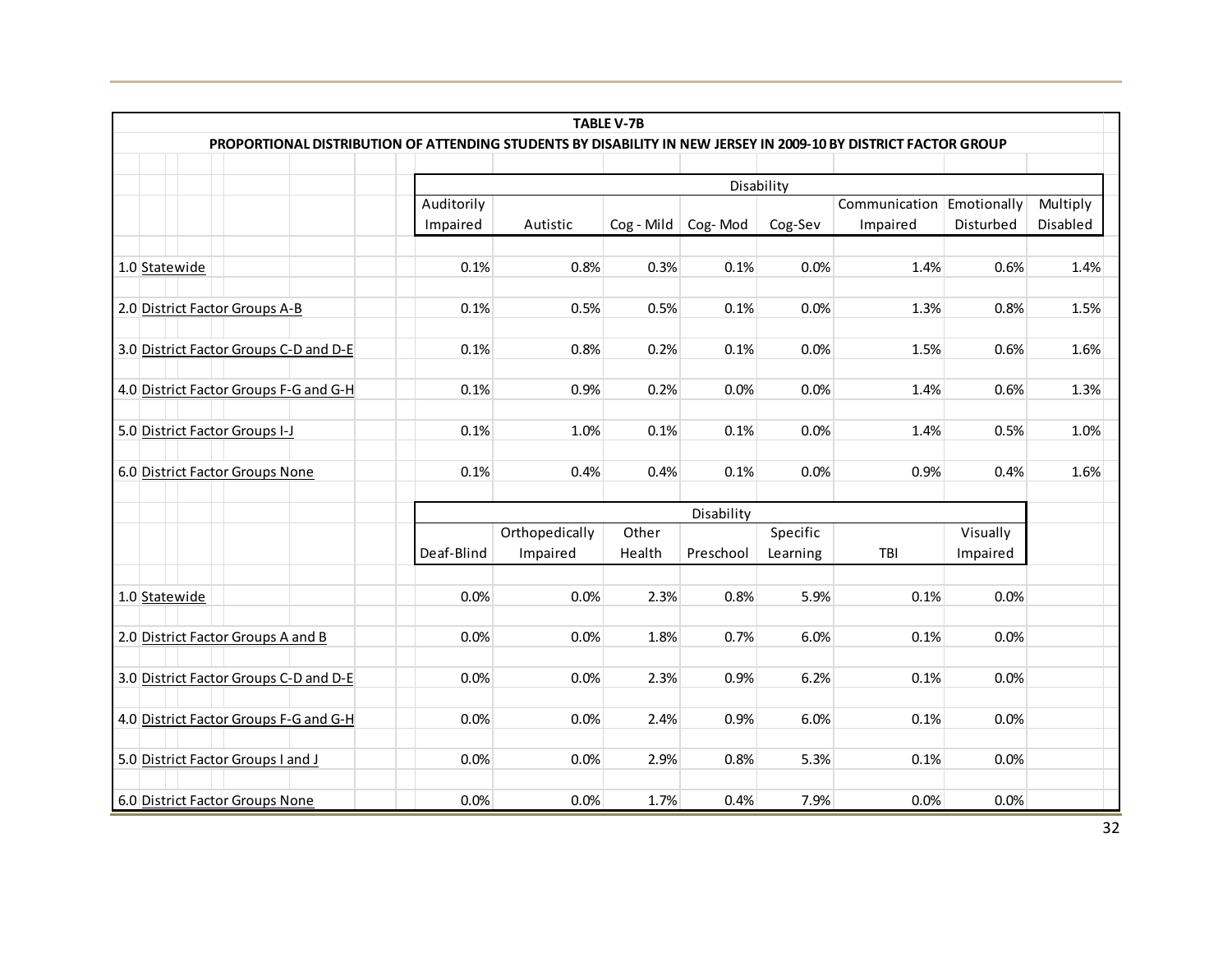| TABLE V-8A                                                                                                            |                          |           |           |          |      |         |                                     |      |              |
|-----------------------------------------------------------------------------------------------------------------------|--------------------------|-----------|-----------|----------|------|---------|-------------------------------------|------|--------------|
| PROPORTIONAL DISTRIBUTION OF ATTENDING STUDENTS BY TYPE OF SERVICE DELIVERY IN NEW JERSEY IN 2008-09 BY DISTRICT TYPE |                          |           |           |          |      |         |                                     |      |              |
|                                                                                                                       |                          |           |           |          |      |         |                                     |      |              |
|                                                                                                                       | Type of Service Delivery |           |           |          |      |         |                                     |      |              |
| Over 80%<br>40% to 80%<br>Less than                                                                                   |                          |           |           |          |      |         |                                     |      |              |
|                                                                                                                       | in.                      | in        | 40% in    | Public   |      | Private | Public                              |      | Correctional |
|                                                                                                                       | Classroom                | Classroom | Classroom | Separate |      |         | Private Day Residential Residential | Home | Facility     |
|                                                                                                                       |                          |           |           |          |      |         |                                     |      |              |
| 1.0 Statewide                                                                                                         | 44.4%                    | 27.6%     | 15.0%     | 1.3%     | 4.0% | 0.1%    | 0.0%                                | 0.3% | 0.0%         |
|                                                                                                                       |                          |           |           |          |      |         |                                     |      |              |
| 2.0 Elementary Districts                                                                                              | 45.2%                    | 27.7%     | 9.6%      | 0.7%     | 5.5% | 0.2%    | 0.0%                                | 0.1% | 0.1%         |
|                                                                                                                       |                          |           |           |          |      |         |                                     |      |              |
| 3.0 Secondary Districts                                                                                               | 55.5%                    | 27.4%     | 12.8%     | 1.2%     | 2.0% | 0.1%    | 0.0%                                | 0.6% | 0.0%         |
|                                                                                                                       |                          |           |           |          |      |         |                                     |      |              |
| 4.0 K-12 Districts                                                                                                    | 43.2%                    | 27.3%     | 16.5%     | 1.4%     | 3.9% | 0.1%    | 0.0%                                | 0.3% | 0.0%         |
|                                                                                                                       |                          |           |           |          |      |         |                                     |      |              |
| 5.0 Other Districts (Vocational, etc.)                                                                                | 39.1%                    | 38.8%     | 18.4%     | 3.2%     | 0.4% | 0.0%    | 0.0%                                | 0.1% | 0.0%         |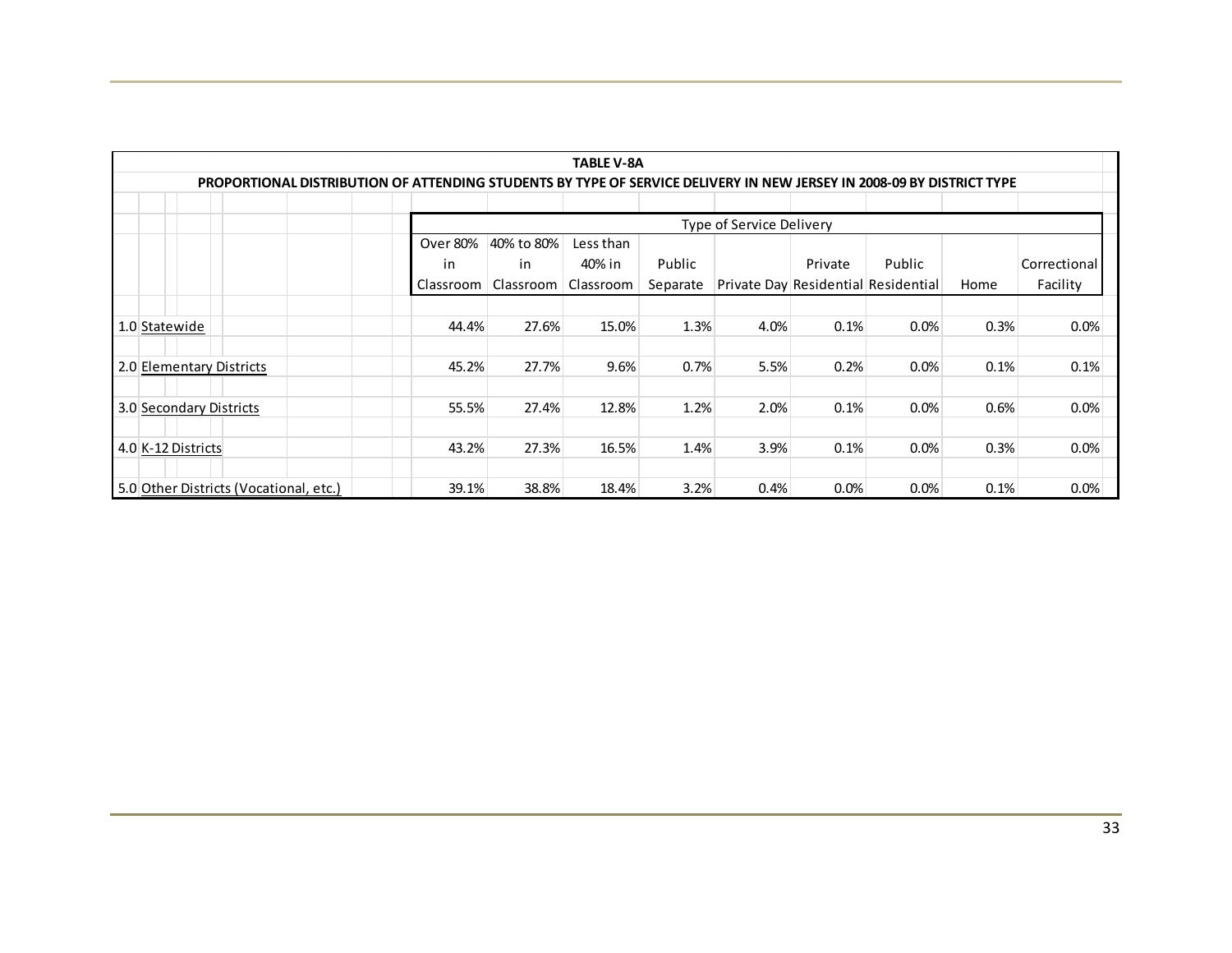|                                                                                                                       | <b>TABLE V-8B</b>                          |           |           |          |      |                                     |        |      |              |  |
|-----------------------------------------------------------------------------------------------------------------------|--------------------------------------------|-----------|-----------|----------|------|-------------------------------------|--------|------|--------------|--|
| PROPORTIONAL DISTRIBUTION OF ATTENDING STUDENTS BY TYPE OF SERVICE DELIVERY IN NEW JERSEY IN 2009-10 BY DISTRICT TYPE |                                            |           |           |          |      |                                     |        |      |              |  |
|                                                                                                                       |                                            |           |           |          |      |                                     |        |      |              |  |
|                                                                                                                       | Type of Service Delivery                   |           |           |          |      |                                     |        |      |              |  |
|                                                                                                                       | <b>Over 80%</b><br>40% to 80%<br>Less than |           |           |          |      |                                     |        |      |              |  |
|                                                                                                                       | in                                         | in        | 40% in    | Public   |      | Private                             | Public |      | Correctional |  |
|                                                                                                                       | Classroom                                  | Classroom | Classroom | Separate |      | Private Day Residential Residential |        | Home | Facility     |  |
|                                                                                                                       |                                            |           |           |          |      |                                     |        |      |              |  |
| 1.0 Statewide                                                                                                         | 45.2%                                      | 26.9%     | 14.9%     | 0.9%     | 4.0% | 0.1%                                | 0.0%   | 0.3% | 0.0%         |  |
|                                                                                                                       |                                            |           |           |          |      |                                     |        |      |              |  |
| 2.0 Elementary Districts                                                                                              | 45.4%                                      | 26.8%     | 9.4%      | 0.6%     | 6.2% | 0.2%                                | 0.0%   | 0.1% | 0.0%         |  |
|                                                                                                                       |                                            |           |           |          |      |                                     |        |      |              |  |
| 3.0 Secondary Districts                                                                                               | 57.9%                                      | 27.7%     | 10.3%     | 0.8%     | 2.0% | 0.1%                                | 0.1%   | 0.6% | 0.0%         |  |
|                                                                                                                       |                                            |           |           |          |      |                                     |        |      |              |  |
| 4.0 K-12 Districts                                                                                                    | 44.0%                                      | 26.6%     | 16.8%     | 0.9%     | 3.7% | 0.1%                                | 0.0%   | 0.3% | 0.0%         |  |
|                                                                                                                       |                                            |           |           |          |      |                                     |        |      |              |  |
| 5.0 Other Districts (Vocational, etc.)                                                                                | 43.2%                                      | 38.4%     | 15.2%     | 2.8%     | 0.4% | 0.0%                                | 0.0%   | 0.1% | 0.0%         |  |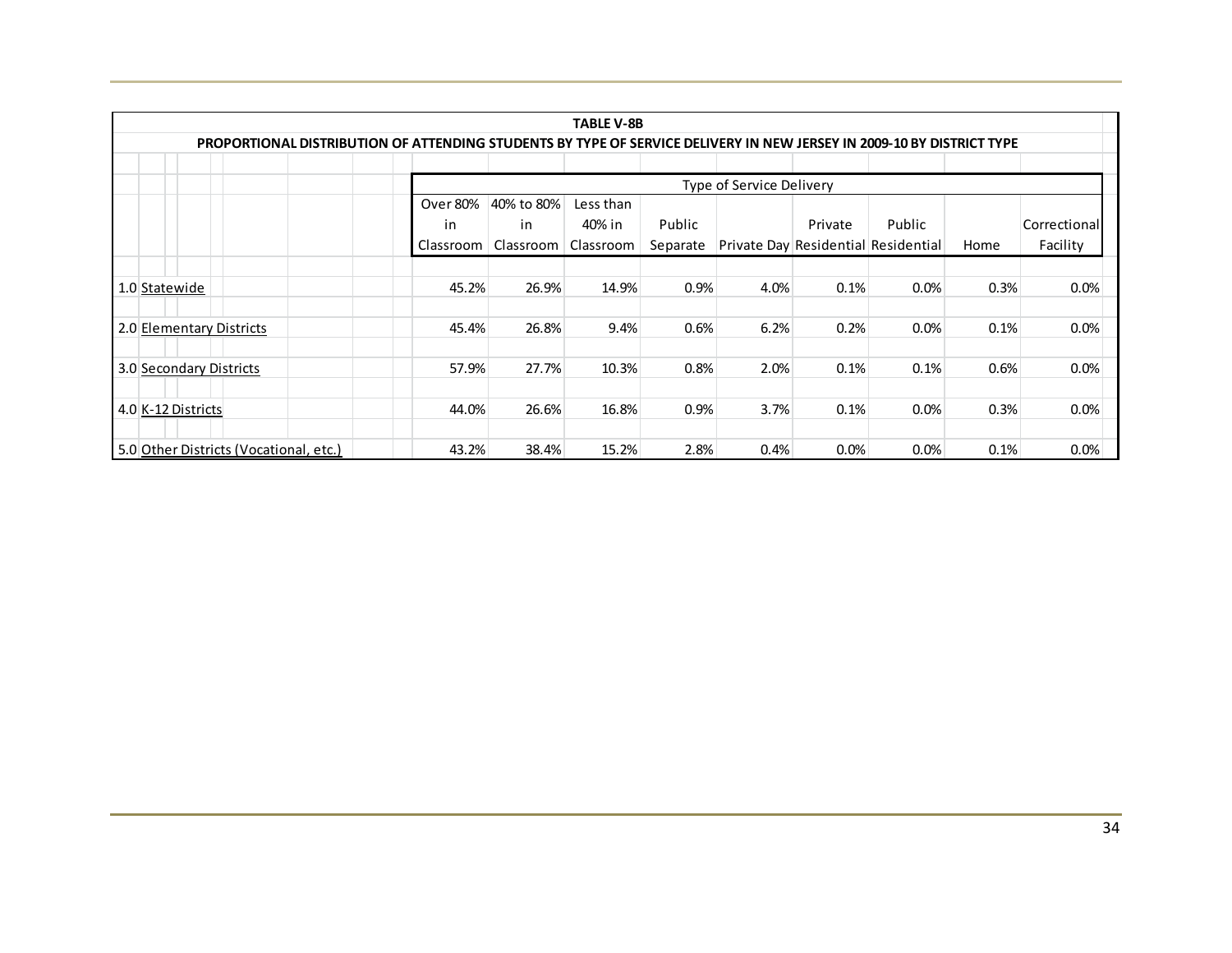|                                                                                                                               |                 |                          | <b>TABLE V-9A</b> |          |                                     |         |        |      |              |  |
|-------------------------------------------------------------------------------------------------------------------------------|-----------------|--------------------------|-------------------|----------|-------------------------------------|---------|--------|------|--------------|--|
| PROPORTIONAL DISTRIBUTION OF ATTENDING STUDENTS BY TYPE OF SERVICE DELIVERY IN NEW JERSEY IN 2008-09 BY DISTRICT FACTOR GROUP |                 |                          |                   |          |                                     |         |        |      |              |  |
|                                                                                                                               |                 |                          |                   |          |                                     |         |        |      |              |  |
|                                                                                                                               |                 | Type of Service Delivery |                   |          |                                     |         |        |      |              |  |
|                                                                                                                               | <b>Over 80%</b> | 40% to 80%               | Less than         |          |                                     |         |        |      |              |  |
|                                                                                                                               | in.             | in                       | 40% in            | Public   |                                     | Private | Public |      | Correctional |  |
|                                                                                                                               | Classroom       | Classroom                | Classroom         | Separate | Private Day Residential Residential |         |        | Home | Facility     |  |
|                                                                                                                               |                 |                          |                   |          |                                     |         |        |      |              |  |
| 1.0 Statewide                                                                                                                 | 44.4%           | 27.6%                    | 15.0%             | 1.3%     | 4.0%                                | 0.1%    | 0.0%   | 0.3% | 0.0%         |  |
|                                                                                                                               |                 |                          |                   |          |                                     |         |        |      |              |  |
| 2.0 District Factor Groups A-B                                                                                                | 39.6%           | 25.6%                    | 23.3%             | 1.9%     | 3.1%                                | 0.1%    | 0.0%   | 0.5% | 0.0%         |  |
|                                                                                                                               |                 |                          |                   |          |                                     |         |        |      |              |  |
| 3.0 District Factor Groups C-D and D-E                                                                                        | 41.7%           | 28.9%                    | 16.6%             | 1.4%     | 3.2%                                | 0.1%    | 0.0%   | 0.3% | 0.0%         |  |
|                                                                                                                               |                 |                          |                   |          |                                     |         |        |      |              |  |
| 4.0 District Factor Groups F-G and G-H                                                                                        | 46.3%           | 28.6%                    | 11.2%             | 0.7%     | 4.7%                                | 0.1%    | 0.0%   | 0.3% | 0.1%         |  |
|                                                                                                                               |                 |                          |                   |          |                                     |         |        |      |              |  |
| 5.0 District Factor Groups I-J                                                                                                | 51.4%           | 26.7%                    | 7.1%              | 0.8%     | 5.4%                                | 0.2%    | 0.0%   | 0.2% | 0.0%         |  |
|                                                                                                                               |                 |                          |                   |          |                                     |         |        |      |              |  |
| 6.0 District Factor Groups None                                                                                               | 38.4%           | 35.6%                    | 20.0%             | 2.7%     | 1.2%                                | 0.0%    | 0.0%   | 0.2% | 0.0%         |  |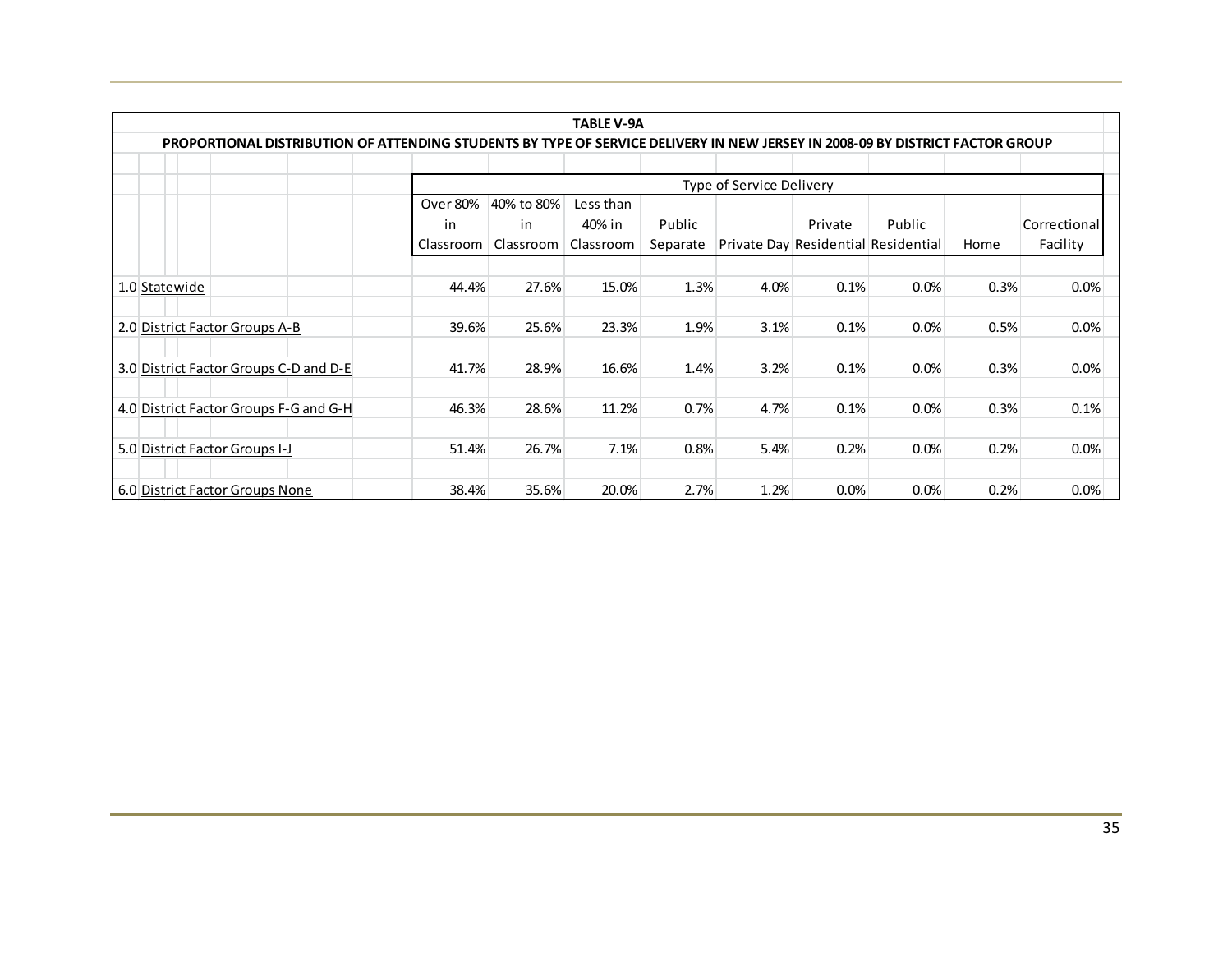|                                                                                                                               |           |            | <b>TABLE V-9B</b> |          |                                     |         |        |      |              |
|-------------------------------------------------------------------------------------------------------------------------------|-----------|------------|-------------------|----------|-------------------------------------|---------|--------|------|--------------|
| PROPORTIONAL DISTRIBUTION OF ATTENDING STUDENTS BY TYPE OF SERVICE DELIVERY IN NEW JERSEY IN 2009-10 BY DISTRICT FACTOR GROUP |           |            |                   |          |                                     |         |        |      |              |
|                                                                                                                               |           |            |                   |          |                                     |         |        |      |              |
|                                                                                                                               |           |            |                   |          | Type of Service Delivery            |         |        |      |              |
|                                                                                                                               | Over 80%  | 40% to 80% | Less than         |          |                                     |         |        |      |              |
|                                                                                                                               | in        | in         | 40% in            | Public   |                                     | Private | Public |      | Correctional |
|                                                                                                                               | Classroom | Classroom  | Classroom         | Separate | Private Day Residential Residential |         |        | Home | Facility     |
|                                                                                                                               |           |            |                   |          |                                     |         |        |      |              |
| 1.0 Statewide                                                                                                                 | 45.2%     | 26.9%      | 14.9%             | 0.9%     | 4.0%                                | 0.1%    | 0.0%   | 0.3% | 0.0%         |
|                                                                                                                               |           |            |                   |          |                                     |         |        |      |              |
| 2.0 District Factor Groups A-B                                                                                                | 38.3%     | 25.5%      | 24.9%             | 1.3%     | 2.4%                                | 0.0%    | 0.0%   | 0.3% | 0.0%         |
|                                                                                                                               |           |            |                   |          |                                     |         |        |      |              |
| 3.0 District Factor Groups C-D and D-E                                                                                        | 43.5%     | 28.0%      | 15.8%             | 0.9%     | 3.2%                                | 0.1%    | 0.0%   | 0.3% | 0.0%         |
|                                                                                                                               |           |            |                   |          |                                     |         |        |      |              |
| 4.0 District Factor Groups F-G and G-H                                                                                        | 47.7%     | 27.8%      | 10.6%             | 0.5%     | 5.1%                                | 0.1%    | 0.0%   | 0.2% | 0.0%         |
|                                                                                                                               |           |            |                   |          |                                     |         |        |      |              |
| 5.0 District Factor Groups I-J                                                                                                | 52.8%     | 25.5%      | 7.2%              | 0.7%     | 5.5%                                | 0.2%    | 0.0%   | 0.2% | 0.0%         |
|                                                                                                                               |           |            |                   |          |                                     |         |        |      |              |
| 6.0 District Factor Groups None                                                                                               | 40.1%     | 33.2%      | 17.2%             | 2.2%     | 3.2%                                | 0.0%    | 0.0%   | 0.1% | 0.0%         |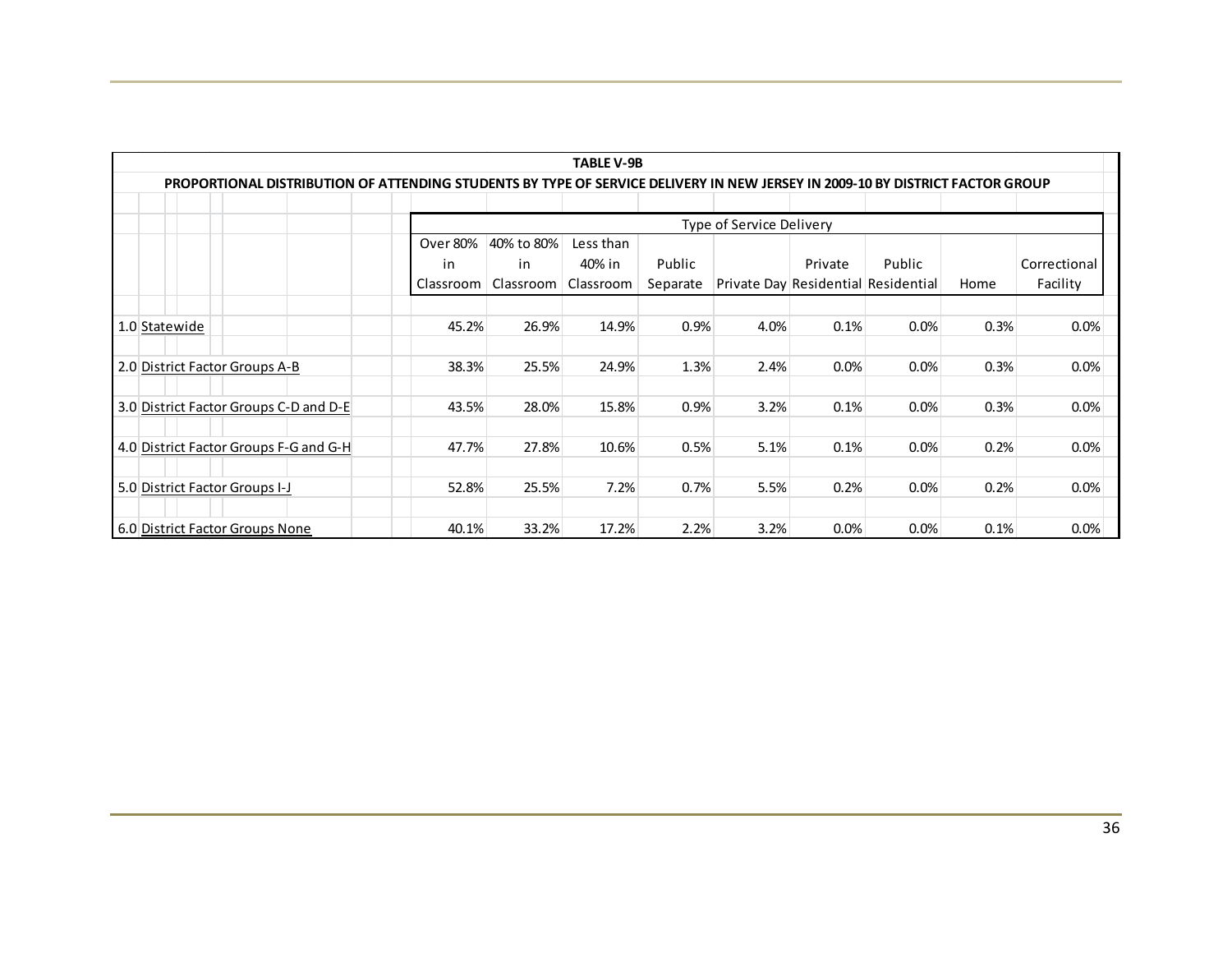| <b>TABLE V-10A</b><br>Average Size, Need and Per Student Spending of New Jersey School Districts in 2008-9 For<br><b>School Districts Grouped by Enrollment Size</b> |                                                     |                          |         |          |  |  |  |  |  |  |  |
|----------------------------------------------------------------------------------------------------------------------------------------------------------------------|-----------------------------------------------------|--------------------------|---------|----------|--|--|--|--|--|--|--|
|                                                                                                                                                                      |                                                     | Size, Need, and Spending |         |          |  |  |  |  |  |  |  |
|                                                                                                                                                                      |                                                     | Average                  |         |          |  |  |  |  |  |  |  |
|                                                                                                                                                                      | Number of                                           | Enrollment               | Average | Average  |  |  |  |  |  |  |  |
| <b>Enrollment Size Group</b>                                                                                                                                         | <b>Districts</b><br>Need<br>Spending<br><b>Size</b> |                          |         |          |  |  |  |  |  |  |  |
|                                                                                                                                                                      |                                                     |                          |         |          |  |  |  |  |  |  |  |
| Less than 500                                                                                                                                                        | 133                                                 | 271                      | 1.61    | \$16,317 |  |  |  |  |  |  |  |
| $500 - 999$                                                                                                                                                          | 110                                                 | 753                      | 1.61    | \$14,508 |  |  |  |  |  |  |  |
| 1,000 - 1,999                                                                                                                                                        | 115                                                 | 1,471                    | 1.57    | \$13,352 |  |  |  |  |  |  |  |
| $2,000 - 4,999$                                                                                                                                                      | 132                                                 | 3,127                    | 1.59    | \$13,503 |  |  |  |  |  |  |  |
| $5,000 - 9,999$                                                                                                                                                      | 52                                                  | 6,998                    | 1.54    | \$13,879 |  |  |  |  |  |  |  |
| \$14,340<br>More than 10,000<br>16<br>16,681<br>1.62                                                                                                                 |                                                     |                          |         |          |  |  |  |  |  |  |  |
| Total/Simple Average                                                                                                                                                 | 558                                                 | 2,386                    | 1.59    | \$14,400 |  |  |  |  |  |  |  |

| <b>TABLE V-10B</b>           |                                                                                            |            |      |          |  |  |  |  |  |  |  |  |
|------------------------------|--------------------------------------------------------------------------------------------|------------|------|----------|--|--|--|--|--|--|--|--|
|                              | Average Size, Need, and Per Student Spending of New Jersey School Districts in 2009-10 For |            |      |          |  |  |  |  |  |  |  |  |
|                              | <b>School Districts Grouped by Enrollment Size</b>                                         |            |      |          |  |  |  |  |  |  |  |  |
|                              |                                                                                            |            |      |          |  |  |  |  |  |  |  |  |
| Size, Need, and Spending     |                                                                                            |            |      |          |  |  |  |  |  |  |  |  |
|                              |                                                                                            | Average    |      |          |  |  |  |  |  |  |  |  |
|                              | Number of                                                                                  | Enrollment |      | Average  |  |  |  |  |  |  |  |  |
| <b>Enrollment Size Group</b> | Spending<br><b>Districts</b><br>Size<br>Average Need                                       |            |      |          |  |  |  |  |  |  |  |  |
|                              |                                                                                            |            |      |          |  |  |  |  |  |  |  |  |
| Less than 500                | 117                                                                                        | 279        | 1.66 | \$15,205 |  |  |  |  |  |  |  |  |
| $500 - 999$                  | 106                                                                                        | 741        | 1.63 | \$14,391 |  |  |  |  |  |  |  |  |
| $1,000 - 1,999$              | 114                                                                                        | 1,442      | 1.56 | \$13,230 |  |  |  |  |  |  |  |  |
| $2,000 - 4,999$              | 135                                                                                        | 3,140      | 1.57 | \$13,241 |  |  |  |  |  |  |  |  |
| $5,000 - 9,999$              | 50                                                                                         | 7,011      | 1.53 | \$13,725 |  |  |  |  |  |  |  |  |
| More than 10,000             | 17                                                                                         | 16,376     | 1.55 | \$14,608 |  |  |  |  |  |  |  |  |
|                              |                                                                                            |            |      |          |  |  |  |  |  |  |  |  |
| Total/Simple Average         | 539                                                                                        | 2,465      | 1.60 | \$13,979 |  |  |  |  |  |  |  |  |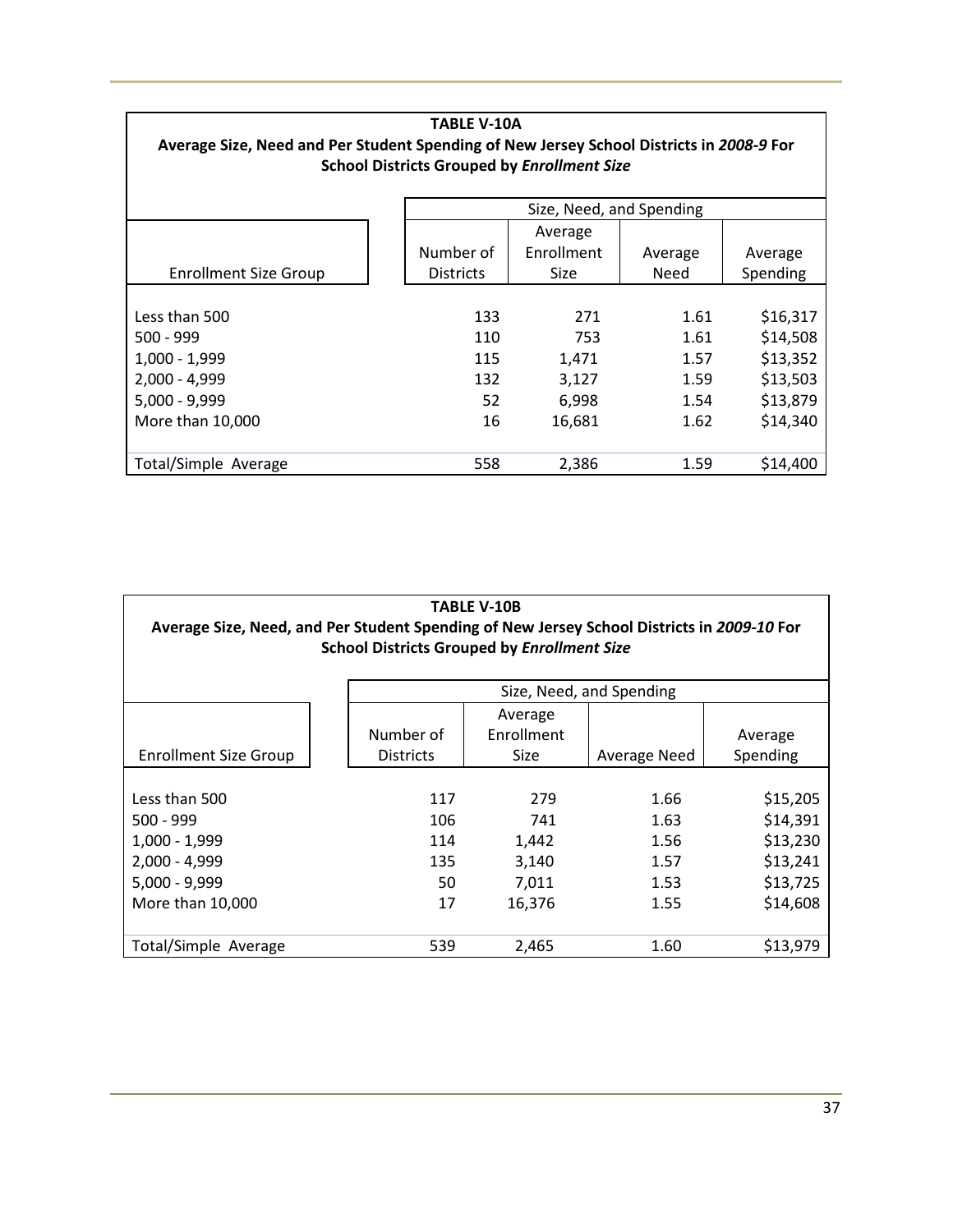| <b>TABLE V-11A</b><br>Average Size, Need, and Per Student Spending of New Jersey School Districts in 2008-9 For School<br>Districts Grouped by Type of District |                               |                                   |                      |                                  |  |  |  |  |  |  |
|-----------------------------------------------------------------------------------------------------------------------------------------------------------------|-------------------------------|-----------------------------------|----------------------|----------------------------------|--|--|--|--|--|--|
|                                                                                                                                                                 |                               | Size, Need, and Spending          |                      |                                  |  |  |  |  |  |  |
| District Type Group                                                                                                                                             | Number of<br><b>Districts</b> | Average<br><b>Enrollment Size</b> | Average Need         | Average<br>Spending              |  |  |  |  |  |  |
| Elementary<br>Secondary<br>$K-12$                                                                                                                               | 275<br>47<br>217              | 826<br>2,039<br>4,541             | 1.62<br>1.44<br>1.61 | \$15,109<br>\$11,964<br>\$13,687 |  |  |  |  |  |  |
| Total/Simple Average                                                                                                                                            | 539                           | 2,428                             | 1.60                 | \$14,262                         |  |  |  |  |  |  |

| <b>TABLE V-11B</b><br>Average Size, Need, and Per Student Spending of New Jersey School Districts in 2009-10 For School<br>Districts Grouped by Type of District |                          |                        |              |          |  |
|------------------------------------------------------------------------------------------------------------------------------------------------------------------|--------------------------|------------------------|--------------|----------|--|
|                                                                                                                                                                  | Size, Need, and Spending |                        |              |          |  |
|                                                                                                                                                                  | Number of                | Average                |              | Average  |  |
| <b>District Type Group</b>                                                                                                                                       | <b>Districts</b>         | <b>Enrollment Size</b> | Average Need | Spending |  |
| Elementary                                                                                                                                                       | 262                      | 851                    | 1.66         | \$14,915 |  |
| Secondary                                                                                                                                                        | 46                       | 2,057                  | 1.44         | \$11,617 |  |
| $K-12$                                                                                                                                                           | 216                      | 4.588                  | 1.58         | \$13,735 |  |
| Total/Simple Average                                                                                                                                             | 524                      | 2,498                  | 1.61         | \$14,139 |  |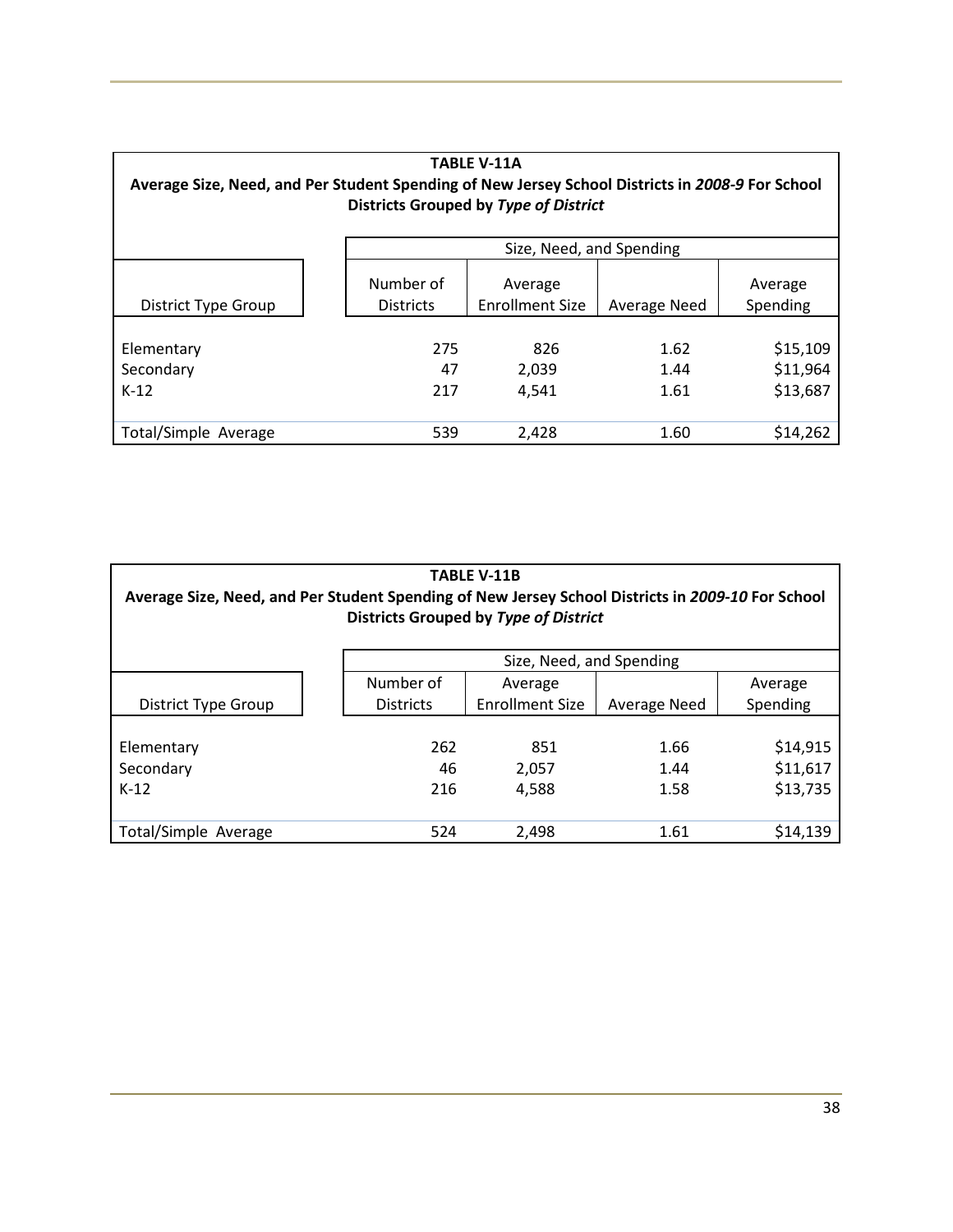| <b>TABLE V-12A</b>                                                                                                                                          |                               |                                   |                              |                                              |  |
|-------------------------------------------------------------------------------------------------------------------------------------------------------------|-------------------------------|-----------------------------------|------------------------------|----------------------------------------------|--|
| Average Size, Need, and Per Student Spending of New Jersey School Districts in 2008-9 For School<br><b>Districts Grouped by District Factor Group (DFG)</b> |                               |                                   |                              |                                              |  |
|                                                                                                                                                             | Size, Need, and Spending      |                                   |                              |                                              |  |
| <b>District Factor Group</b><br>(DFG)                                                                                                                       | Number of<br><b>Districts</b> | Average<br><b>Enrollment Size</b> | Average Need                 | Average<br>Spending                          |  |
| A, B<br>$C-D, D-E$<br>$F-G, G-H$<br>I, J                                                                                                                    | 101<br>147<br>162<br>126      | 3,615<br>2,014<br>2,186<br>2,283  | 1.59<br>1.60<br>1.61<br>1.60 | \$13,751<br>\$13,889<br>\$14,373<br>\$14,878 |  |
| Total/Simple Average                                                                                                                                        | 536                           | 2,431                             | 1.60                         | \$14,242                                     |  |

| <b>TABLE V-12B</b><br>Average Size, Need, and Per Student Spending of New Jersey School Districts in 2009-10 For School<br><b>Districts Grouped by District Factor Group (DFG)</b> |                               |                                   |                              |                                              |  |
|------------------------------------------------------------------------------------------------------------------------------------------------------------------------------------|-------------------------------|-----------------------------------|------------------------------|----------------------------------------------|--|
|                                                                                                                                                                                    | Size, Need, and Spending      |                                   |                              |                                              |  |
| District Factor Group<br>(DFG)                                                                                                                                                     | Number of<br><b>Districts</b> | Average<br><b>Enrollment Size</b> | Average Need                 | Average<br>Spending                          |  |
| A, B<br>$C-D, D-E$<br>$F-G, G-H$<br>I, J                                                                                                                                           | 100<br>142<br>156<br>123      | 3,685<br>2,050<br>2,289<br>2,329  | 1.62<br>1.61<br>1.60<br>1.61 | \$13,884<br>\$13,544<br>\$14,314<br>\$14,767 |  |
| Total/Simple Average                                                                                                                                                               | 521                           | 2,501                             | 1.61                         | \$14,128                                     |  |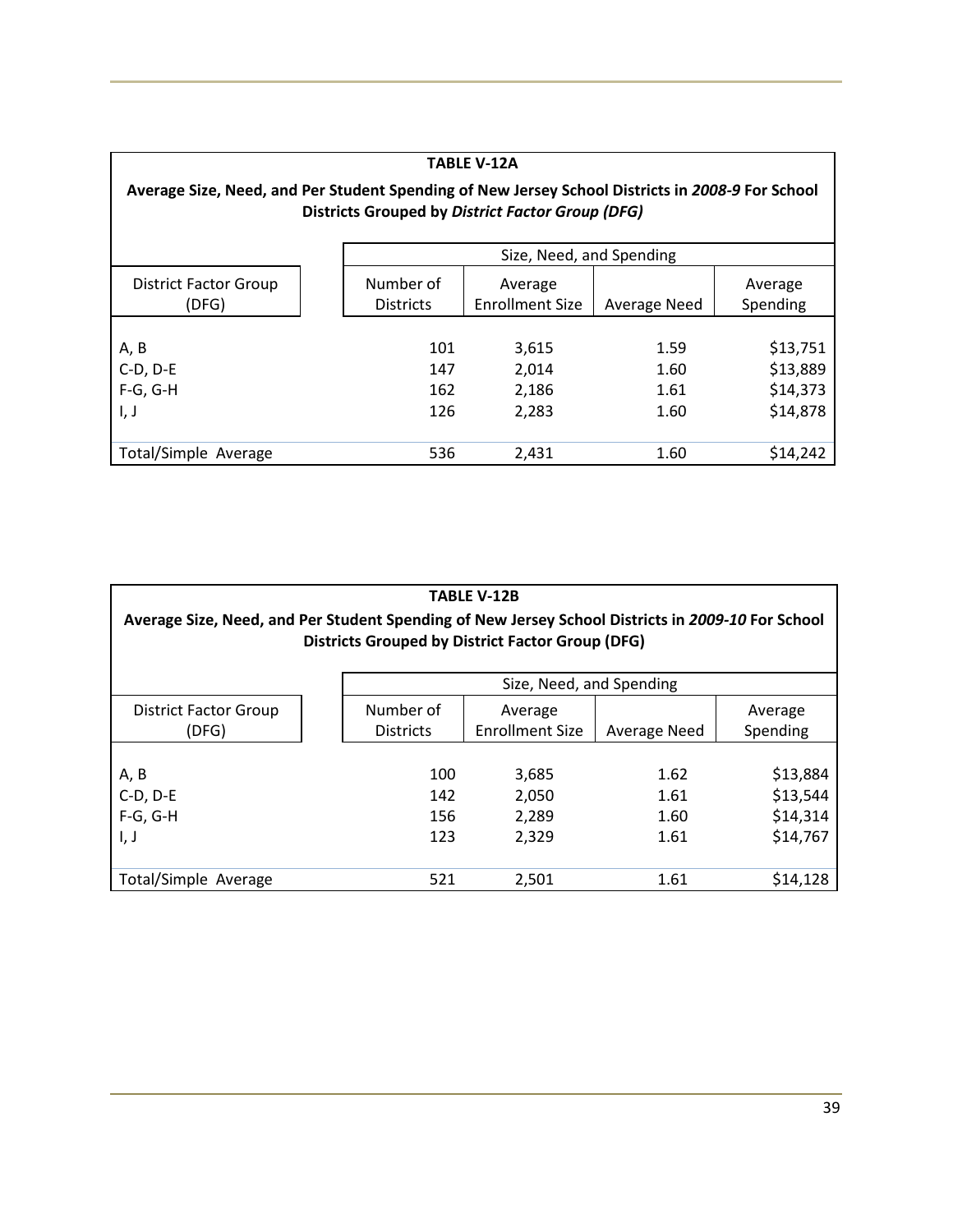## **VI. Interviews**

An important part of the study was interviewing district personnel regarding the change in funding structure. Two rounds of interviews were undertaken for the study. The first round of interviews involved district special education personnel and focused on understanding the impacts of the funding change on district practices and finances. The second round of interviews involved both district special education personnel and district finance personnel; their focus included the areas discussed in the first round of interviews as well as an understanding of the actual data APA had for each district.

Prior to presenting the results of the interviews, it is important to note the climate that they were conducted in. The interviewees were identified both by the DOE and through APA data analysis. Regardless of how participant districts were identified, it proved to be difficult to get districts to participate in the interviews. Underlying this problem seemed to be the perceived relationship between the districts and the state. Though many districts simply did not return calls and emails requesting interviews, those that did often mentioned that the consistent budget cuts have created some animosity about participating in state run studies. They also mentioned that they found it difficult to find the time to participate in outside studies. At least one district mentioned participation in a court case against the state as reason not to participate. Ultimately, we were able to get a third of all districts we contacted to participate.

|                     | # of Districts Contacted | # of Districts that Participated |
|---------------------|--------------------------|----------------------------------|
| <b>First Round</b>  | 20                       |                                  |
| <b>Second Round</b> | 16                       | 6                                |
| <b>Total</b>        | 36                       | 13                               |

The following figure illustrates the number of districts that we contacted and the number that ultimately participated:

## *First Round of Interviews*

For the first round of interviews APA asked the DOE for a list of districts to interview; a list of twenty districts with district personnel to contact was provided of which seven districts participated. An interview protocol was created, which is shown in Appendix A. The interviews focused on few key areas including:

- Changes from the old system to the new system
- High Cost, Low Incidence students
- Best practices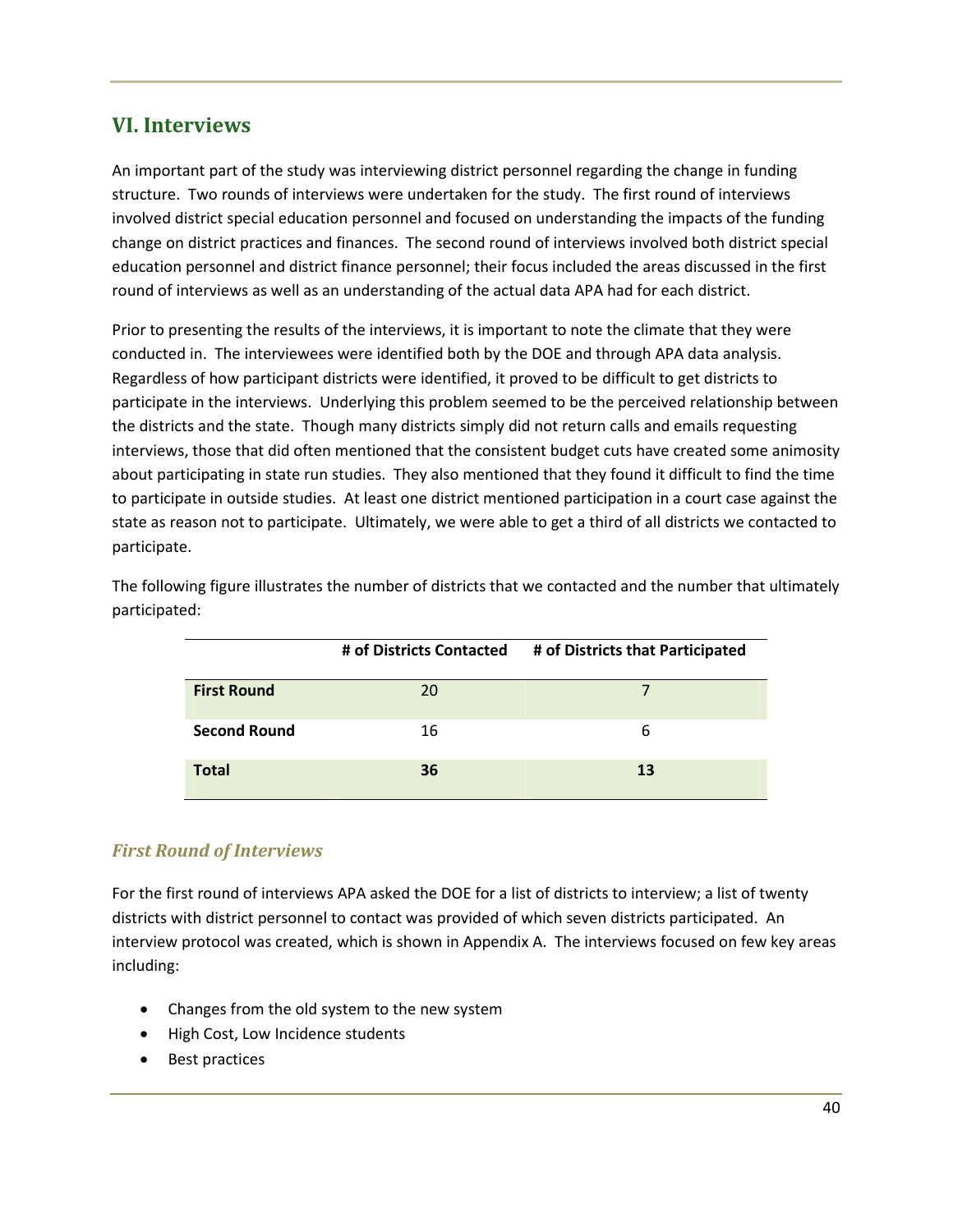District special education representatives were first asked about their understanding of the change from the old tier funding system to the new census funding system. It quickly became apparent that most of the interviewees had some understanding that funding had changed, but very few had full understanding of the specifics of the change and only one representative could articulate the change without prompting. Primarily, interviewees spoke about receiving reduced funding and pressure within their district to reduce costs. However, it unclear whether the changes in funding experienced was related to the change in the funding system or general state budget reductions.

The interviewees generally did not agree with the underlying assumption of the census-based approach that all districts have the same percentage of special education students. The majority of representatives also disagreed with the underlying premise that the distribution of need is the same across districts. Many interviewees described specific special circumstances in their district or in districts where they used to work that resulted in the district either having a higher percentage of special education students or having a higher number of high need students. One example is a district located adjacent to a military base. The interviewees mentioned that the military sends families with high needs children to that base and thus the district gets a large number of high needs students. Interviewees felt that districts often developed reputations for either generally serving special education students well or serving a specific category of special education students well. When this happens, families hear about it and will specifically pick the district to move into in order to access the special education services. This can create a higher concentration of high needs students in some districts. Interviewees also mentioned that in some circumstances districts with higher levels of poverty can end up having higher percentages of students being served in special education.

No district had changed how it provided special education services due to the change in the funding system. All interviewees mentioned that the new funding system had not changed how many students were identified, the process for identifying students, the types of services students received, or where the students are served. It was repeatedly pointed out that the identification of students and the identification of the appropriate services for students is a complex process that operates independent of financial resource needs. Further, representatives noted that the level of service required for students was mandated by law and student IEPs so it was not something they could change once students were identified. There is a process in place in all districts and the teams making the special education decisions are not connected to the funding systems put in place by the state.

All representatives that had been in their district more than a year discussed the recent pressure in their districts to bring out-of-district placement students back to be served in district. Most felt that bringing the students back in had saved the districts money and allowed them to have a better understanding of how well they were serving these students. A number of districts had started new programs in district to serve students who would have formerly been sent out of the district. Overall, representatives noted that this was a positive development in their districts.

As mentioned previously, the majority of special education staff members interviewed in the first set of interviews were able to describe changes in funding but at the same time were unable to describe the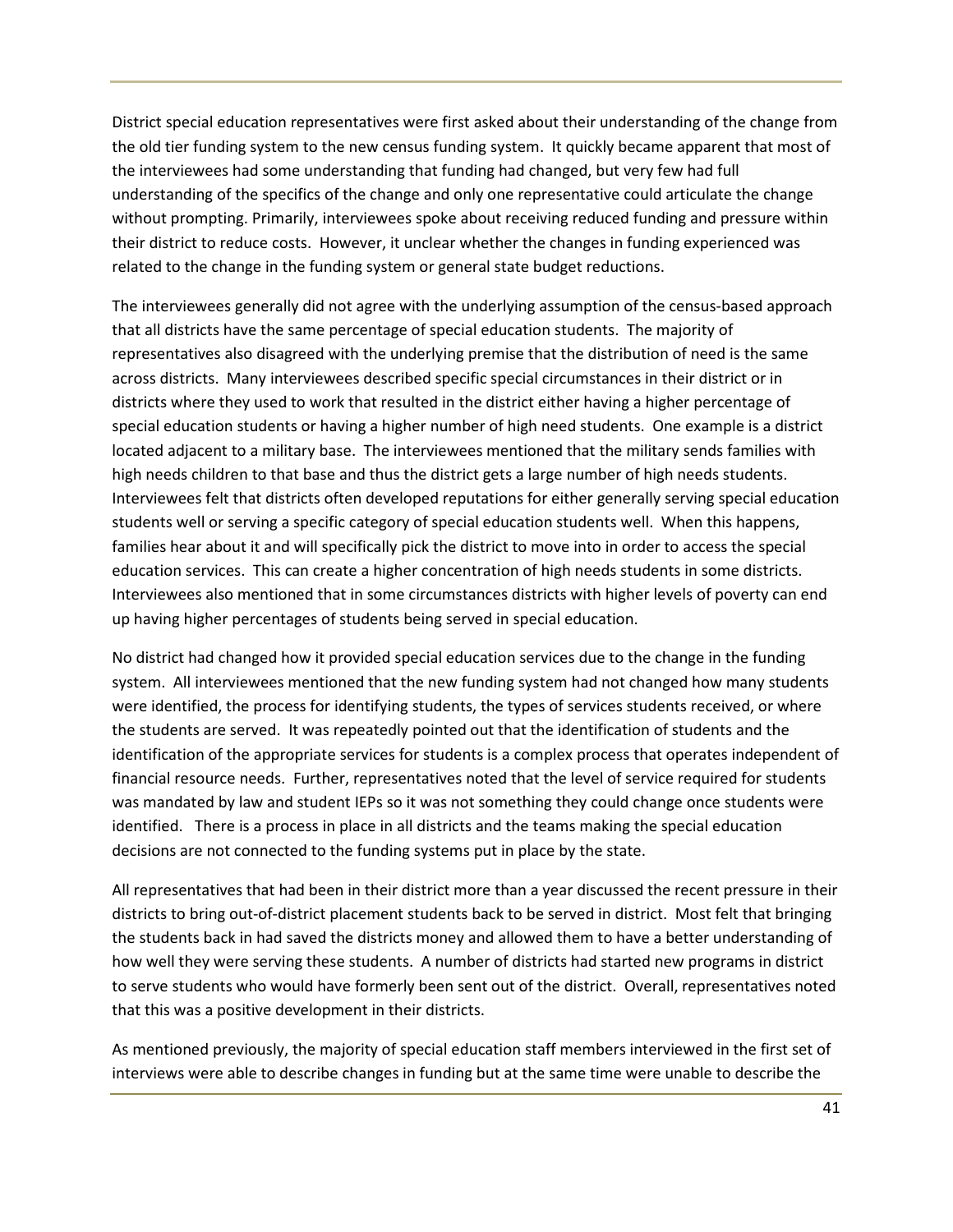structural change in the funding system. In fact, APA believes that much of the information about the fiscal impacts that we received in the first round of interviews was actually related to the recent budget cuts not the structural change in the funding system. The difficulty in separating the two became very apparent during the second round of interviews when finance personnel were included in the discussions. Still, round one interviewees were concerned that districts with high percentages of special education students or high levels of high need students would be underfunded by the new system.

APA also asked the district personnel to identify the disability categories that are often high cost for districts. Many of the interviewees mentioned that it is hard to identify specific categories since not all students in a specific category are served the same way. Students can range in need within a category. With this caveat in mind, the categories of autism, emotional disturbance and multiple disabilities came up in some combination in every interview as generally high cost categories. Of particular note, every representative discussed autism as a growing category and one of the disability groups that districts are currently building more in house programs to serve.

The districts talked about moving as many students back into the home districts as one of the practices being used along with additional mainstreaming of students. Representatives spoke about serving students in the least restrictive and most inclusive environment possible as what was best practice for students and their highest priority. As was mentioned above, bringing students back into the district can sometimes save money and allows the districts better control over the services for the students. Some referred to getting more "bang for their buck" when doing so. There are still students that need to be sent out of district but limiting these placements has become a priority for many, if not most, districts due to the high cost of tuition.

## *Second Round of Interviews*

For the second round of interviews, APA planned to visit districts across New Jersey to interview both special education personnel and finance personnel in person. An interview protocol was created, which is shown in Appendix B. The interviews were designed to focus on some of the same areas as the first round of interviewees along with a focus on the data APA had been analyzing which included:

- Changes from the old system to the new system
- High Cost, Low Incidence students
- Data on student counts
- Data on student spending

APA used the statewide district level database to identify school districts to interview. We selected eleven districts from different parts of the state, districts with different DFG categories (as an indicator of differences in wealth), districts with different grade configurations, and districts with different percentages of special education students. Once we had identified the districts, the DOE wrote letters to each district encouraging them to participate. The turnaround time for setting up the in person interviews was tight and APA struggled to get district participation. The reasons for the lack of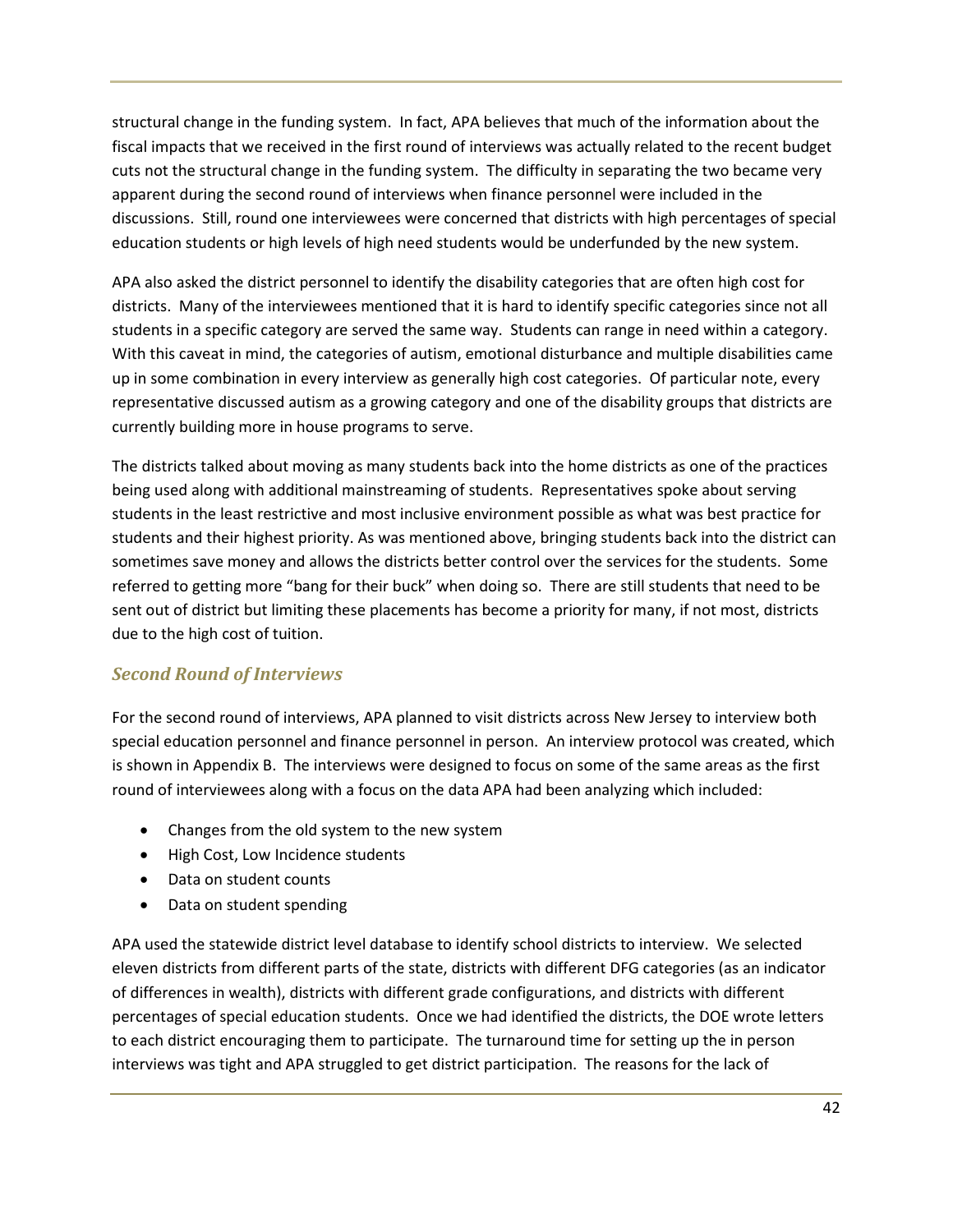participation varied. Some districts were willing to participate but could not do it during the times APA would be in their area. Other districts did not feel comfortable participating. They either had conflicts, such as participation in a lawsuit against the state, or simply did not feel it would be a good use of district personnel's time. Other districts simply never responded to repeated phone calls and emails requesting an interview.

Faced with a very limited number of confirmed participants, APA canceled the onsite visits and turned to the DOE to create a new list of districts that would be willing to participate in a webinar-based interview. The three districts that had either scheduled an onsite visit or had shown willingness to participate previously were included.

The second round of interviews produced similar information from the first round of interviews on a number of key topics including:

- The belief that the new funding system's underlying philosophy does not work for every district. The funding system assumes the same percentage and general levels of student need for every district, but every representative we spoke with explained that there was significant variation in the proportion of special education students served in districts as well as variation in the categories of students served. Many districts serve either higher than average total percentages of special education students or serve pockets of very high need students.
- All interviewees reiterated that there is a general disconnect between those individuals making special education identification and service decisions and the state funding system. Those individuals responsible for making these decisions about students do not even necessarily know or understand the funding system. This would make it difficult to believe changes in the funding system would change the behavior of those staff. One person referred to the "myth" of Child Study teams being influenced by the funding. The person reiterated that the teams do not necessarily understand the system or know about the changes.
- The number of students identified, the types of students identified or the services provided to students has not changed based on the new funding system. It was repeated in each of the interviews that the identification of students and the determination of the types of services the students need are not tied to the state funding system. These decisions are made and then funding has to be found to pay for those decisions.
- Interviewees continued to mention the push to bring students back from out of district placement. They mentioned that it not only often leads to a cost savings for the districts but frequently is better for the student. Districts have created programs in house to serve students who used to be sent to out of district placements.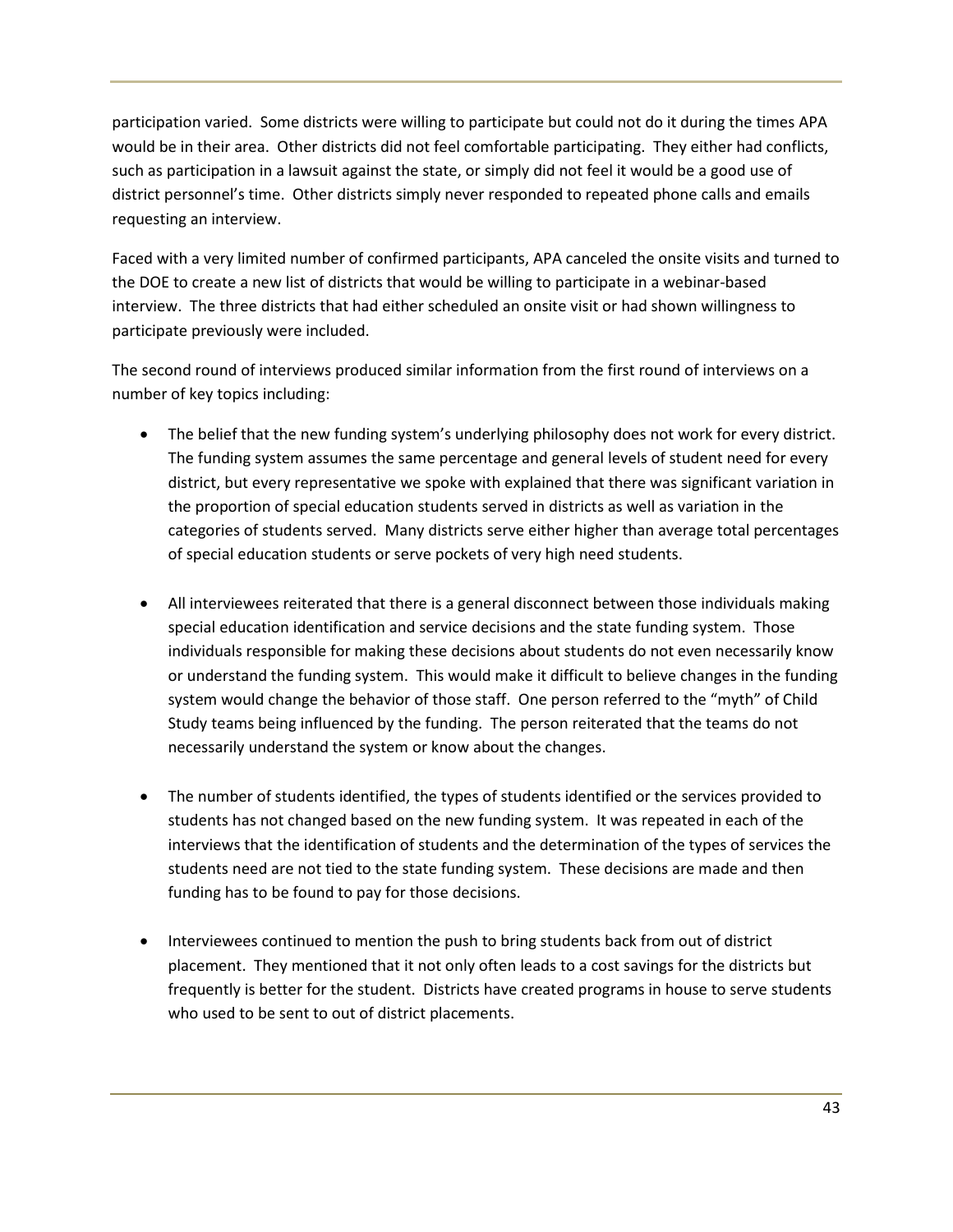• Several interviews also sited autism, multiple disabilities and behavior disorders as categories of high cost, low incidence.

#### *Fiscal Impact*

One of the interesting points that came up due to the inclusion of finance personnel in the second round of interviews was how hard it has been for districts to gauge the impact of the funding change. This is primarily because the new funding system was only in place for one fiscal year, 2008-09. Even in that year, some districts did not receive the full benefit of the change since there were growth caps. Since the 2008-09 year the new system has not been used. Only two representatives could explain how and when the new funding formula had been used, but neither could fully articulate the impact it had on their districts due to the limited period of time it was in place.

The formula was suspended as a result of a fiscal emergency in the state. In fact, over the past two years districts have faced large cuts in funding from the state. The interviewees said that these cuts make it nearly impossible to speak to the specific impacts for their districts of the new funding method. The interviewees were able to discuss the impact of the large cuts in funding generally. They talked about having to increase the district share of special education funding in order to keep providing the programs and services that are identified within the special education identification process. Since the services are required to be provided any cuts in state funding have to be made up locally. This means dollars often come out of programs for "regular" education students to fund the special education costs in times of budget crunches.

#### *Impact Variance by Type of District*

Another new point that came up in the second round of interviews was the impact of district type on the percent of students a district might have. New Jersey has many different district types including elementary, secondary, K-12, vocational and special services districts. The interviewees mentioned that secondary and vocational districts often make very few special education identifications. Since these districts are serving students in upper grades, from  $7<sup>th</sup>$  grade and up, students have generally already been identified as special education before they arrive in the district. This means that the district's special education percentage is basically fixed and has little to do with the practices of the district.

Though the district can make some decisions about the programs and services of their students they simply have little impact on the total percentage of students and even the disability categorization of students they serve. The interviewees felt that this situation went against the underlying principal that the new census-based funding system removed incentives for either over identification or misidentification of special education students. If those incentives did exist under the old system, and there was not agreement on this point, the secondary and vocational districts never had the incentive in the first place.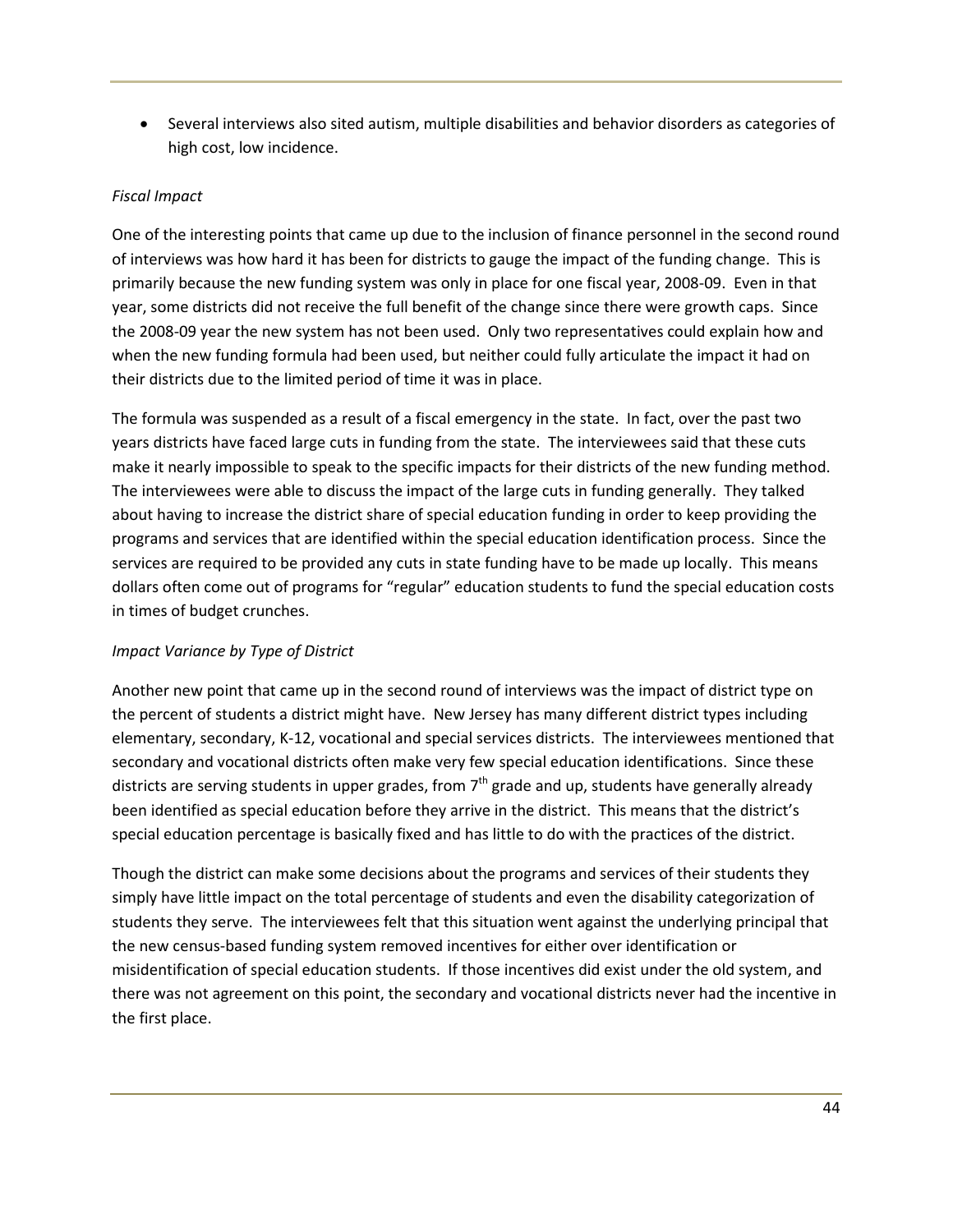#### *Examination of Data*

As part of the second round of interviews APA wanted to gain a better understanding of the data it had received from the DOE. We reviewed with each district the student-level data and the expenditure level data we had for the district.

The student level data included:

- Total resident count,
- Total attending count,
- Resident at-risk count,
- Resident ELL count,
- Total resident special education count,
- Total attending special education count,
- Attending special education counts by disability, and
- Attending special education counts by type of service.

The data was for both 2008-09 and 2009-10. APA reviewed the student data with district personnel during each interview in order to understand if the data received in the various files was familiar to them. The district personnel were most familiar and comfortable with the information coming from the ASSA files from the state regardless of the year of data. They were less comfortable with the data collected through the individual student data system. This was especially true for the 2008-09 information, the districts felt that the collection system was new during this time period and there were questions about some of the data. Interviewees felt the issues could have occurred both on the DOE/vendor and district side during the ramp up of the system. The districts were more confident in the 2009-10 data from the individual student database.

The spending data that was reviewed with interviewees included:

- Total special education spending,
- Total general fund spending, and
- Per pupil special education spending by disability spending category.

Again the data was for both the 2008-09 and 2009-10 school years. In reviewing the data it became apparent that the data was not collected for the same reasons that APA had hoped to use the data. While the data collection system includes an area to classify expenses by disability category many districts do not use the categories. The interviewees made it clear that expenditures are not generally thought about by category. Instead, the districts classify special education expenditures by type of service; therefore students identified with two different types of disabilities might be served similarly. An example is students being served in resource rooms.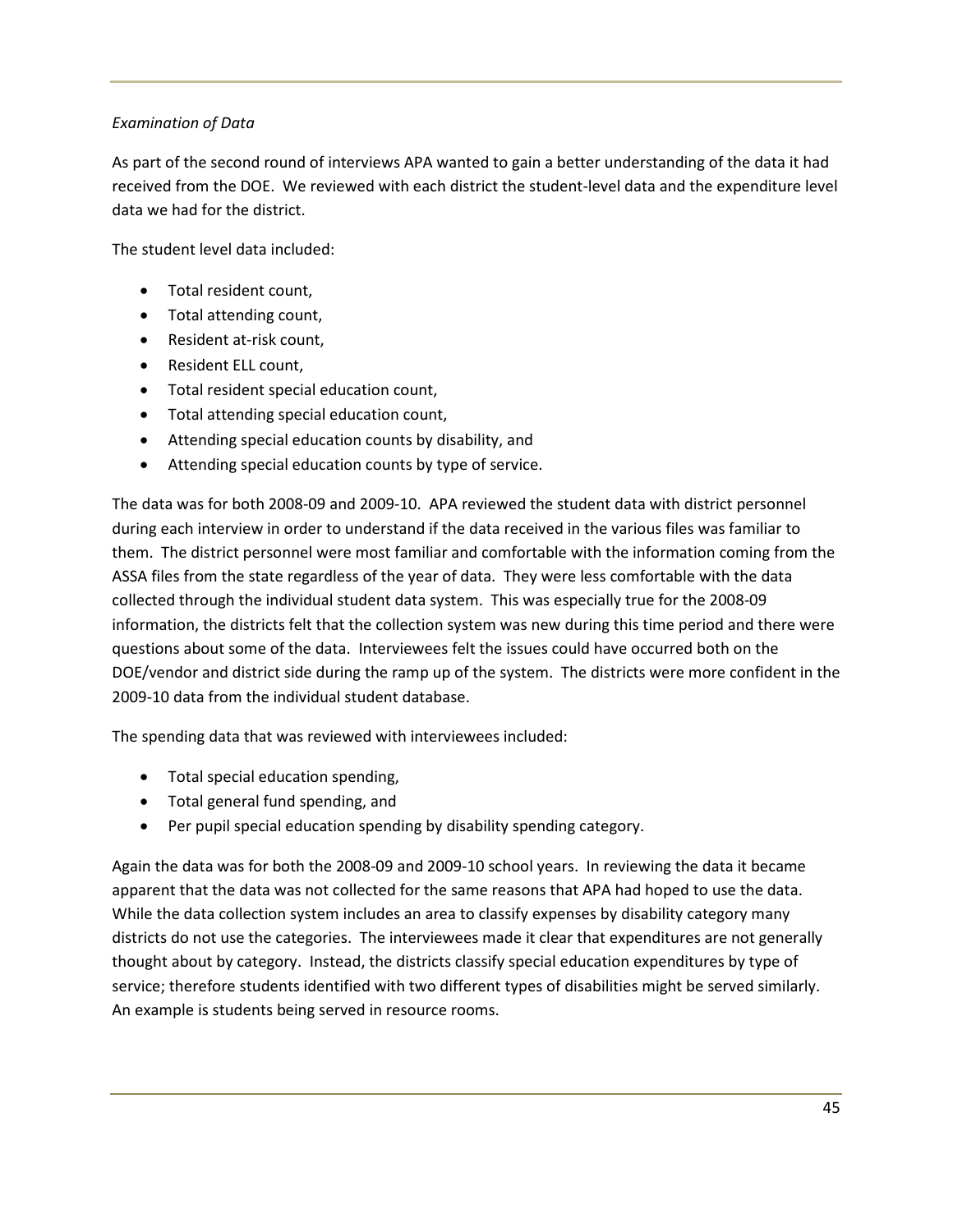## *Conclusions*

From the interviews several key points were mentioned by the majority of representatives we spoke with:

- Every interviewee did not agree with the underlying assumption of the census-based approach that all districts should/do have the same percentage of special education students and that the levels of need are similar across districts.
- Further, no representatives believed the change in the special education funding has had an impact on how districts identify special education students or on the types of services the districts provide to the special education students. Interviewees did not believe that the staff members responsible for making student identifications and programming decisions had changed their behavior due to the funding change or that they even knew about changes to funding. They believe there are strict rules and regulations regarding special education identification and services, and districts adhere to them.
- Interviewees believed that when state funding decreases districts must use local funds to continue to pay for the services that special education students require. These services cannot simply be reduced due to a decrease in funding.
- Interviewees suggested that the limited time that the new funding system was implemented makes it very difficult to fully understand its impact on districts and if it is working well for districts. Only two representatives were able to discuss the specifics of the funding change at length. Generally, districts are more concerned and familiar with the recent budget cuts and have not really thought about the impact of the new system.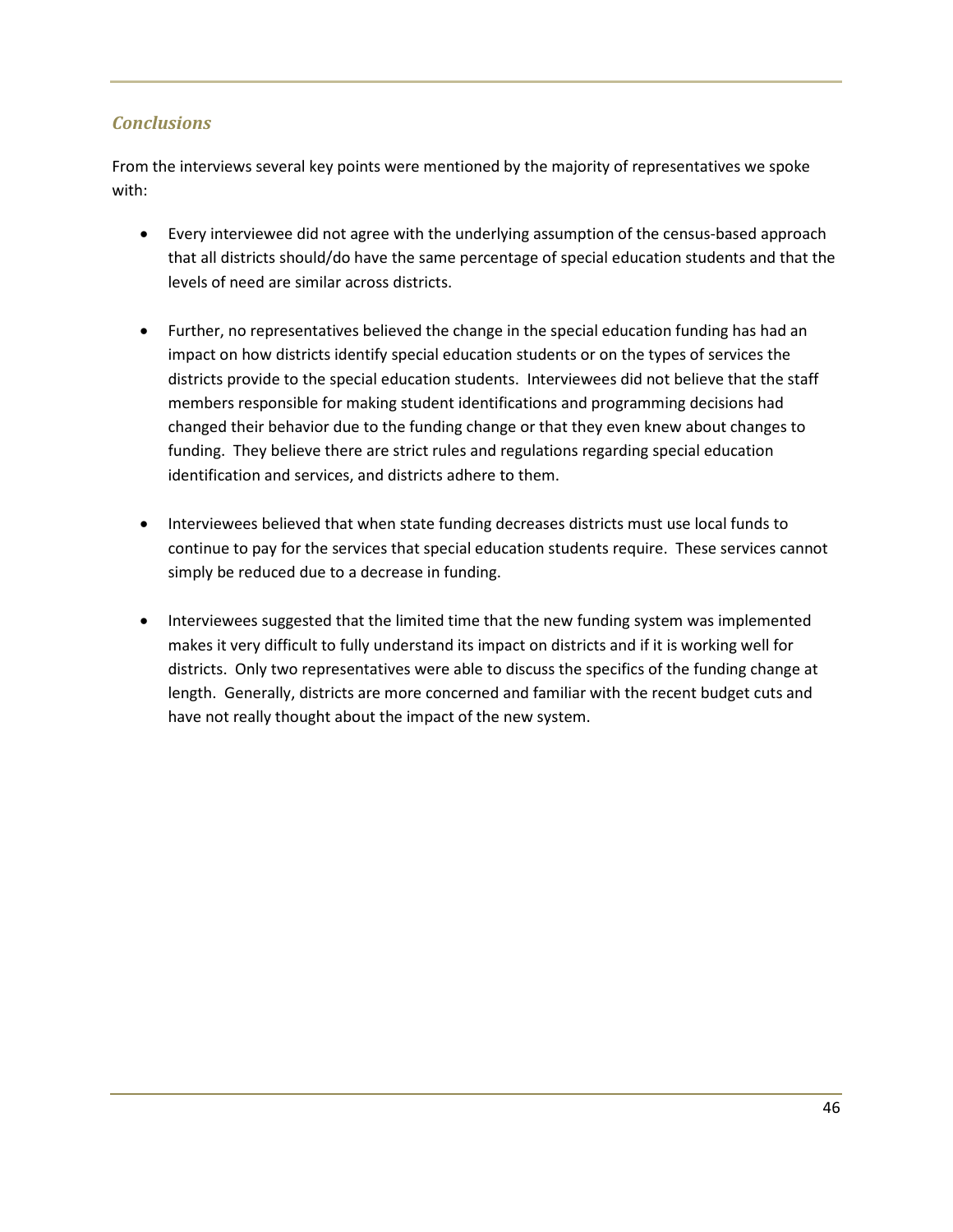## **VI. Conclusion**

This chapter will: (1) review the scope and goal of the work; (2) discuss the complicating factors that arose during the study; (3) Identify some key findings from the analyses; and (4) layout the next steps New Jersey needs to undertake.

## *Scope and Goal*

As was mentioned in the introduction of the report, the scope of the work was based on a legislative mandate to the Commissioner of Education to undertake "an independent study of the special education census funding methodology to determine if adjustments in the special education funding formulas are needed in future years to address the variations in incidence of students with severe disabilities requiring high cost programs and to make recommendations for any such adjustments." $4$ APA's goal was to determine if the new system created issues for districts serving high numbers of low incidence, high cost students and, if so, create recommendations to address these issues.

## *Complicating Issues*

APA's study included three types of research: (1) we reviewed relevant literature and other states' procedures; (2) we undertook a variety of data analyses; and (3) we conducted selected interviews with district personnel. While undertaking the data analyses and the interviews, a number of problems arose. These issues created complications for the study that ranged from small nuisances to large hurdles that made it difficult to answer the underlying question of the study.

APA's data collection focused on two types of information: demographic data and expenditure data. We worked closely with the DOE to identify the data sources and to quickly collect the data. As data was gathered, it became apparent that much of the data had not been collected in a manner that allowed us to complete the study in the manner we intended. Data can be collected for many different reasons and before data collection systems are set up, the uses for the data are often defined; we discovered that while lots of information was being collected, it was not relevant to the questions we were trying to answer.

This was true of the data set that APA was using to analyze student level special education data. We had planned to use the data to examine the distribution of special education students by disability category and service type for both resident and attending students. The individual student data APA received from the DOE did not include the residency information APA had hoped to use. This difference in coding of residency did not allow us to compare the differences in types of disability categories and types of service between resident and attending students. Therefore, our analyses could only focus on information associated with attending students.

<u>.</u>

<sup>4</sup> Page 3 of the "Special Education Funding" RFQ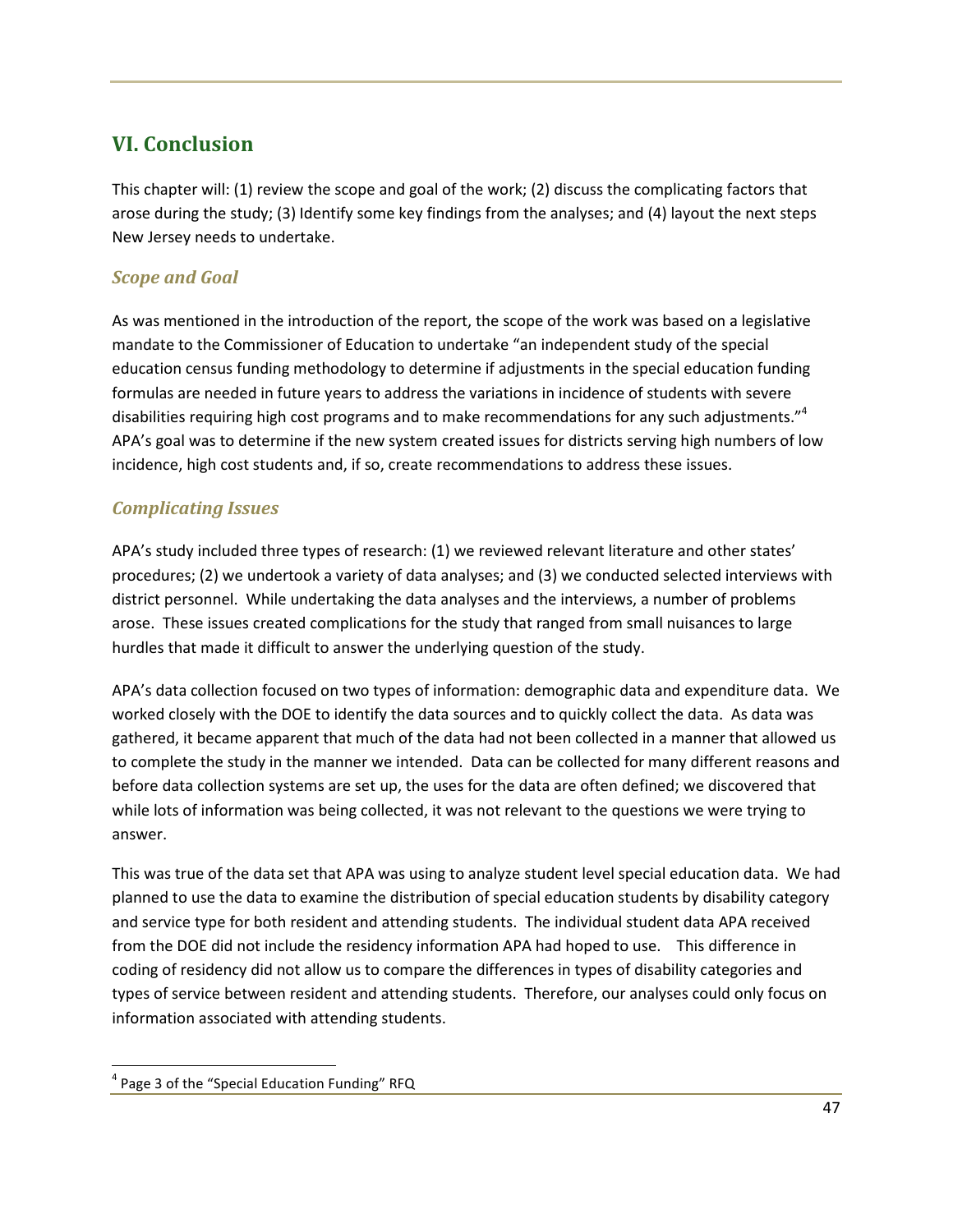The expenditure data APA received were incomplete and unreliable. In reviewing the data points collected in the expenditure data collection with the DOE, we were excited to learn that expenditures for a number of specific disability categories were being collected. Once we received the data, however, it became clear that the districts were not reporting these disability category expenditures lines consistently. As Table V-2 in the data analysis section shows, many districts reported no expenditures at all into the categories and when expenditures were reported the per pupil amounts were inconsistent and difficult to interpret.

During our interviews with districts, it became clear that district finance personnel did not think about special education spending in relationship to the disabilities of students and, therefore, they did not report such expenditures. Instead, the district finance personnel took the lead from the special education staff members who focus on the types of services and programs students need, and categorize expenditures based on the type of program or services students receive, not by disability category. The expenditure data supported these statements; while the disability categories were used infrequently, the resource room expenditure category was used consistently and had reasonable dollar amounts associated with it.

Beyond challenges in data analysis, there were some additional complications that arose with the interviews. The first complication was simply getting a large and diverse set of districts to participate. Districts were reluctant to participate in either set of interviews. Second, the limited time frame available to conduct the second set of interviews made it difficult to obtain a large number of participants.

During the interviews, the largest obstacle to the study became apparent. Interviewees consistently mentioned that though the special education funding system had changed, it was only fully implemented for one year, after which large cuts had been made in funding. The lack of sustained implementation, along with significant funding cuts, made it very hard for the districts to talk about the impacts of the new system. Because of the way the new system was implemented, it also becomes difficult over time to attribute any changes in how special education services are provided to the change in the funding system. The districts have effectively said the new system has not really been incorporated into any type of planning since it has not been fully implemented.

## *Findings*

Even with the complicating factors mentioned earlier in the chapter, including the lack of sustained implementation of the formula that masks the effects of it to both service providers and researchers, APA is able to identify two key findings based on the literature review, the state program review, the data analysis, and the interviews.

Our first finding is that there are clear differences in the percentages and types of students served in different districts across the state. The census-based approach funds all districts similarly regardless of district size, district type, or DFG grouping. The demographic and expenditure data analyses show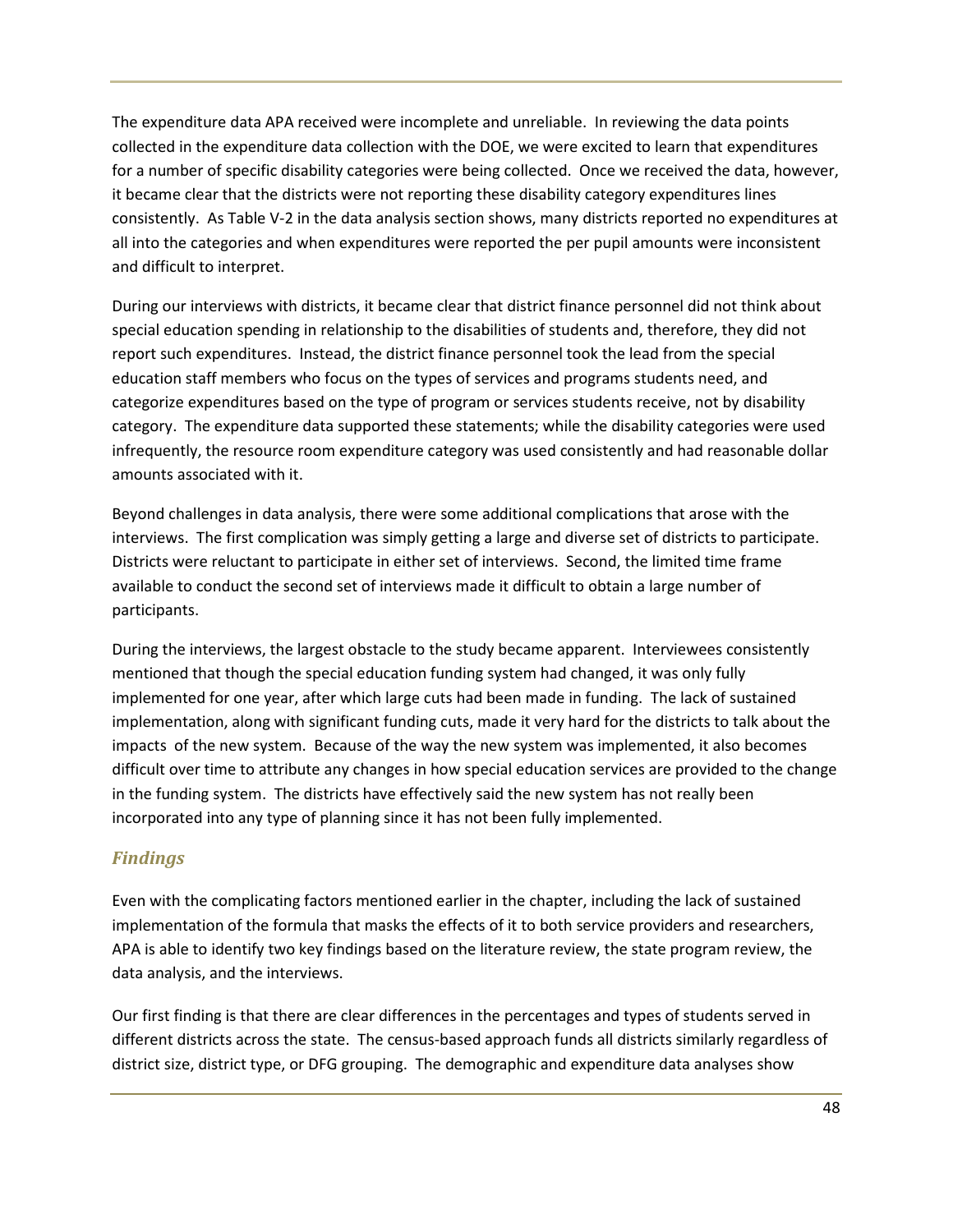differences in the types of special education students being served and the amounts being spent when district size, district type and DFG groupings are examined. Interviewees also pointed out that significant differences in numbers of special education students served and their needs exist among the state's school districts.

The demographic data analysis, seen in Tables V-5A through V-9B, shows numerous inconsistencies between types of districts and DFG groupings. Some district types serve higher percentages of students and some district types serve more students in certain disability categories. Tables V-10A through V-12B shows the differences in per pupil special education expenditures. District size, district type, and district DFG group are related to the amount spent per pupil. For example, elementary districts spent more than either K-12 or secondary districts in both years.

The second finding is that certain special education categories have higher costs than other categories and that the distribution of students by special education category is not consistent across all districts in the state. Interviewees told us that certain special education students are very costly to serve. The demographic data analysis showed that there is real variation by district type and DFG group in the percentage of disabilities in districts and in the percent of students being served by type of service provided, which vary in cost. New Jersey's previous special education funding approach tried to take the differences in cost of serving students into account when determining special education funding levels. The new system does not do this.

The literature review suggested that that there are certain special education disabilities that have higher per student costs. Interviewees also identified certain high cost disability categories. The interviewees found it more important to talk about the fact that certain students in certain types of programs were higher cost and that not all students in specific categories had similar costs. Our state program review also shows that three of the four states examined make some adjustment for higher cost students. New Jersey only makes an adjustment once the costs reach the extraordinary aid thresholds.

APA drew two tentative conclusions from the existing data: (1) New Jersey might need to consider funding special education based on the actual enrollment of special education students in districts and (2) the state might need to consider some differentiation of funding for higher cost students before the extraordinary aid threshold is reached. Since the existing data is insufficient to suggest moving forward on these tentative conclusions we suggest New Jersey take the steps listed below. These steps will allow the state low to gain an understanding of the specific changes that need to be made to the system.

## *Next Steps*

In order to move forward with any changes to the system New Jersey must fully understand the impacts of the new funding system. To do this the state must: (1) fully implement the new special education funding system; (2) collect data in a manner that allows for analysis of both where special education students are being funding/served and the costs of serving different types of special education students;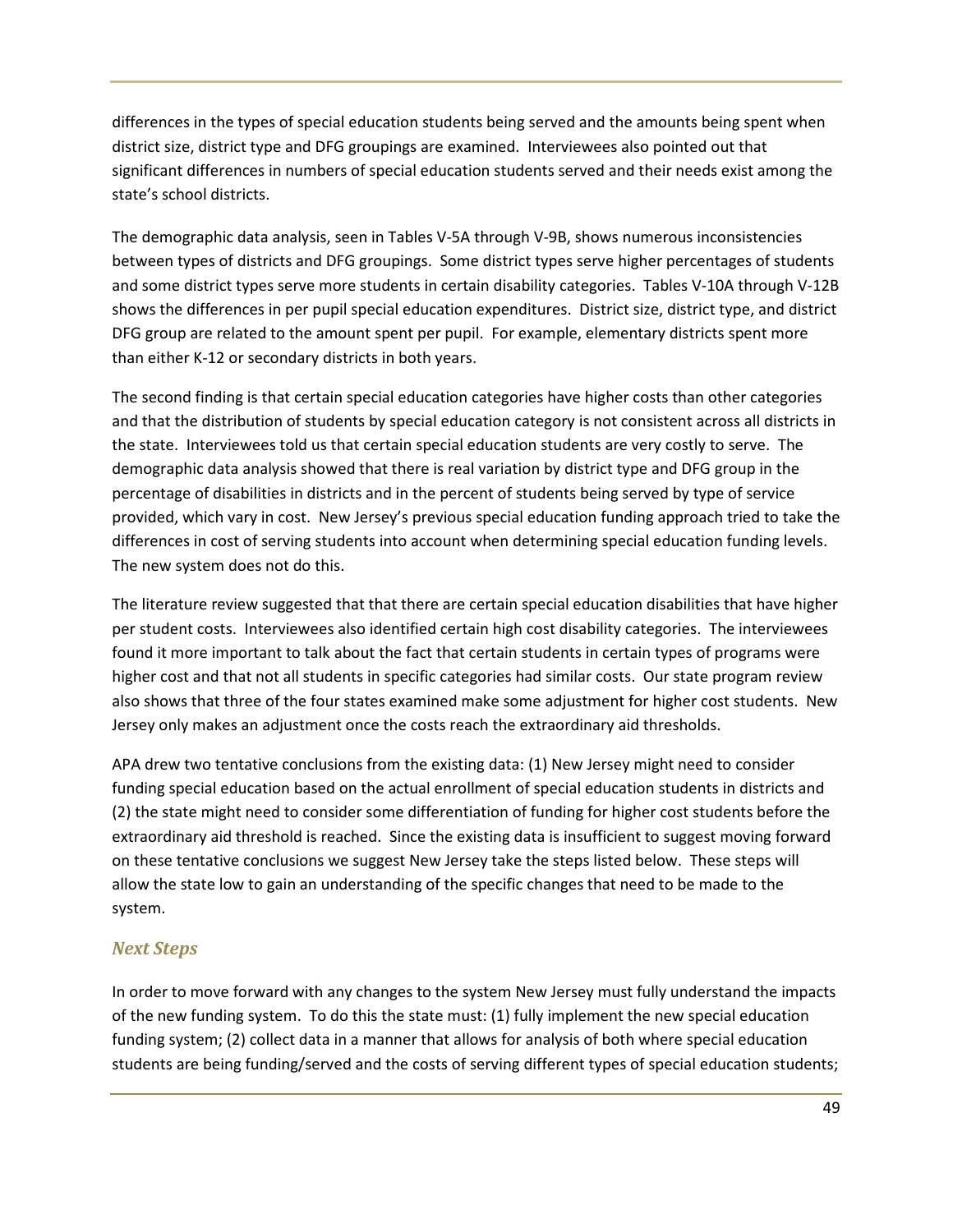and (3) undertake an analysis of special education enrollment patterns and costs associated with students across district sizes and types.

The state's implementation of the new special education funding system was derailed after only one year. Even within the first year of "full" implementation, districts whose potential increase in funding exceeded a certain amount had their increases capped. This means that the new system has never been fully implemented for all districts. The lack of implementation has hindered all stakeholders understanding of the system. Some districts that have always relied heavily on the local dollars have continued to do so, while those districts without the large local resources struggle to back-fill the loss of state dollars. This difference in available dollars while the system is not being implemented makes other information, specifically what is being spent on students, suspect. Districts with resources might be spending what is truly needed to serve students while expenditure data for those without these resources might not reflect all the resources the district would like to spend to serve the students if dollars were available. A fully implemented system will allow for better comparisons of expenditure data in the future.

As we said earlier in the report, data collection systems are often designed in consideration of the type of analysis one wants to do after collecting the data. APA was able to acquire a lot of data around special education, both student information and expenditure information. Unfortunately, the data was not readily available in a way that lent itself to APA's analysis. Future data collections need to allow for this data to be readily available for this type of analysis of the special education funding system. This would be accomplished by ensuring that information is available for each special education student by the district they would be funded in if special education funding were student-based. It appears the census-based funding system shifted the need for this type of data collection. While funding decisions are not made on this information, it would be helpful to understand the movements of students across the districts. This would be especially true for the low incidence, high cost students this study focused on. It is important to understand if certain districts have a high concentration of resident students in certain disability categories. The districts have the financial burden for these students and must ensure they are served appropriately which can have a high cost. The DOE has said it expects in the future that the individual student level data will be available and formatted in a way that aligns with the analysis APA was unable to undertake.

Expenditure data needs to be collected in a way that is both useful to the state in analyzing costs and of interest to school districts. The inconsistent use of the disability category expenditure information was related to the fact districts do not serve all students in a specific category in the same way. Instead of thinking about costs by disability, the state may want to work with districts in creating an expenditure tracking system that is more related to levels or types of service. This could mean not only looking at expenditures by disability categories but also gaining more detail about the services provided, particularly when services are provided in a resource room. It was clear that many of the expenditures for higher cost students were occurring in resource room type settings and that these expenditures were being categorized into this cost category.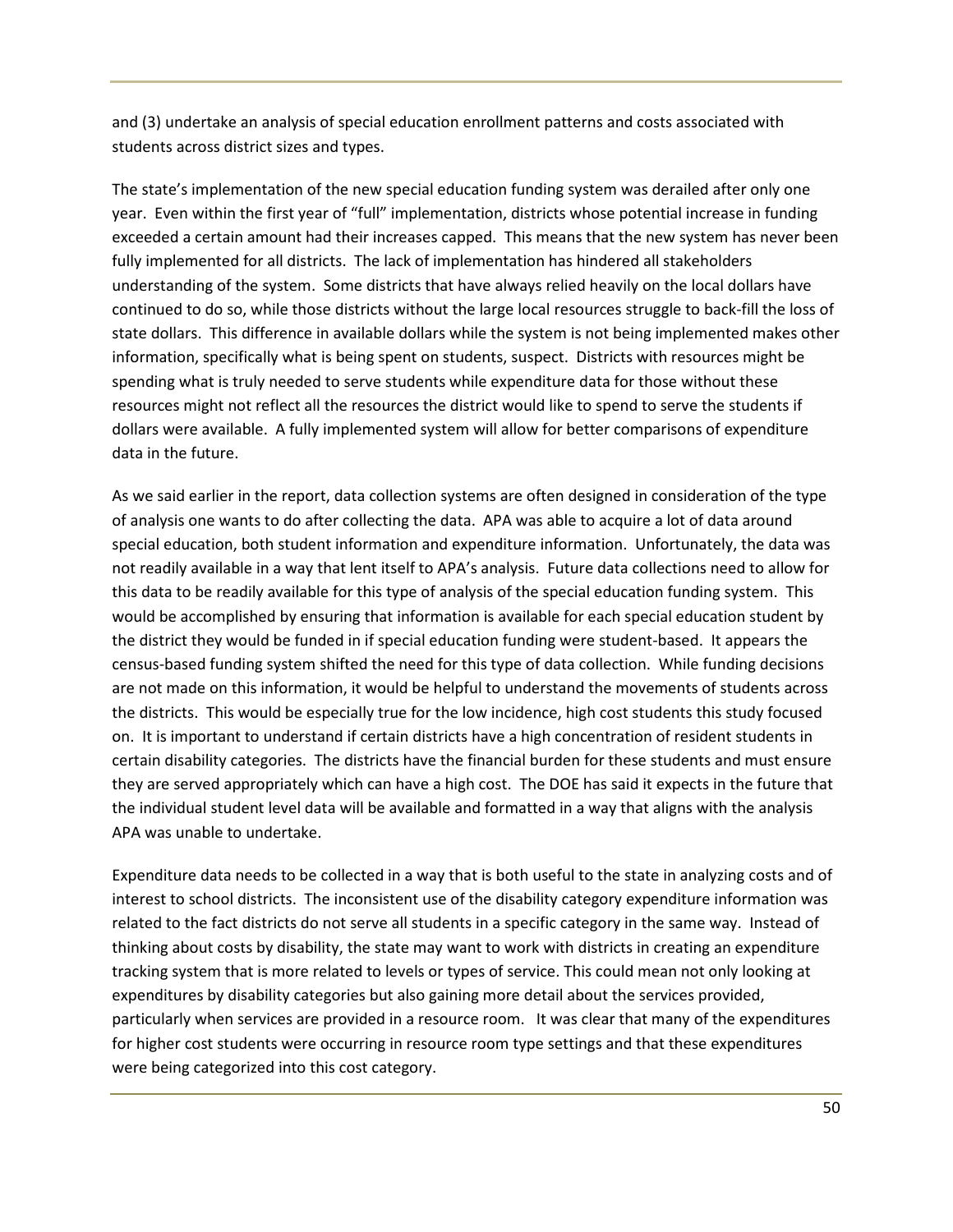Once the funding system has been implemented and the state data systems are collecting the pertinent information, the state needs to undertake analyses to determine if the census-based funding system causes funding inequities for districts, especially those with high percentages of low incidence, high cost students. The findings discussed earlier in the chapter highlight the differences found in the distribution of special education students across districts both by total percentage of special education students and by the percent of typically high cost students. The underlying question that was not fully answered is whether these differences mean the funding system, either the way students are funded and/or the total amount of funding, need(s) to be changed.

The basis of the study was to ascertain if districts with high concentrations of low incidence, high cost students are treated fairly by the census based system. APA was able to determine that these low incidence, high cost students were not evenly distributed across serving districts. What has not been fully studied, and needs to be addressed, is if this lack of even distribution is true for the resident districts also, those responsible for the funding of the students. If the distributions are inconsistent, either inconsistent across all types of districts or inconsistent between the types of districts, i.e. K-12 districts versus elementary districts versus secondary districts then funding inequities might exist.

Once it is determined if inconsistencies exist, the impact on district expenditures needs to be analyzed to determine if the distribution differences cause fiscal issues also. The added costs for specific categories or types of services associated with the high cost, low incidence students needs to be examined. If the costs are truly higher for certain low incidence special education the impact to districts needs to be understood. If on average, districts with higher rates of these high cost, low incidence students also somehow have lower incidences of other special education students, then perhaps the total cost of special education for the districts is not out of line with the use of the census based funding formula. On the other hand, if these districts retain the general level of special education students outside of the high cost, low incidence students than most likely the census based system is underfunding these districts. The inverse is also true; districts with lower than average percentages of the high cost, low incidence students may be benefitting from the census based system. Once again this should be examined looking at all districts and then also by types of districts. The state needs to understand if the census system places higher burdens on districts with these higher concentrations of high cost, low incidence students.

If it is found that the census system creates these higher burdens then adjustments need to be made to the special education funding system to addresses the inequities created by the census based funding. This might include differentiating the current census based system by type of district or eliminating the current system and funding districts based on actual special education students with regard to the higher costs associated with certain students.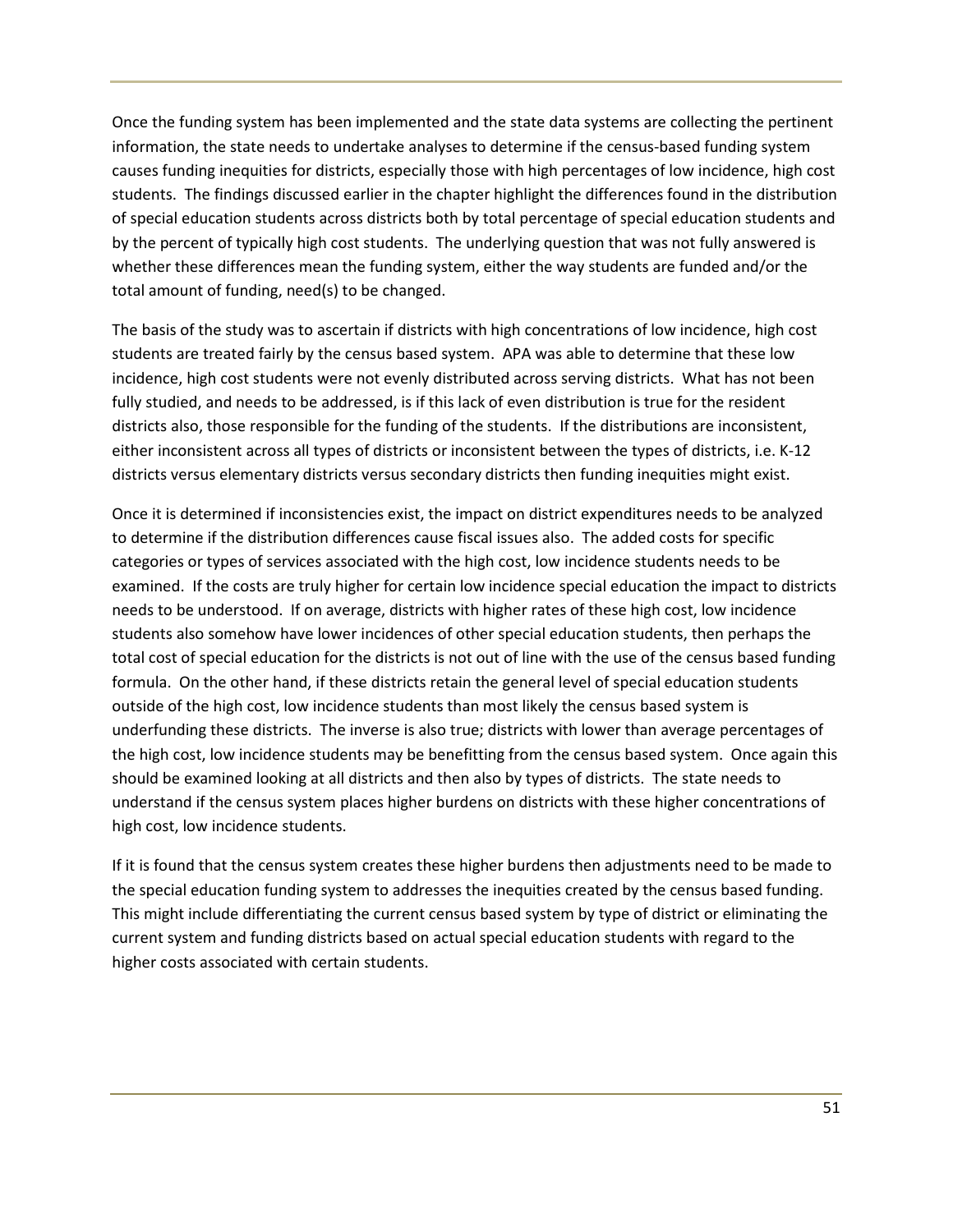## **APPENDIX A- LITERATURE REVIEW WORK CITED**

Chambers, J., Kidron, Y., & Spain, A. (2004). *Characteristics of High-Expenditure Students with Disabilities, 1999-2000.* Palo Alto, CA: The Center for Special Education Finance at the American Institutes for Research.

Chambers, J., Shkolnik, J., & Perez, M. (2003). *Total Expenditures for Students with Disabilities, 1999- 2000: Spending Variation by Disability.* Palo Alto, CA: The Center for Special Education Finance at the American Institutes for Research.

Griffith, M. (2008). *State Funding Programs for High-Cost Special Education Students.* Denver, CO: Education Commission of the States.

Muller, E., & Markowitz, J. (2004). *Disability Categories: State Terminology, Defnitions & Eligibility Criteria.* Alexandria, VA: National Association of State Directors of Special Education.

Parrish, T., Gerber, M., Kaleba, D., & Brock, L. (2000). *Adjusting Special Education Aid for Severity: The Case of Census-Based Funding in California.* Palo Alto, CA: The Center for Special Education Finance at the American Institutes for Research.

Parrish, T., Harr, J., Anthony, J., Merickel, A., & Esra, P. (2003). *State Special Education Finance Systems, 1999-2000.* Palo Alto, CA: The Center for Special Education Finance at the American Institutes of Research.

U.S. Department of Education, National Center for Education Statistics. (2009). Table 50: Children 3 to 21 Years Old Served Under Individuals with Disabilities Education Act, Part B, by Type of Disability: Selected Years: 1976-77 through 2007-08. *Digest of Education Statistics: 2009* . Washington, DC: Author.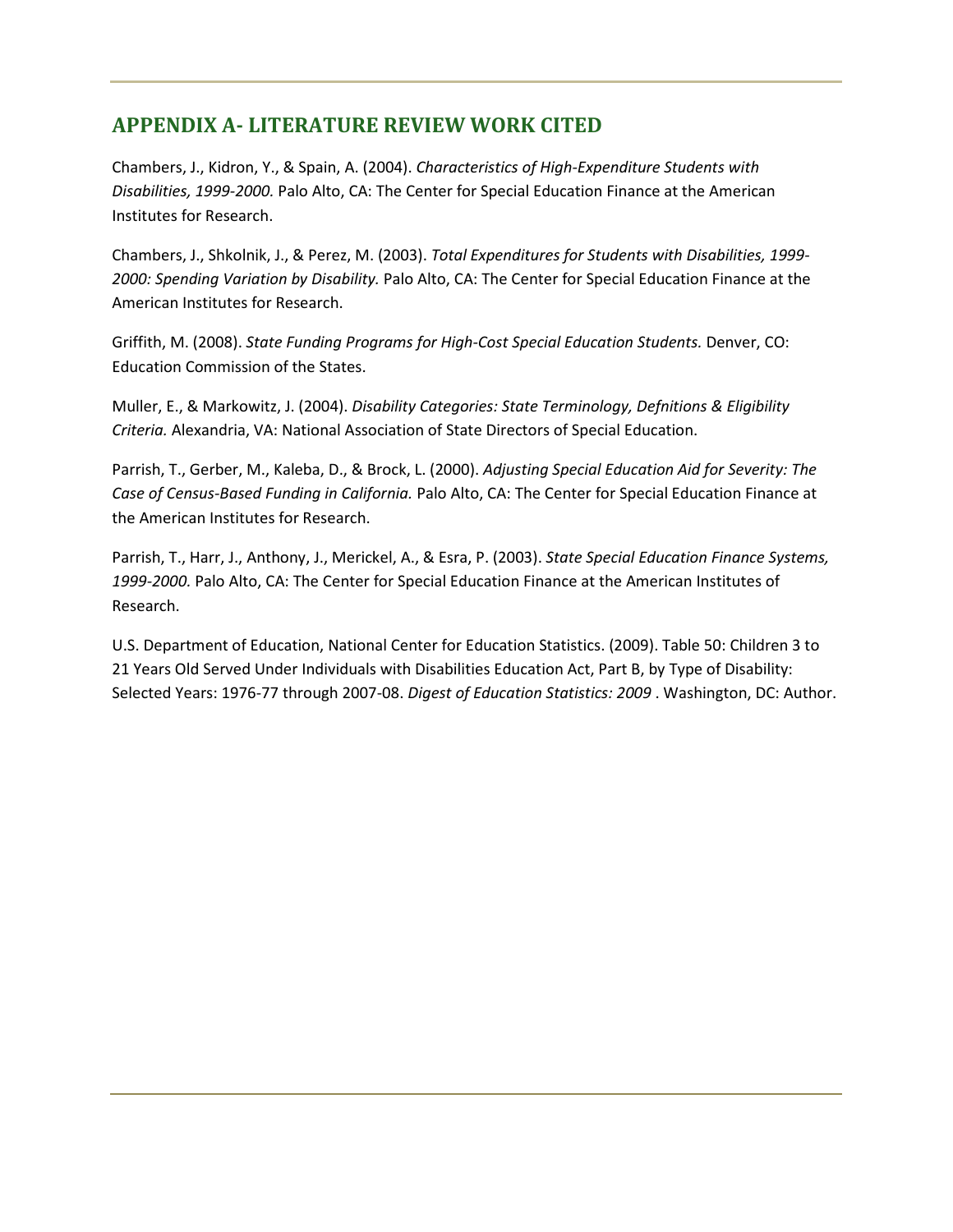## **APPENDIX B- First Round Interview Questions**

- I. Changes from old system to new system
	- a. What do you feel are the key changes from the old SpEd funding system to the new census-based system?
		- i. Is the assumption of the new funding system that the proportions of students with different disabilities are similar across all districts – correct? If not, why would the proportion vary across districts?
	- b. Do you feel the new system has changed the way districts identify SpEd students?
	- c. What do you think the strengths and weaknesses of the new system are?
	- d. Do you think the incentives provided by the new approach are correct?
		- i. To identify students.
		- ii. To classify students by disability?
		- iii. To provide appropriate services?
		- iv. To serve students in the district?
		- v. To provide services efficiently?
	- e. How would you change the system so it provided appropriate incentives?
	- f. How did the change from the old special education funding system to the new system affect you?
		- i. Did it change the number of students receiving special education services? More? Less?
		- ii. Did it change the process you use to classify students by disability?
		- iii. Did it change the services you provide? What services increased? What services decreased?
		- iv. Did it change the proportion of services provided in regular classrooms, in other ways in the district, or out of the district?
		- v. Did it lower state support?
		- vi. Did it require you to provide more local support?
- II. High Cost, Low Incidence Students
	- a. What disability categories do you consider high cost and/or low incidence categories?
		- i. Have these categories changed over time?
		- ii. Do you feel these types of students are generally spread evenly across districts?
		- iii. Do you feel that most districts would consider these students high cost or is their variation in service models that may lead to variation in costs?
		- iv. Do you feel that districts with different grade spans have different distribution of students?
			- 1. If so, does this change cost structures for these districts?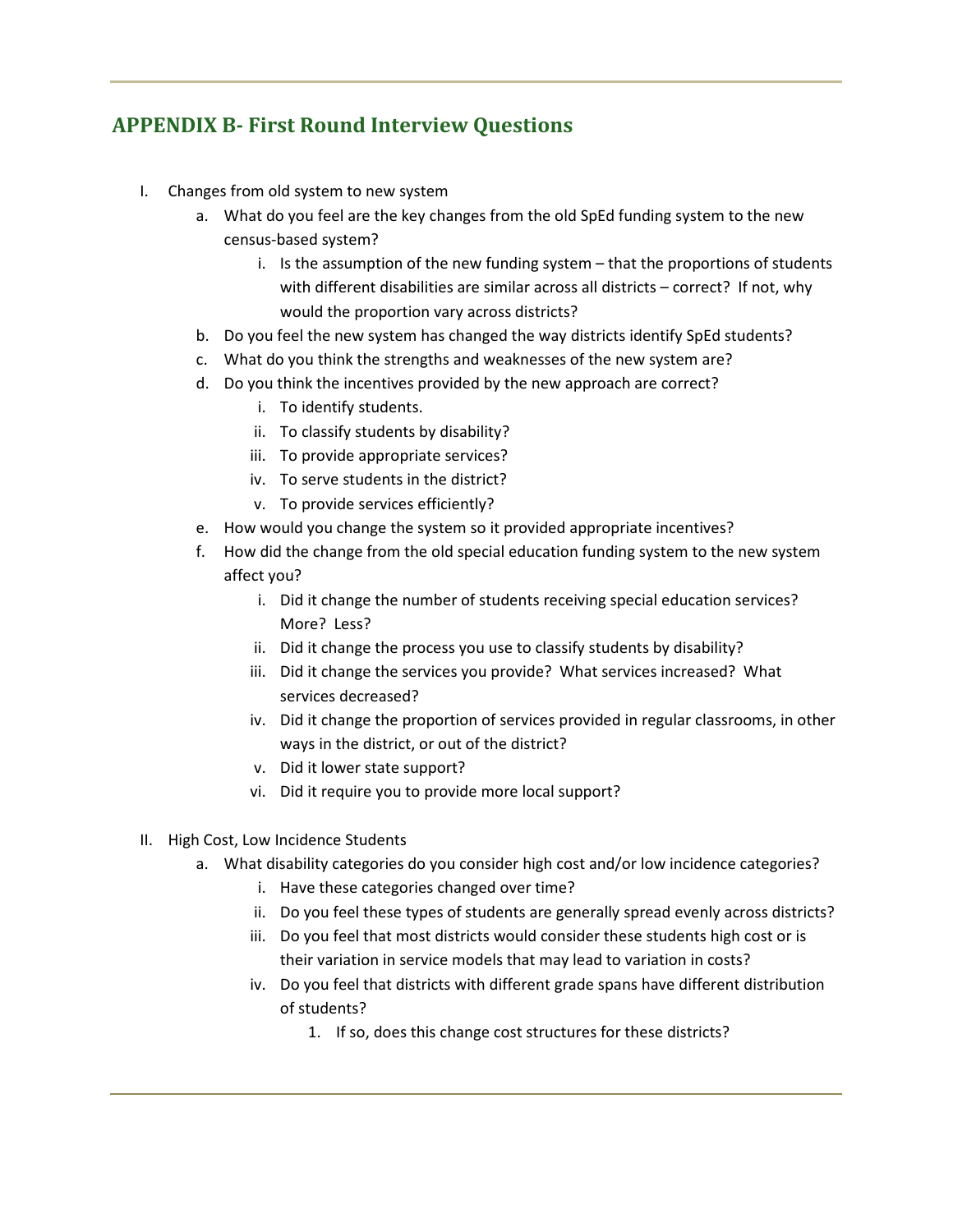#### III. Best Practice

- a. For the high cost and/or low incidence students, are there best practices to serve these students?
- b. Do you think some districts better serve these students than others?
	- i. If so, do you feel this can lead families to locate in these districts?
- c. Do you feel districts can create high cost programs that are not necessary for the appropriate service of students?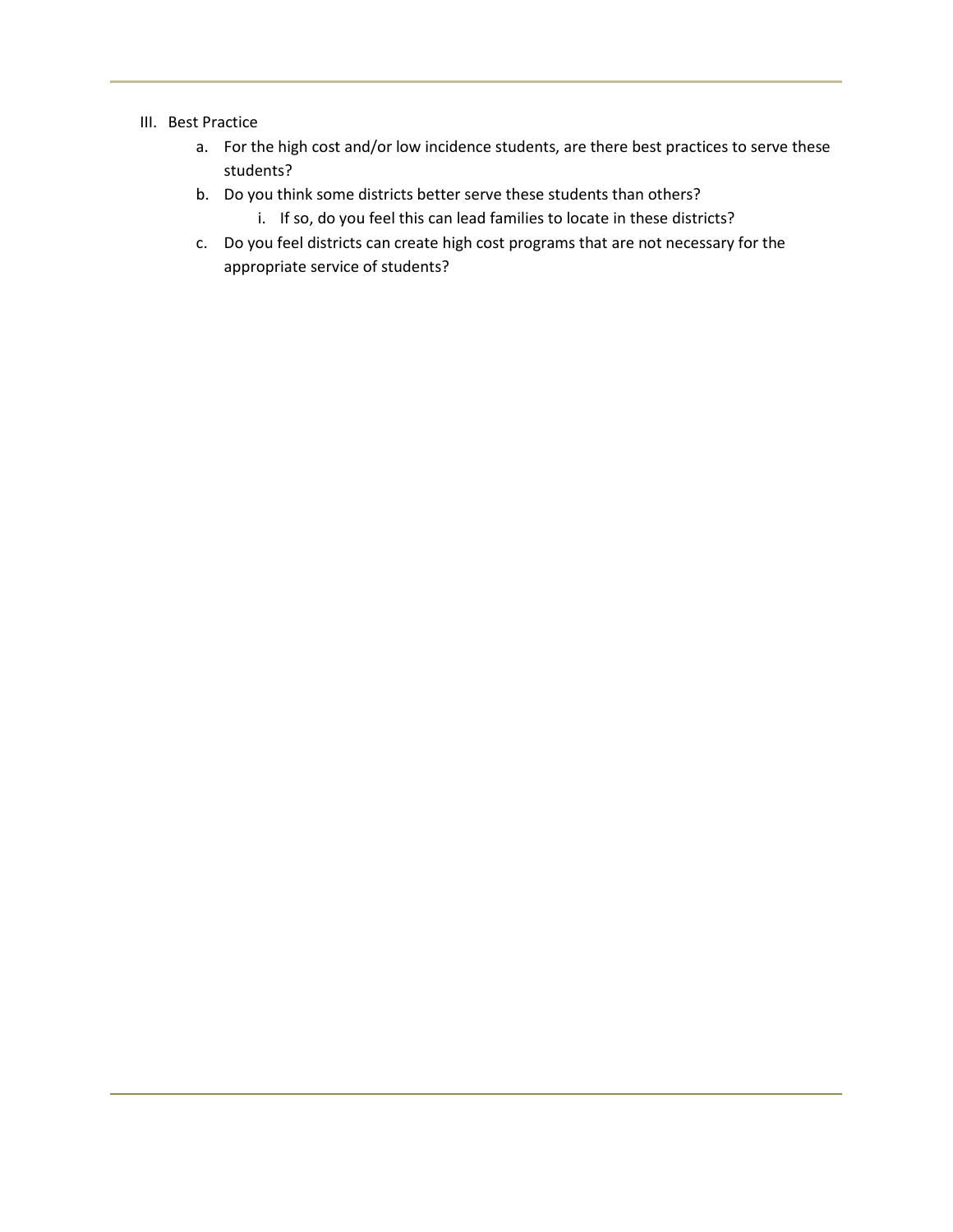## **APPENDIX C- Protocol for Second Round of Interviews (NJ Visits or Calls)**

- 1. Intro
	- a. Who we are
	- b. What we are doing for the NJDOE
	- c. How your district was selected
	- d. What we will cover in the conversation
		- i. Try to explain that we are trying to understand the new funding mechanism for SpEd and understand there are cuts going on but want to focus on mechanism
	- e. Responses are anonymous

## 2. Changes from old system to new system

- a. What do you feel are the key changes from the old SpEd funding system to the new census-based system?
	- i. Is the assumption of the new funding system that the proportions of students with different disabilities are similar across all districts – correct? If not, why would the proportion vary across districts?
- b. Do you feel the new system has changed the way districts identify SpEd students?
- c. What do you think the strengths and weaknesses of the new system are?
- d. Do you have any thoughts on what the appropriate incentives are for SpEd funding system?
- e. How did the change from the old special education funding system to the new system affect you?
	- i. Did it change the number of students receiving special education services? More? Less?
	- ii. Did it change the process you use to classify students by disability?
	- iii. Did it change the services you provide? What services increased? What services decreased?
	- iv. Did it change the proportion of services provided in regular classrooms, in other ways in the district, or out of the district?
	- v. Did it lower state support?
	- vi. Did it require you to provide more local support?
- 3. Counts of students being served
	- a. Want to review data we were provided about counts of students participating in special education programs.
	- b. Show resident and served counts by disability group and verify and changes over time (note anything of interest).
		- i. Discuss private placements
		- ii. Note any changes in schools with different grade spans.